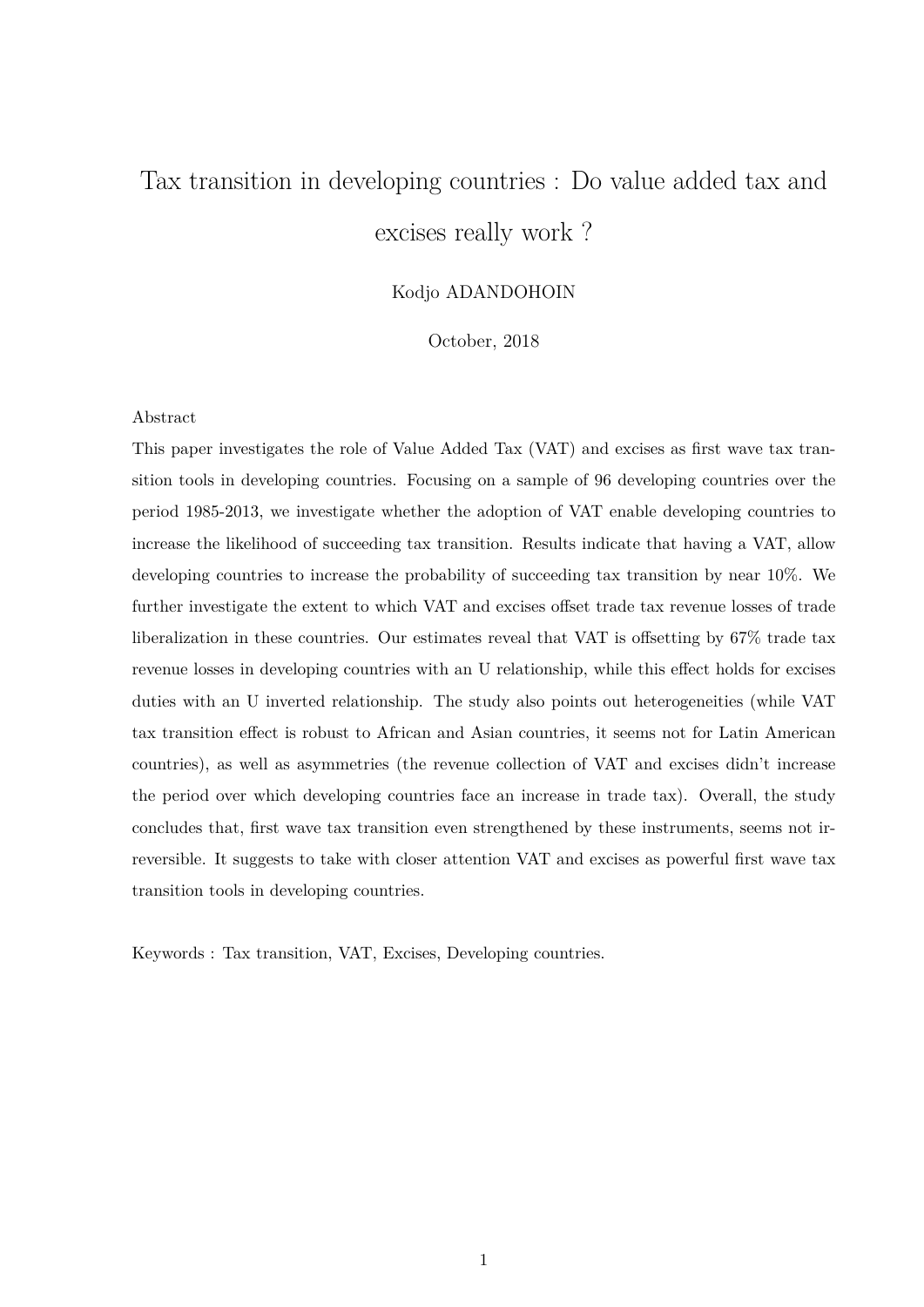#### **1 Introduction**

The power to tax is a major concern in developing countries, where the ability to raise revenue remains challenging. Stylized facts bring out that, developing countries do recover only about 15-20 percentage points of their GDP in tax revenues, whereas this average is about 40 percentage points of GDP in developed countries (Besley  $\&$  Persson, [2014\)](#page-32-0). Following the United Nations Financing for Development Conference (Addis Ababa, 2015) the role of taxation is to be re-legitimized in developing countries, considering the volatility of foreign development assistance, and in order to reach millennium development goals. As pointed out by [Brautigam et al.](#page-32-1) [\(2008\)](#page-32-1) tax revenues are the first and most predictable development finance that enable countries to achieve sustainable tax space and ensure the provision of public goods.

Yet, in developing countries, before trade liberalization, international trade taxes accounted for the most of tax revenues of these countries, allowing them to finance public expenditures [\(Tanzi](#page-34-0)  $\&$  Zee, [2000\)](#page-34-0). Due to trade openness policies, these countries like developed countries, face a sharp fall in their trade tax revenues. A number of empirical studies bring out the negative effect of trade liberalization on trade tax revenues in developing countries [\(Bevan,](#page-32-2) [1995;](#page-32-2) [Khattry & Rao,](#page-34-1) [2002;](#page-34-1) [Keen & Ligthart,](#page-33-0) [2002;](#page-33-0) [Keen & Simone,](#page-34-2) [2004\)](#page-34-2). While developing countries made substantial progress towards more open trade regimes in the context of World Bank and World Trade Organization policies guidelines [\(Jones et al.,](#page-33-1) [2011\)](#page-33-1), the major problem of the tax consequences of their trade liberalization remains to offset revenue losses related to tariff disarmament. Over the past three decades, these countries strengthened their domestic tax revenues through a tax transition process [\(Chambas,](#page-32-3) [2005a\)](#page-32-3). Tax transition consists in a move from public revenues, long dominated by international trade taxes, to public revenues levied on domestic inside activities.

The preference for a value added tax (VAT) as a tax transition tool, or as a first wave tax transition tool, is strongly motivated by the fact that, VAT concerns a broad tax base, that can spread tax burden throughout the economy. VAT is also neutral, and can be implemented with ease in many developing countries [\(Chambas,](#page-32-4) [2005b;](#page-32-4) [Bird & Gendron,](#page-32-5) [2007\)](#page-32-5). It doesn't affect the competitiveness of exports, as exports are taxed with zero-rate, and exporters can enjoy the right of VAT refunds, from VAT charged on their inputs<sup>[1](#page-1-0)</sup>. It doesn't increase local producers' costs since they can also deduct VAT on their intermediate inputs. Thus, tax transition reforms initiated in developing countries during the 1980s and the 1990s had the common leitmotiv of more adoption of VAT [\(Bird,](#page-32-6) [1989](#page-32-6) ; [Bird & Gendron,](#page-32-5) [2007\)](#page-32-5) recognizing resource mobilization constraints on direct taxes of these countries [\(Chambas,](#page-32-4) [2005b\)](#page-32-4). Excise duties, levied at high rates on specific goods such as alcohol, tobacco and cigarettes, can also provide significant revenues, most time due to the inelasticity of consumer price to these goods (Bolnick  $&$  Haughton,

<span id="page-1-0"></span><sup>1</sup>For a review of VAT mechanisms see (Ebrill 2001) :The modern VAT (International Monetary Fund)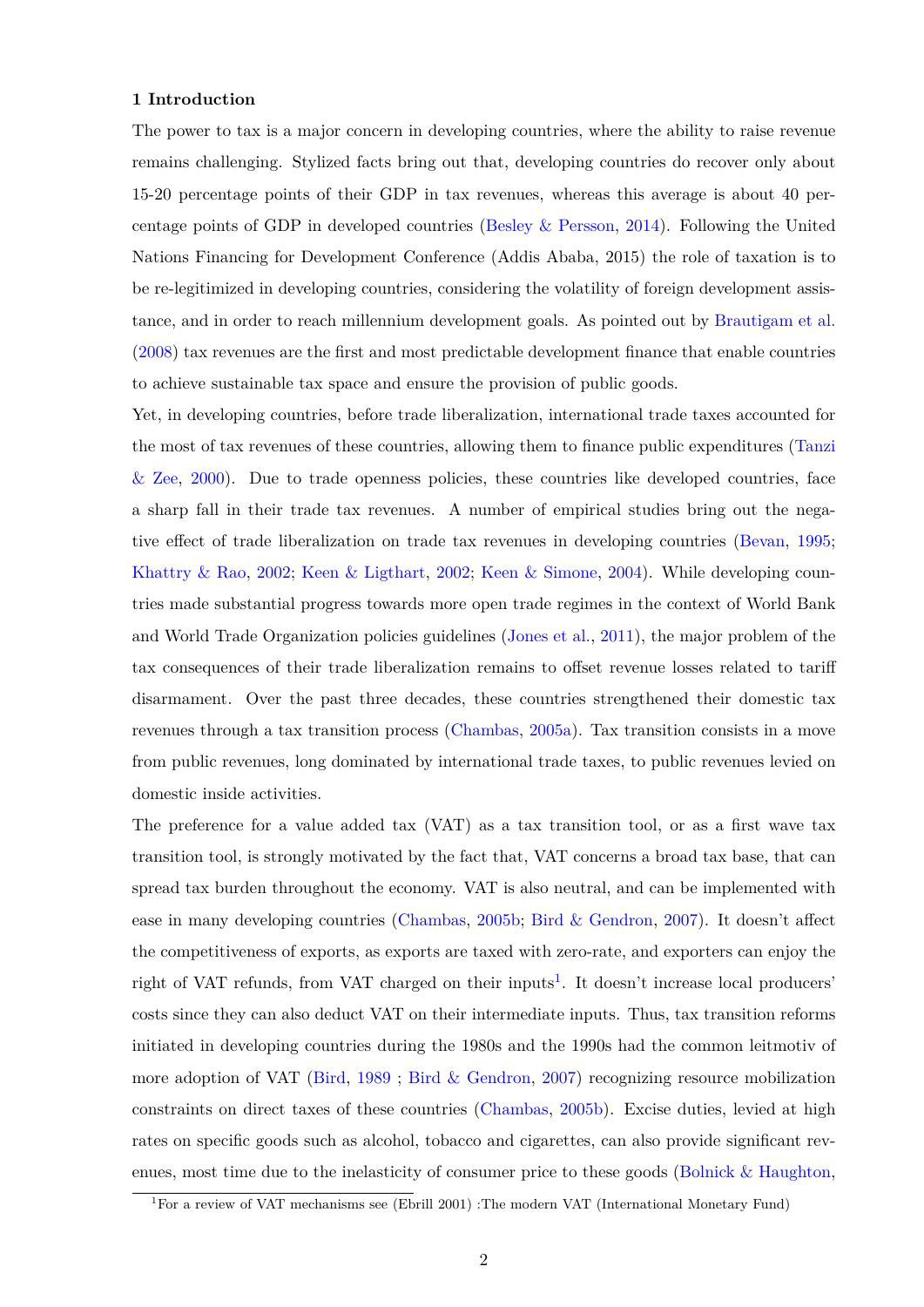[1998](#page-32-7) ; [Cnossen,](#page-33-2) [2011\)](#page-33-2). While an average of 30 countries had VAT in their tax legislation during the 1980s, this number has significantly increased to 120 in the 2000s and to 150 in 2013 [\(Ufier,](#page-34-3) [2014\)](#page-34-3).



Graph 1 : The spread of VAT adoption in developing countries.

SPREAD OF VAT

But an efficient VAT, as highlighted by [\(Ebrill,](#page-33-3) [2001\)](#page-33-3) implies a single VAT rate on a broad tax base without exemptions, and a high level of tax compliance. Its management requires a wider tax practices, and efficiency in the VAT refund mechanisms, the important factor underlying the neutrality of this tax [\(Bodin,](#page-32-8) [2012\)](#page-32-8). Thus, if it seems theoretically easy to reinforce indirect taxes like VAT and excises, to compensate for revenue losses on international trade, numerous VAT exemptions, reduced VAT rates, and poor operation of VAT refunds implemented in almost developing countries, undermines VAT revenue performance, and alter tax transition process [\(Chambas,](#page-32-4) [2005b\)](#page-32-4).

Based on these claims, the aim of this paper is to provide an empirical investigation related to VAT and excises as first wave tax transition tools in developing countries. Surprisingly, as important as the question seems, there are currently no empirical studies that investigate this relationship<sup>[2](#page-2-0)</sup>. This paper aims to deal with this empirical gap through two empirical investigations. First, it investigates whether, the adoption of VAT enables developing countries to increase the likelihood of succeeding tax transition. To the extent that having a VAT, enable countries to reach tax transition purposes, the second empirical investigation is to quantify the degree to which VAT and excises are offsetting trade tax revenue losses in developing countries.

<span id="page-2-0"></span><sup>2</sup>Ebeke et al. (2016) analyzed the effects of having VAT on tax revenue performance in developing countries, but not on tax transition process. Combes et al. (2009) investigated the effects of foreign development assistance on tax transition in developing countries. Diarra, (2012) investigated the effects of commodity price shocks on tax transition in West African Economic and Monetary Union countries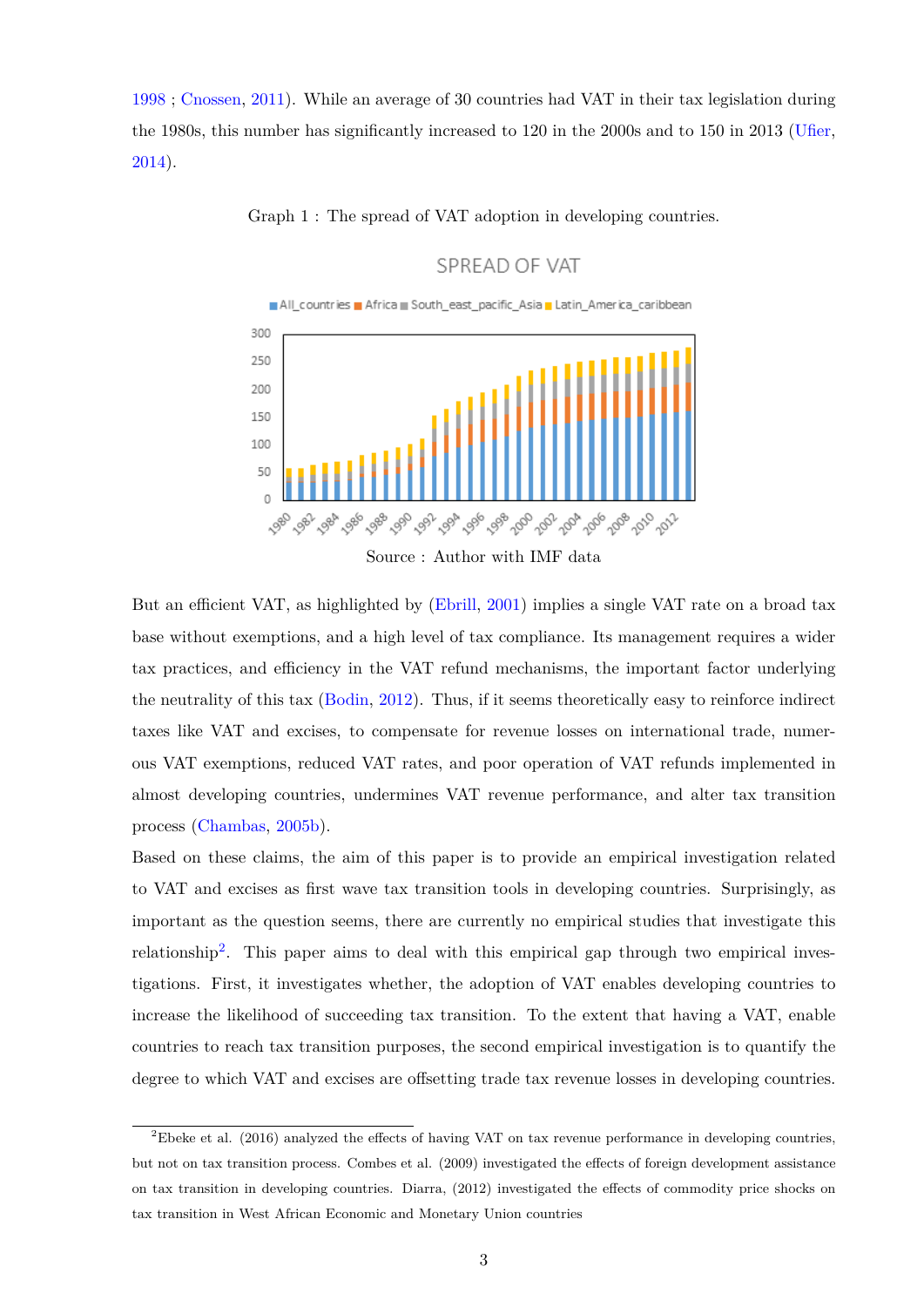The rest of the paper is organized as follows : Section 2 refines the concept of tax transition and proposes our measure of tax transition, while section 3 presents stylized facts related to the phenomenon. Section 4 focuses on VAT and excises as tax transition tools. In section 5 we emphasize with the empirical framework followed by results in section 6. Then, we deal in section 7 with robustness checks and conclude the paper in its last part.

### **2. Sound concept and attempts of measuring tax transition.**

#### 2.1 Concept of tax transition.

Tax transition is a concept that cover a multidemensional area of meaning. Yet, in the weak hypothesis, it refers to the balancing role of international trade taxes through increases in domestic inside revenue. This substitution effect can occur through indirect taxes (VAT and excises) or through direct taxes (corporate and income taxes). Because of the particular revenue raising power of VAT and excises, it is more convenient that a country undertakes first generation tax transition features with these instruments. On the stronger hypothesis, tax transition consists in reducing the social cost of public revenue through a best composition of tax, while maintaining an appropriate level of tax revenue. This last assumption implies that, a tax transition criteria can be derived from the evolution of tax revenue around a certain threshold of revenue that can be determined endogenously. Besides, tax authorities have to reduce the revenue contribution of distortionary taxes such as custom and export duties, and enhance the stability of public revenue by reinforcing the relative contribution of stable and predictable taxes such as VAT. In the case of mining countries, tax transition views would add an additional condition to reduce the contribution of mining taxation as compared to non-mining taxation, thereby reducing the volatile component of government revenue.

#### 2.2 Attempts of measuring the concept.

#### 2.2.1 Initial attempts of measuring the concept.

Measuring tax transition is a daunting task even if by definition transition cover a qualitative dimension. One feature is to measure tax transition directly by VAT. The underlined idea is that, VAT is a more stabilizing tax and represents a more predictable source of government revenue. Even though empirical studies of [Ebeke and Ehrhart](#page-33-4) [\(2010\)](#page-33-4); [Ebeke and Ehrhart](#page-33-5) [\(2011\)](#page-33-5) confirm the stabilizing effect of VAT, a quantitative manner of measuring the concept is not suitable because transition better cover a qualitative meaning. In the West African Economic and Monetary Union (WAEMU), a tax transition criteria implies that the ratio of domestic tax revenue to international trade tax revenue need to be higher than 1.2, and that, tax revenue to GDP should converge to a value of 17 percentage points of GDP. But these thresholds in WAEMU countries can not be apply to all countries. Second, they also lack robust basis and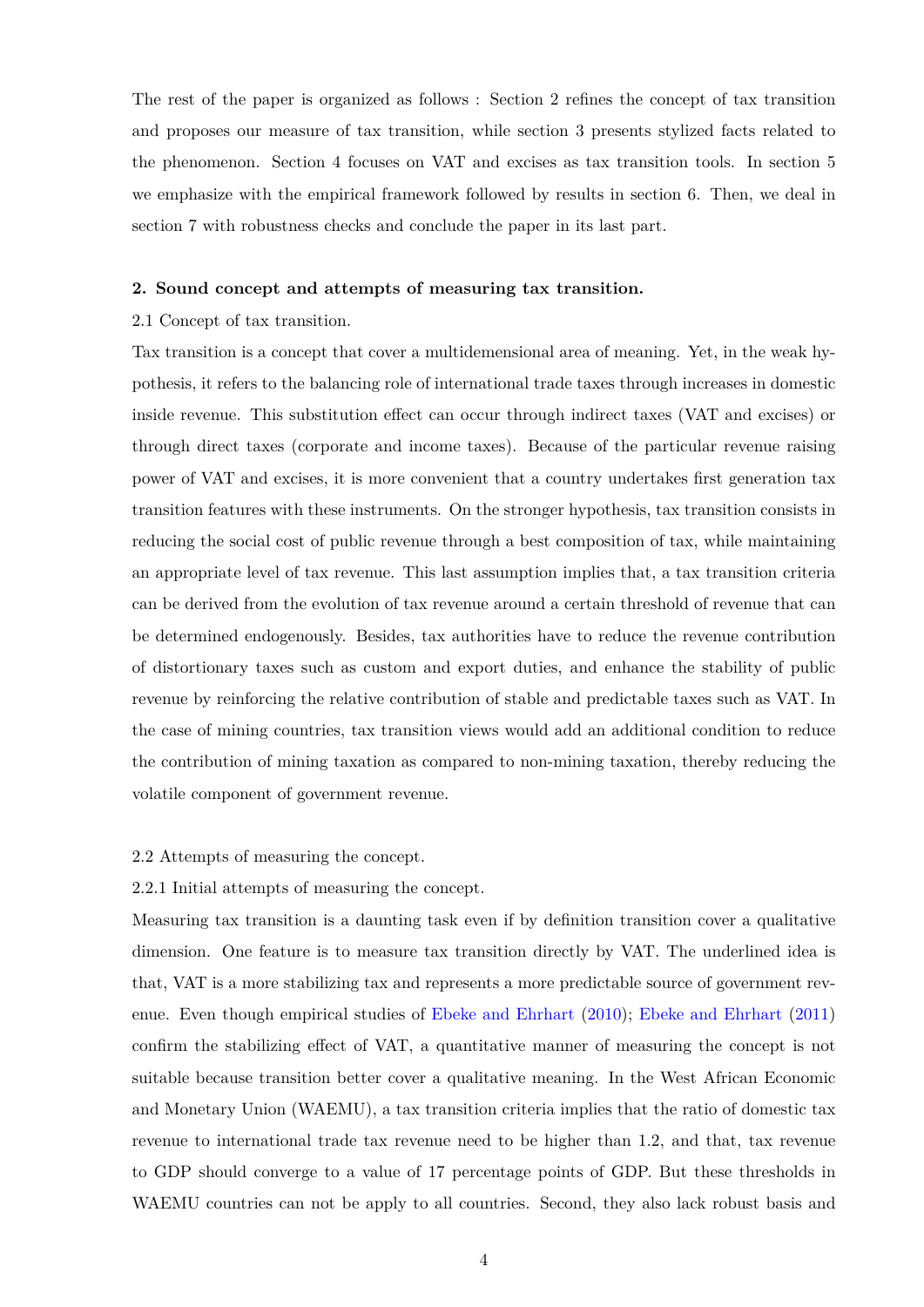finally, doesn't take into account tax potential of each specific country.

Nevertheless, our definition of transition broadly implies a change in the composition of government revenue and a norm of tax revenue. For example it not appropriate to consider a country succeeding tax transition if it better changes the composition of its tax revenue without maintaining an adequate level of overall tax revenue, or conversely if it reaches an adequate level of revenue without a sufficient change in the composition of its tax revenue. To overcome these difficulties, [Attila et al.](#page-32-9) [\(2011\)](#page-32-9) suggest to take these conditions simultaneously into account and to retain an endogenous norm of public revenue that is determined by a country's tax potential.

### 2.2.2 How is tax transition finally computed?

We compute tax transition following [Attila et al.](#page-32-9)  $(2011)$ . Basically, these authors suggest that a country is meeting tax transition, if the following conditions are simultaneously satisfied :

#### Condition 1: norm of tax revenue.

According to this condition, country's total tax revenue should represent at least 90 percent of its tax potential <sup>[3](#page-4-0)</sup>. This condition is derived from the fact that, we can not suppose a country, succeeding its transition process, if it doesn't perform tax effort over the interested period.

#### Condition 2: change in the composition of government revenue.

#### Assumption 1: condition on trade tax

The ratio of trade tax revenue to GDP, must decrease over a period of five years. We compute the growth rate of trade taxes over this period. [Diarra](#page-33-6) [\(2012\)](#page-33-6) amended this condition to three years, to release the transition conditions. By doing this, he puts a strong hypothesis on trade tax revenues which is the decrease of this tax quickly over a period of three years. By the fact that trade tax revenue may not necessarily decrease over a reduced period of three years, we enable a mid-term period of five years as pointed out by [Attila et al.](#page-32-9) [\(2011\)](#page-32-9).

#### Assumption 2: condition on domestic tax revenue.

Domestic tax revenue must increase over a period of five years. We compute the growth rate of domestic tax revenue over each five years period. If these three conditions are met, we assume that, the country is meeting tax transition otherwise, fails to meet tax transition. To obtain a year by year tax transition, we improve [Attila et al.](#page-32-9) [\(2011\)](#page-32-9) by a backward process computation. Thus, a country is meeting tax transition one year, if five years before that year, all these conditions are met.

<span id="page-4-0"></span><sup>3</sup>The detail of computing tax potential is given in appendix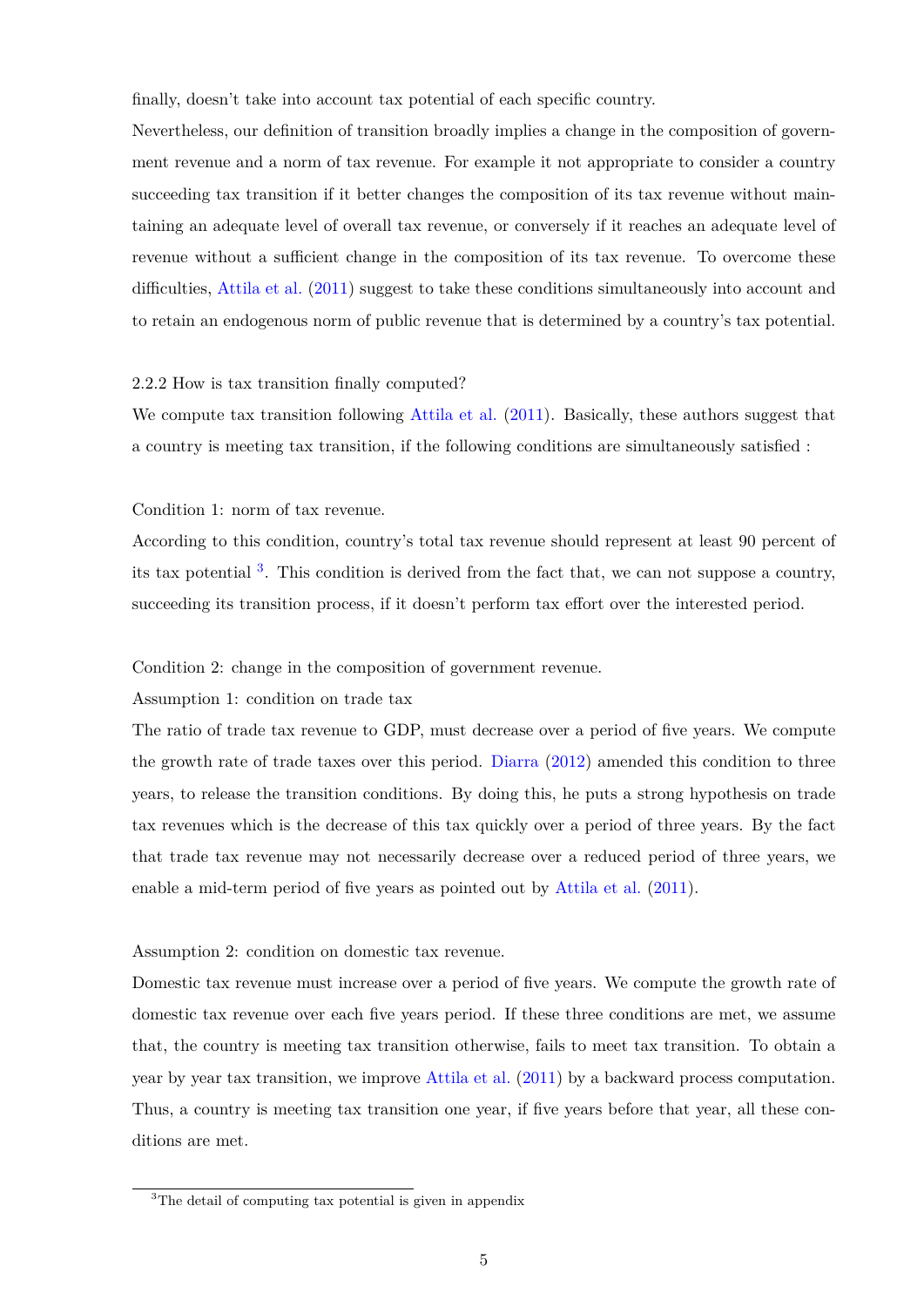### **3.Tax transition in developing countries: stylized facts.**

3.1 VAT, trade taxes and excises : recent trends.

Despite the centrality of the question, it remains tricky to find in the literature, studies that confront data with the view to analyze tax transition. This section provides some basic graphs, in order to look at recent trends in VAT, excises, and trade tax revenues in developing countries, to shed light on the phenomenon. What does data show ?

Graph2 : Trade taxes, VAT and excises : recent trends





Source : Author with ICTD data.



As it can be observed above, graph 2 shows a transition process occuring by VAT (under the weak hypothesis). On the whole, we notice that, taxes on international trade decreased over the entire period, whatever the region considered. Sub-Saharan African countries, the most dependent on custom duties, face a sharp fall in their trade tax revenues as compared to other countries. While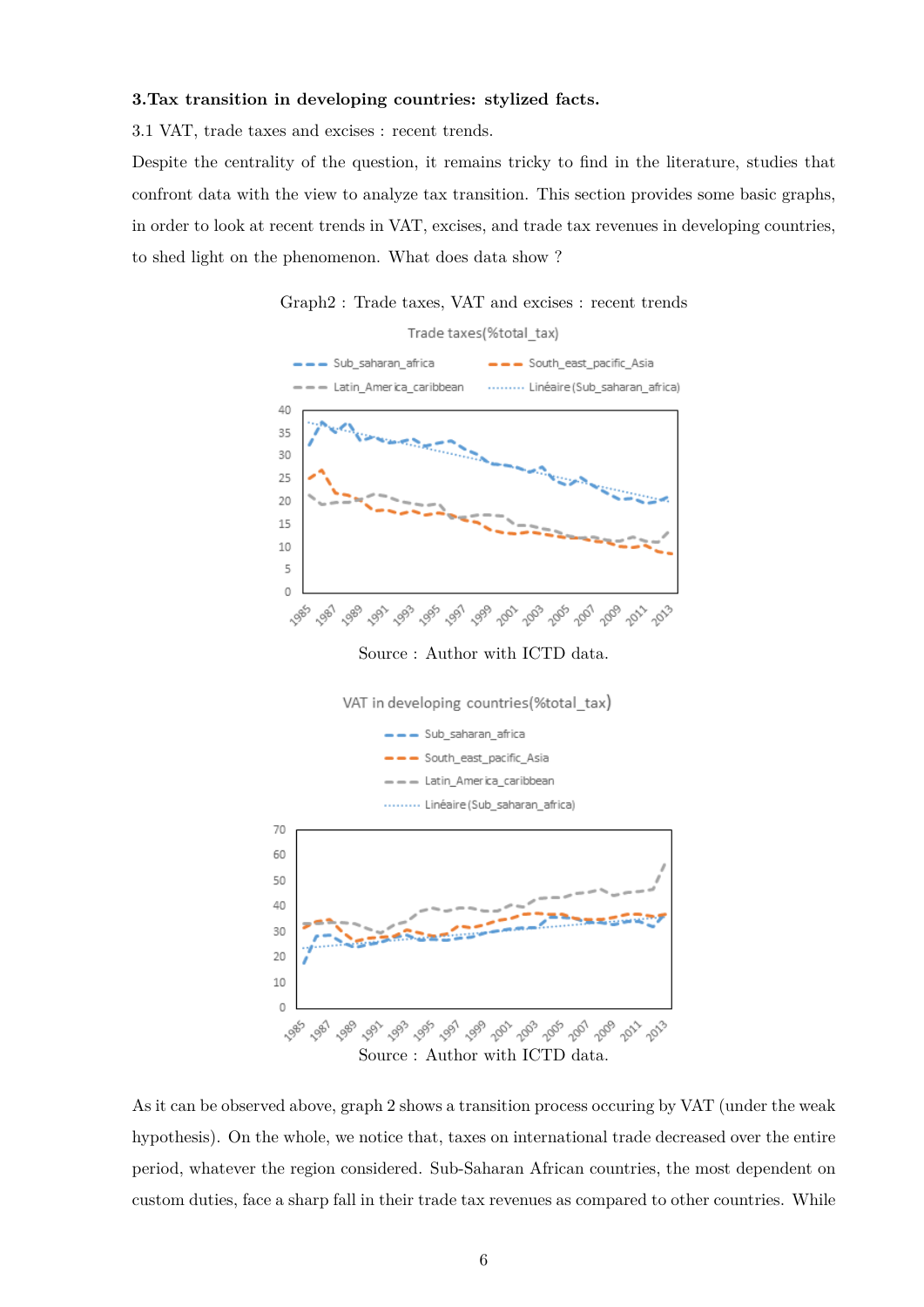the effects of trade liberalization on trade tax revenues may depend on the elasticity of imports to tariffs, graph 2 might tell us that, the negative effect of trade liberalization outweighs the positive effect of increases in tax base. Turning to the same graph, we observe an increase in VAT revenue, telling us a transition process occuring by VAT. Latin America and Caribbean countries have the greatest increase in VAT revenues. This doesn't necessarily mean that, they are performing well with tax transition (under the stronger one). Indeed, it can tell that, they could offset significantly their revenues losses with VAT (weak hypothesis) and next, we must take into account their tax efforts over the interested period. Even if VAT revenue is growing in developing countries, in comparative terms, African countries are those with the lowest VAT revenue, but whose trend is outstanding over the period.

Excises in developing countries(%total tax)



Excises duties remained quietly unchanged over the period, with a steady trend, but can reach significant percentage points of tax revenue over selected years. Its contribution to tax transition is not to be neglected [\(Cnossen,](#page-33-2) [2011\)](#page-33-2) since it can raise about third of VAT revenue [\(Chambas,](#page-32-4) [2005b\)](#page-32-4).

#### 3.2 Is tax transition common in developing countries?

The main purpose of this section is to address the quality of the transition process over developing countries by looking at the joint frequency and the conditional frequency of transition. It seems a way to understand the state of transition over these countries.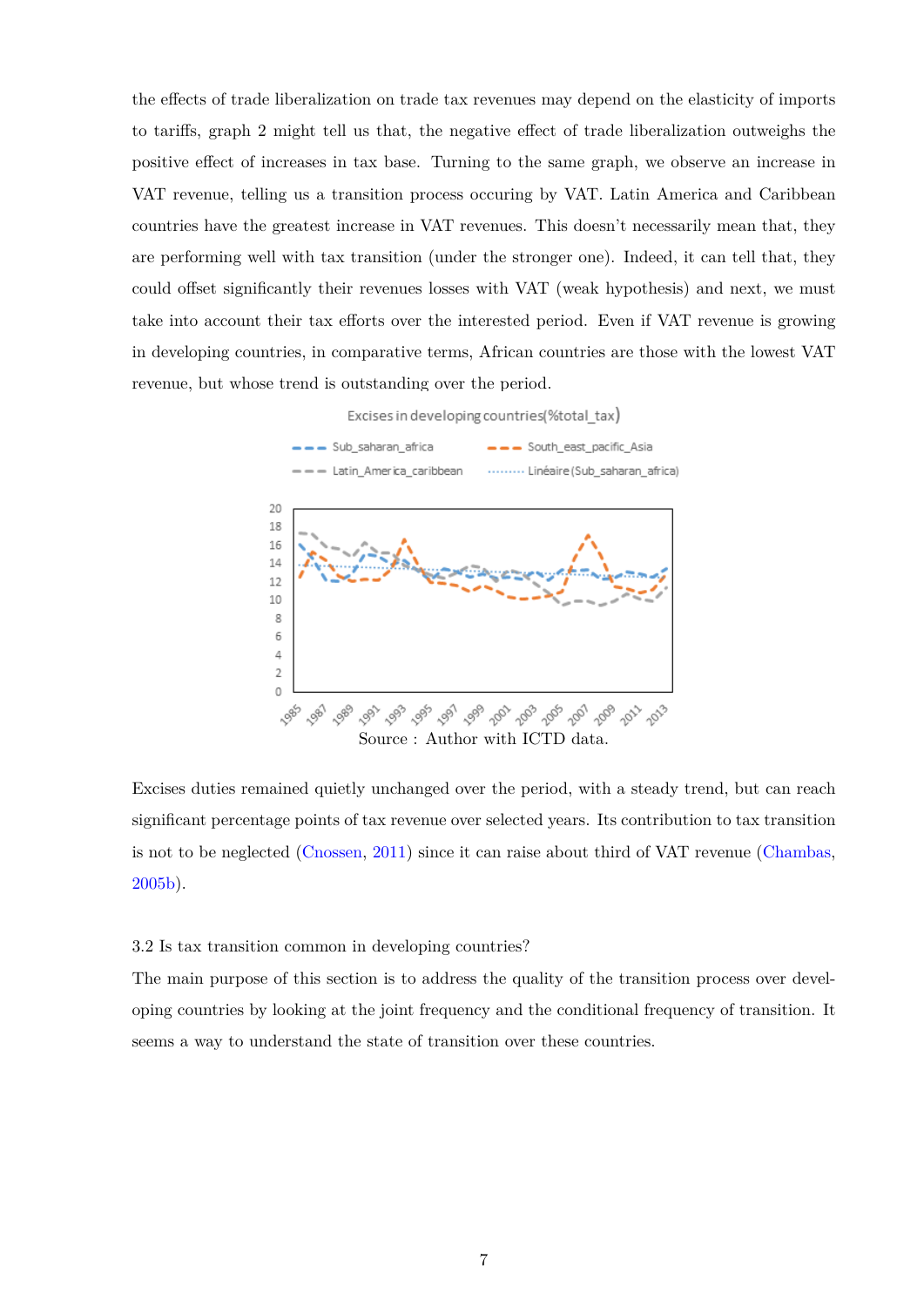Table 1: Joint frequency of transition

| Regions\years               | 2000     | 2001  | 2002   | 2003  | 2004  | 2005     | 2006          | 2007     | 2008     | 2009     | 2010     | 2011   | 2012  | 2013  |
|-----------------------------|----------|-------|--------|-------|-------|----------|---------------|----------|----------|----------|----------|--------|-------|-------|
| Sub-Saharan Africa          | 10       | 11    | 10     | 10    | 12    | 12       | 15            | 15       | 17       |          | 18       |        | 15    | 17    |
|                             | 27\%     | 29.7% | 27\%   | 27\%  | 32,4% | $32,4\%$ | $40,5\%$      | $40,5\%$ | $46\%$   | 46%      | 48.6%    | $46\%$ | 40.5% | 46%   |
| South East Pacific Asia     | 11       | 13    | 13     | 10    | 10    | 10       | 10            | 9        | 8        | 8        | 11       | 4      | 5     | 10    |
|                             | 42,3%    | 50%   | $50\%$ | 38.4% | 38,4% |          | 38,4\% 38,4\% | $34,6\%$ | $30,7\%$ | $30,7\%$ | $42,3\%$ | 15.3%  | 19.2% | 38.4% |
| Latin America and caribbean | 6        | 8     | 8      | 12    | 8     |          | 8             |          | 9        | 9        | 6        |        |       | b.    |
|                             | $28.5\%$ | 38\%  | $38\%$ | 57,1% | 38\%  | 33.3%    | 38\%          | $33.3\%$ | 43\%     | 43\%     | $28,5\%$ | 33.3%  | 33.3% | 23.8% |

Source : Author

\*The first number indicates the number of countries in transition that year, the second is the joint frequency.

Table 1 shows that, until the early 2005s, Sub-Saharan African countries were less able to meet tax transition as compared to the rest of developing countries. From the 2006s, the situation is reversed with African countries becoming more in transition than others, such result which can be explained by more adoption of VAT.

Taking a look at 2000s transition performance, Burkina Faso, Uganda, Senegal, Togo, Cameroon, Ghana, Madagascar, Mali, Tanzania and Nigeria were African countries that met tax transition. Indeed, four of the eight West African Economic and Monetary Union countries(WAEMU) reached transition (Burkina Faso, Senegal, Togo and Mali). According to our transition assumptions, they performed tax efforts about 1.4 ; 2.11 ; 0.08 ; 1.32 points of their GDP respectively.

### • Senegal

Senegal introduced a single VAT rate at rate 18% in July 2000. Government strengthened tax administration with the introduction of a single taxpayer identification number and a largetaxpayer unit. The unification of VAT rates and strong collection efforts yielded a significant percent increase in tax revenue.

### • Burkina Faso

This country introduced a new withholding tax on purchases from wholesalers, allowing better taxation of operations in the informal sector and tight administration of VAT on investment activities to offset revenue losses from full implementation of common external tariff (CET) which declined from 25% to 20%.

### • Togo

Country's effort to improve efficiency in tax administration, broadening tax bases, and recovering back taxes, increased revenue around 2 percentage points of GDP. The fiscal policy established under the IMF Staff-Monitored Program is a step which enhanced country revenue performance.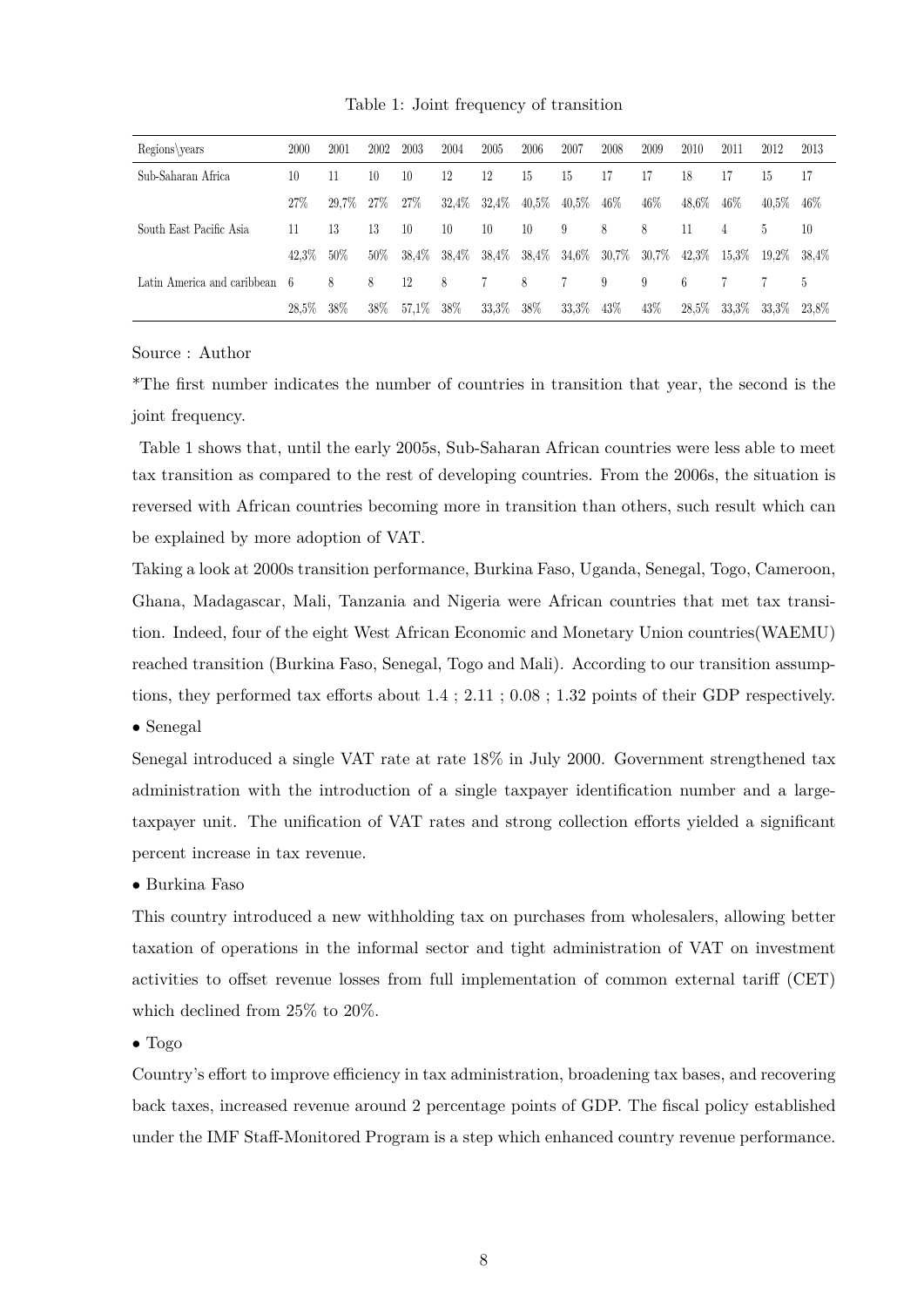### • Mali

Mali's efforts to compensate for revenue losses due to the introduction of the common external tariff have consisted in modernizing indirect tax system in April 1999. Like Senegal country introduced a single VAT rate at 18% and limitation of VAT exempts goods. Tax administration was strengthened. A large enterprise division was fully computerized. Taxpayers compliance had been enhanced by extending the registration system to a sufficient number of taxpayers in 2000.

Table 2: Conditional frequency (transition in year t conditional to transition in t-1

| Regions Years               | 2001  | 2002     | 2003  | 2004   | 2005     | 2006     | 2007     | 2008   | 2009   | 2010   | 2011     | 2012  | 2013     |
|-----------------------------|-------|----------|-------|--------|----------|----------|----------|--------|--------|--------|----------|-------|----------|
| Sub Saharan Africa          | 4     | 5        | 5.    | b.     | 5        |          |          | 6      |        |        | 10       | 10    | 10       |
|                             | 40%   | 45.4%    | 50%   | $50\%$ | $41,6\%$ | $58.3\%$ | $46.6\%$ | $40\%$ | 41.1\% | 41.1\% | $55.5\%$ | 58.8% | $66.6\%$ |
| South East Pacific Asia     | 6     | 8        |       | 6      |          | 6        | 8        | 8      | 6      | 6      | 8        | 3     | 4        |
|                             | 54.5% | $61.5\%$ | 53.8% | 60%    | 70%      | 60%      | 80%      | 88,8%  | 75%    | 75%    | 72.7%    | 75%   | $80\%$   |
| Latin America and Caribbean | 4     | 6        |       | 10     | 6        | 5        |          | 6      | 8      | 8      | 5        | 6     | 6        |
|                             | 66.6% | 75%      | 87,5% | 83.3%  | 75%      | $71,4\%$ | $87,5\%$ | 85,7%  | 88,8%  | 88.8%  | 83.3%    | 85.7% | 85.7%    |

#### Source: Author

\*The first number indicates the number of countries in transition in year t and that have been in transition in t-1. The second number is the conditional frequency.

Table 2 focuses on the conditional probability of tax transition. We aim to look at the state of transition one year, according to transition performance the year before. This shows the persistence of transition over time or the irreversibility of the phenomenon. It indicates that, tax transition is less persistent in Sub-Saharan African countries as compared to other countries. Indeed, in year 2001 only four of the ten African countries that reached transition in 2000, remained in transition in 2001 (Uganda ; Senegal ; Madagascar ; Tanzania). One WAEMU country (Senegal) stills remained in transition with an increased tax effort (2.11 to 2.59).

#### **4.VAT and excises as tax transition tools.**

4.1 VAT as a tax transition tool.

VAT is an important tool for revenue mobilization. The success of such an instrument makes VAT an important tax transition tool in almost countries that adopted VAT. This success comes from the combination of two essential qualities: its neutrality, and the fact that VAT finally target consumption, a broad tax base. Compare to turnover tax, there is no cascading effect of VAT, through its inputs-outputs invoice mechanism. The invoice mechanism of VAT reduces the risk of revenue losses compared to turnover tax.

However in practice, these qualities can be lost depending on the design of VAT, its perfect or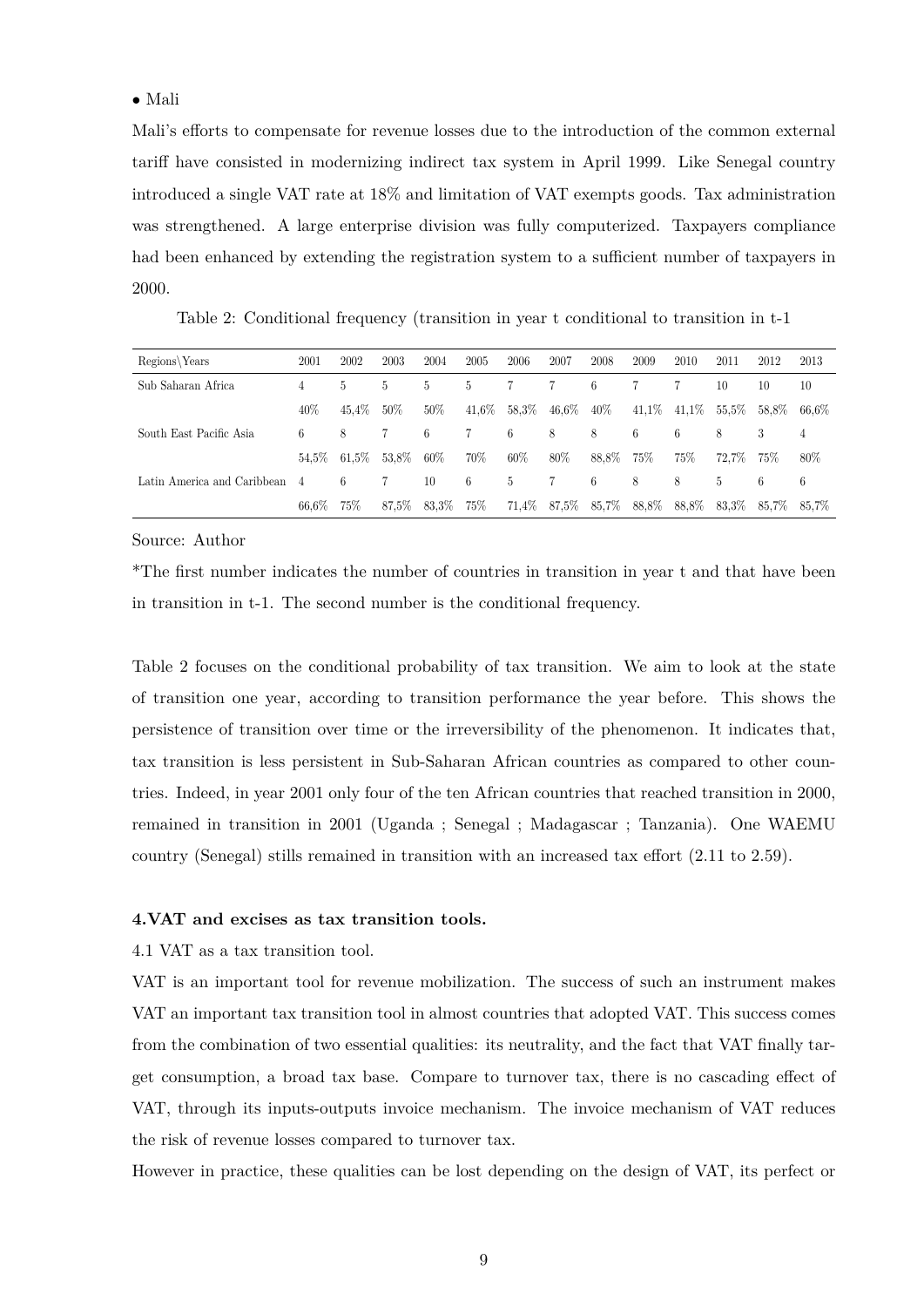imperfect implementation [4](#page-9-0) , and the legislative and administrative framework of the country that adopted VAT, such as the number of rates, the optimal threshold, and the restrictions to the VAT refund mechanisms [\(Ebrill,](#page-33-3) [2001;](#page-33-3) [Bird & Gendron,](#page-32-5) [2007\)](#page-32-5).

The literature primarily highlights the role of the optimal threshold on VAT revenue performance. Threshold characterizes the trade-off between revenue collection and collection costs. If the threshold is too weak, tax administration is stretched and unable to monitor registered firms. It appears difficult to make audit, which affect VAT performance. On the other hand, if the registration threshold is very high, VAT base becomes narrower (Keen  $\&$  Mintz, [2004\)](#page-34-4). Thus, considering firms which are below the threshold, they can not charge VAT on their output, and can not enjoy the right of VAT refund mechanisms. These firms would make pressure in the form of lobbying for input exemptions, that go into their businesses. If such lobbying fails, these firms are more likely to deal with other unregistered firms, which would reinforce structural dualism and affect VAT revenue performance by making participation in the formal sector less attractive [\(Kanbur & Keen,](#page-33-7) [2014\)](#page-33-7). Because the question of the threshold is an important factor for VAT revenue performance, [Keen and Mintz](#page-34-4) [\(2004\)](#page-34-4), investigate the optimal threshold of a VAT. Their rule stipulates that, the optimal threshold of a VAT is inversely proportional to firms size and to the social value of public funds, whereas this is proportional to the compliance and administrative costs. They highlight the fact that, labor intensive activities that with higher ratio of value added to sales, should be set to a relatively low threshold.

The importance of designing efficient VAT rate and constrain multiple VAT rates, is also a great concern while addressing VAT revenue performance in tax transition. With multiple VAT rates, it becomes possible for the taxpayer to apply a wrong rate of VAT to the base, even if it is not done fraudulently  $(Tait, 1991)^5$  $(Tait, 1991)^5$  $(Tait, 1991)^5$  $(Tait, 1991)^5$  $(Tait, 1991)^5$ . Scarce administrative resources have to be channeled into resolving those classification patterns. Compliance costs rise as the tax form becomes complex, and accounting records need to be more complete. The result is that, VAT base becomes narrower [\(Agha & Haughton,](#page-32-10) [1996\)](#page-32-10). Multiple VAT rates also exacerbate tax credit patterns. If the input tax rate is multiple and sometimes greater than the output tax rate, there is a danger that, procedures on VAT refunds are loosened and the degree of scrutiny fails [\(Ebrill,](#page-33-3) [2001\)](#page-33-3). High average rate also leads to low degree of compliance. Taxpayers who face high tax rate, have greater incentive to evade tax. Tax rate and tax base are not independent instruments. Thus, it is better to introduce low VAT rates on a broad tax base, rather than having high VAT rates [\(Agha & Haughton,](#page-32-10) [1996\)](#page-32-10) in the prospect of mobilizing more VAT revenue.

<span id="page-9-0"></span>VAT exemptions break VAT chain. If the exemption occurs at the final stage, the result is a <sup>4</sup>VAT structure is littered with many privileges and exemptions that minimize its revenue impact in developing countries

<span id="page-9-1"></span> $5$ Tait identifies more argument against multiple VAT rate. For a detail see (Tait, 1991): Value-Added Tax, Administrative and Policy Issues (International Monetary Fund). Occasional paper 88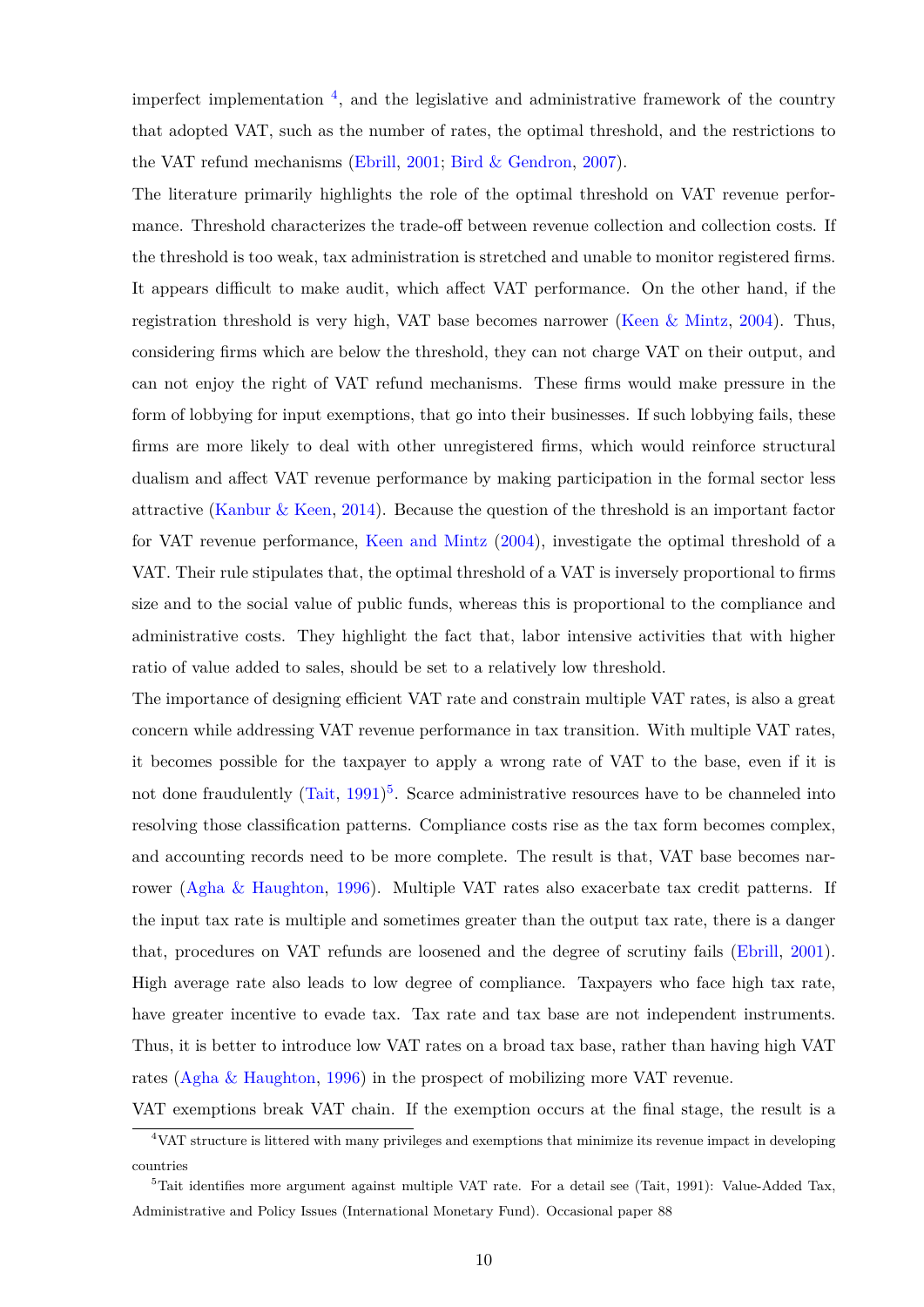loss of revenue, since value added at the final stage escapes tax. On the firm's side, exemptions maintain a VAT charge on intermediate goods and lead to a change in the tax burden. The firm no longer charge VAT to the customer and is no longer entitled to be reimbursed the amount of VAT paid on his purchases [\(Chambas,](#page-32-4) [2005b\)](#page-32-4). Compare to export firms, there is a negative effective protection of the local firm. While VAT refund mechanism is the "Achilles heel" of VAT system (Harrison  $\&$  Krelove, [2005\)](#page-33-8), the impossibility for the local firm selling exempt goods to deduct VAT, restores the cascading effects specific to turnover taxes [\(Chambas,](#page-32-4) [2005b\)](#page-32-4). On the other side, if exemption occurs at intermediate stage, the cascading effect of tax on inputs is that, as the price charged by downstream firms using the exempt item rises, in order to cover their increased costs, tax on output increases. Thus, value added prior to the exempt stage is effectively taxed more than once [\(Ebrill,](#page-33-3) [2001;](#page-33-3) [de La Feria,](#page-33-9) [2013\)](#page-33-9). With this in mind, VAT loses neutrality if exemptions are not limited. In such circumstances, the substitution effect of VAT to trade taxes in tax transition process, could bring the economy far from an optimum [\(Emran](#page-33-10) [& Stiglitz,](#page-33-10) [2005\)](#page-33-10).

[Keen](#page-33-11) [\(2013\)](#page-33-11), summarizes these findings and addresses the effectiveness of VAT in countries that adopted VAT. Author brings to the literature theoretical tools that help understand factors that weaken VAT revenue performance. Drawing his analysis on the «C efficiency concept» an indicator of the IMF departure of public finance, author shows that, the first of the most important factors that drive VAT revenue performance has by far consisted in changes in «C-efficiency» even if this concept is not independent from tax rate and tax base. «C-efficiency» has often moved in the opposite direction from the standard rate of VAT. The higher is the rate, the lower is «C efficiency». According to the author, understanding the evolution of VAT revenue requires understanding the evolution of «C-efficiency». VAT gaps between countries comes from two factors : a "policy gap" (multiple rates and exemptions), and a "compliance gap" or imperfect implementation of VAT. For developing and emerging economies, compliance gap is the most important factor, that drive VAT revenue gap, while the opposite seems for developed countries. In addition, [De Mello](#page-33-12) [\(2009\)](#page-33-12) in his study concerning OECD and non-OECD countries shows that, «C-efficiency» ratio increases with low VAT rates. A reasonable support of these studies is that, developing countries those want to succeed tax transition with VAT, must set up a low VAT rates on a broad tax base.

Despite the fact that VAT can lose qualities if imperfectly implemented, it is wise for a country to adopt VAT. In fact, [Keen and Lockwood](#page-34-6) [\(2006\)](#page-34-6) test the hypothesis of the revenue raising power of VAT (VAT money machine hypothesis) in OECD countries and find out that, countries with VAT do recover more revenue than those without, all else equal. Conducting the same analysis on Sub saharan African countries, [Ebeke et al.](#page-33-13) [\(2016\)](#page-33-13) investigated whether VAT has led to more revenue collection in Sub-Saharan African countries and found out the same result that,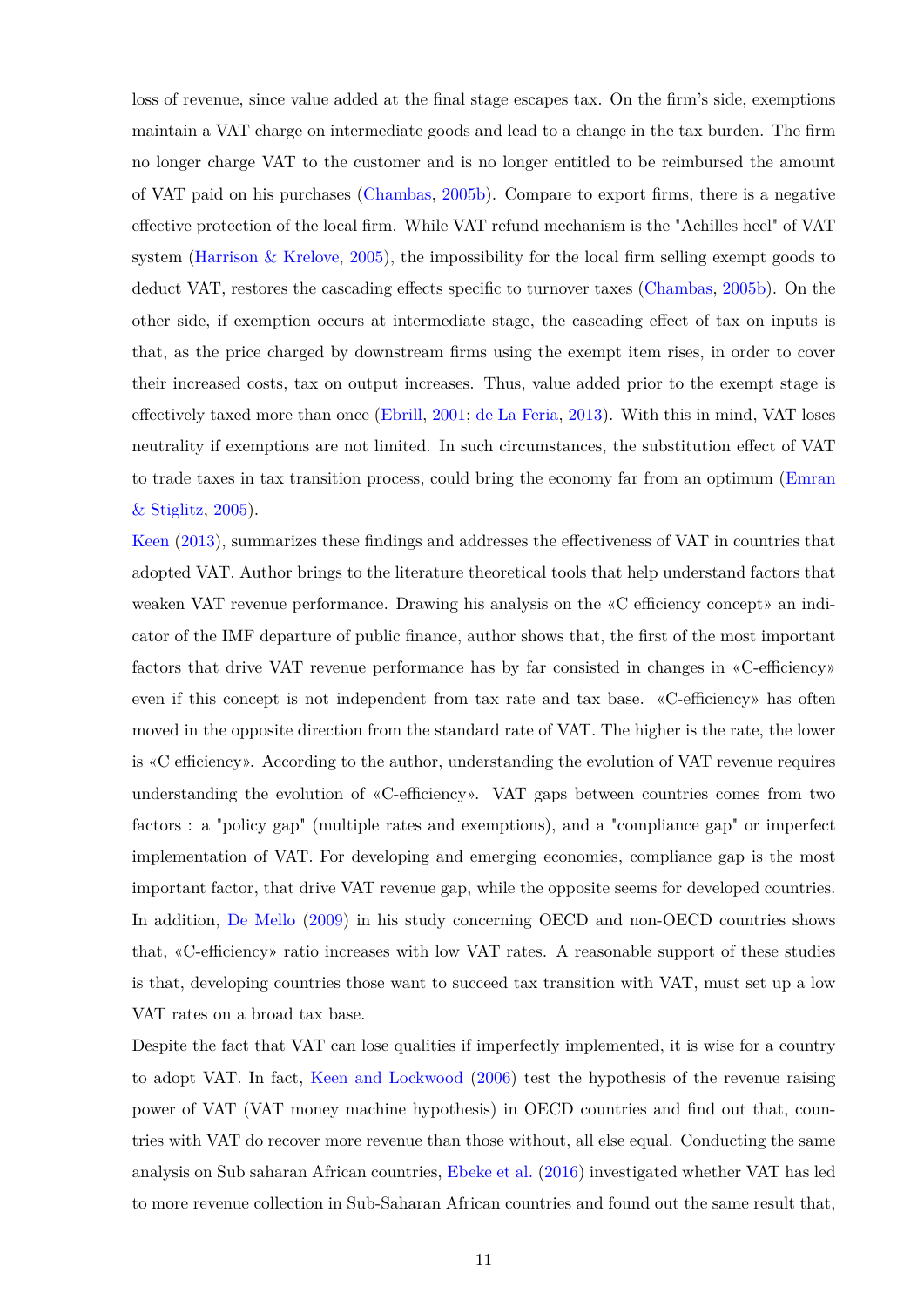VAT has a large positive effect on non-resource taxes, and that, this positive effect remains even several years after the adoption of VAT. Thus, even with imperfections, VAT has shown in a number of cases, its revenue raising power in countries that adopted VAT as compared to countries without. But, [Keen and Lockwood](#page-34-7) [\(2010\)](#page-34-7) show that, these effects are non-linear, and vary across countries, according to their income level, reliance on agriculture, and degree of openness. Further, [Ebeke and Ehrhart](#page-33-4) [\(2010\)](#page-33-4) show that, VAT reduce the instability of tax revenue for Sub-Saharan African countries and that, the stabilizing effect of VAT has been reinforced since the mid 1990s. In their next paper [Ebeke and Ehrhart](#page-33-5) [\(2011\)](#page-33-5) found that, this effect is robust to all developing countries that adopted VAT. Nevertheless, [Baunsgaard and Keen](#page-32-11) [\(2010\)](#page-32-11) provide controverse finding about the effectiveness of VAT. These authors analyzed the effect of trade liberalization on domestic tax revenue. From a panel of developing countries, they found that, high-income countries have compensated for their revenue losses on international trade. For middle-income countries, compensation ratio has been between 45-60 percent of each dollar lost on international trade. However, revenue collection has been extremely low in low-income countries (those most dependent on trade tax revenues). They recovered, at best, not more than 30 percent of every dollar lost on international trade. An important point to make is that, unlike previous literature, they do not find strong evidence that, the presence of a VAT has made it possible to do better, in facing the negative effects of trade liberalization on tax revenue.

#### 4.2 Excises as a complement to VAT.

Excise duties received relatively little attention in the tax literature as compared to VAT. However, taxing specific goods like alcohol, tobacco, oil and beer, is motivated with the ongoing consideration that, there are few substitutes that consumers would find equally satisfactory for these goods, so that consumption remains high despite excises lead to high prices. The inelasticity of consumption to excises, is an important argument to maintain excise taxation, and to raise more revenue. Excises can also help discourage alcohol and tobacco consumption due to the fact that it increases significantly consumption prices [\(Cnossen,](#page-33-14) [2005\)](#page-33-14). As [Ramsey](#page-34-8) [\(1927\)](#page-34-8), pointed out, as long as goods are unrelated in consumption, tax rates should be high on the good with the lowest price elasticity. Thus, excises which can be levied at high rates, can provide complementary revenue to VAT (Bolnick  $&$  Haughton, [1998\)](#page-32-7). These arguments are not however, independent from the design of excises and require appropriate design. The literature discusses the question of whether it is wise to design specific<sup>[6](#page-11-0)</sup> or ad valorem excises rate. Specific rates reduce relative price differences between low-priced and high-priced goods, whereas ad valorem rate increases absolute price differences. For tax transition tools, the choice between these two

<span id="page-11-0"></span> ${}^{6}$ For more detail see Cnossen et al, (2005). A specific rate is design on a fixed amounts per quantity of goods, whereas the ad valorem rate means fixed percentage of the sale price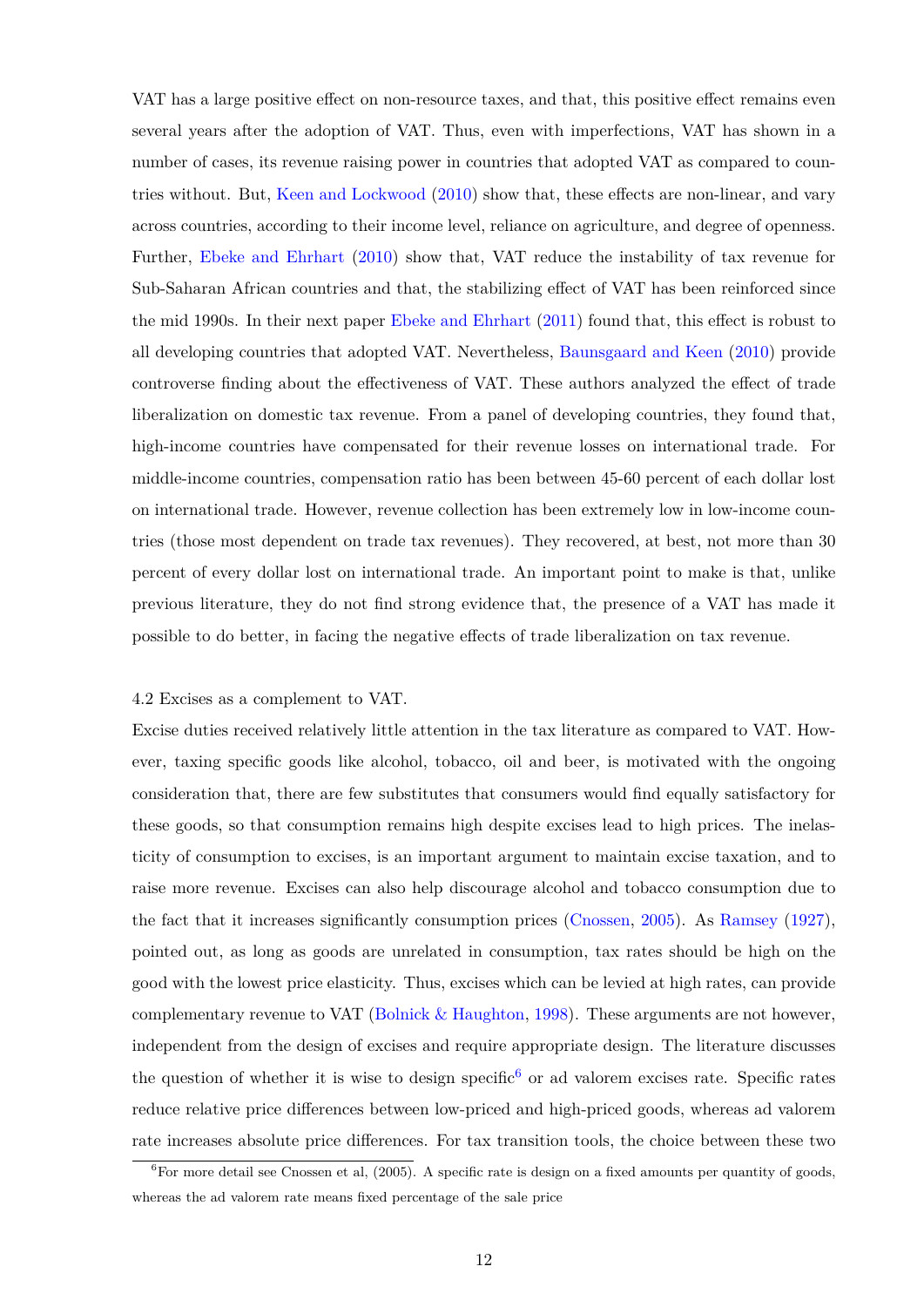rates would matter for revenue performance and would depend on whether the primary aim of the tax policy is to discourage consumption of the excised goods, or to raise more revenue [\(Cnossen,](#page-33-2) [2011\)](#page-33-2).

#### **5. Tax transition in developing countries : Empirical framework**

5.1 Model specification.

We present the empirical model that serve to our analysis. Since our main objective is to address the role of VAT and excises in the first wave tax transition in developing countries, we present two models that we derive from [\(Attila et al.,](#page-32-9) [2011\)](#page-32-9) and [\(Baunsgaard & Keen,](#page-32-11) [2010\)](#page-32-11). Equation 1 : Probability model equation

$$
Tax\_transition_{it} = \beta_0 + \beta_1 * vat\_adoption_{it} + \beta_2 * LogX_{it} + \beta_3 * vat\_adoption_{it} * LogX_{it} + \mu_i + \xi_{it}
$$
\n(1)

Equation 2 : Compensatory effect model

$$
Y_{it} = \beta_0 + \beta_1 * trade\_tax_{it} + \beta_2 * trade\_tax_{it}^2 + \beta_3 * X_{it} + \mu_i + \xi_{it}
$$
 (2)

Where  $tax\_transition_{it}$  in equation 1 is the transition variable for a country i in year t, *vat*\_*adoptionit* a dummy of the years over which a country have VAT. Our sample cover 96 developing countries that we collect data on VAT adoption date. The period of the study is constrained to 1985-2013, a period over which most developing countries adopted VAT.

X is the matrix of explanatory variables that we take in logarithm as our preferred identification strategy, and  $\mu_i$  the unobserved heterogeneity time invariant related to countries that explain their transition process.  $\xi_{it}$ , the idiosyncratic error term. We add the interactive terms between VAT and the logarithm of X, to investigate VAT adoption effectiveness depending on structural factors that drive tax potential in developing countries.

In the compensatory model (equation 2), Y is a matrix of dependent variables (VAT, excises). We add the square term of trade tax to investigate for non linear relationships in the compensatory effect between VAT, excises, and trade taxes. When the coefficient  $\beta_1$  in equation 2 points negative, it indicates a compensatory effect of VAT and excises on trade tax revenues. More additionally, if  $\beta_1$  and  $\beta_2$  have the opposite sign, there is a threshold effect of trade tax which is given by :

$$
\frac{\partial Y}{\partial x} = 0 \Rightarrow \beta_1 + 2\beta_2 * trade\_tax = 0 \Rightarrow trade\_tax^* = \frac{-\beta_1}{2\beta_2}
$$
\n(3)

5.2 Data and variables.

### 5.2.1. Dependent variables.

Tax transition variable in equation 1 was computed according to the methodology outlined in section 2 [\(Attila et al.,](#page-32-9) [2011\)](#page-32-9). This is a binary variable that take the value 1 if countries met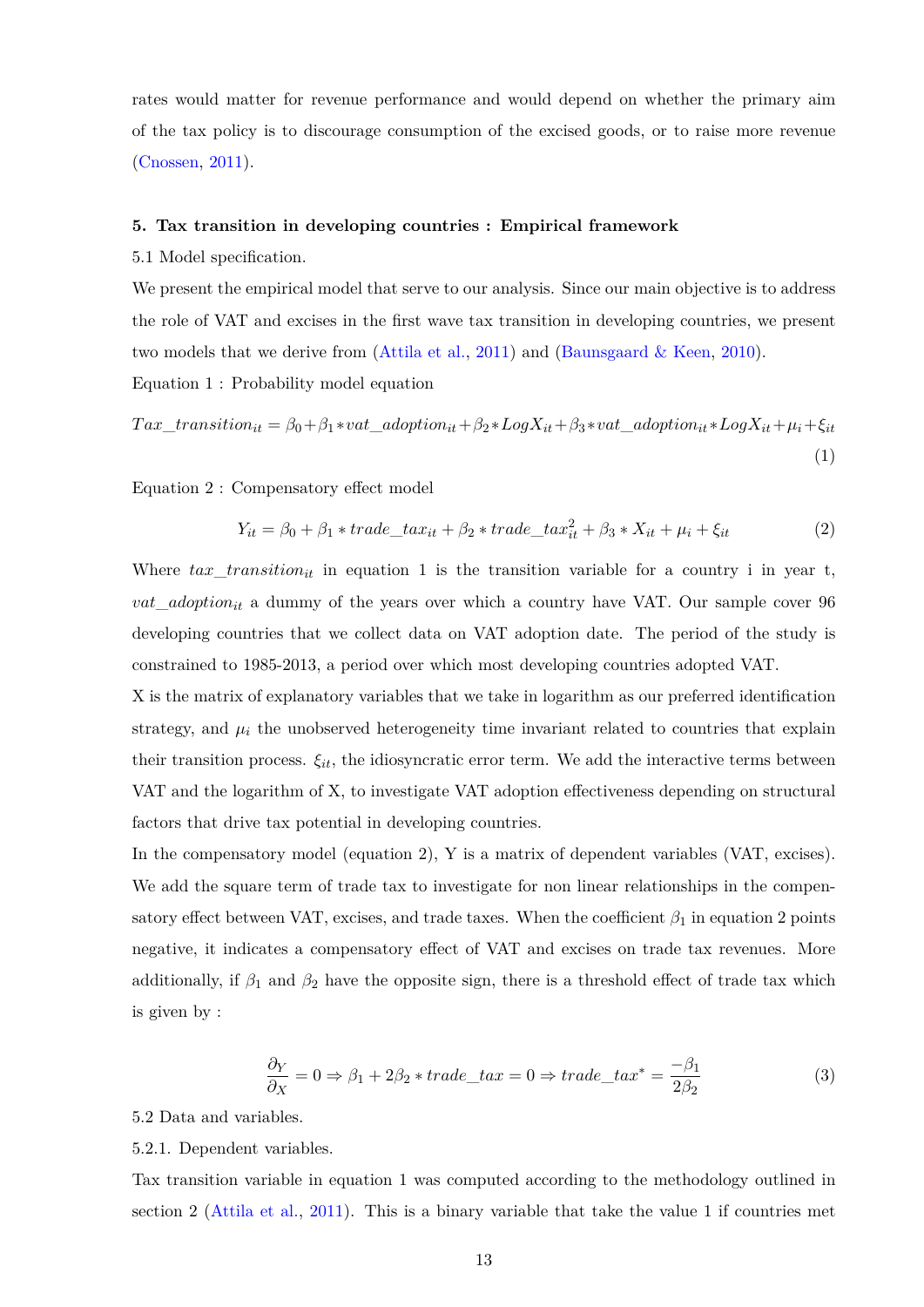tax transition and 0 otherwise.

In equation 2 dependent variables of VAT and excises come from International Centre for Tax and Development (ICTD, 2016). All variables are expressed non-resource and in percentage of GDP.

5.2.2 Independent variables.

Explanatory variables include VAT adoption. This variable comes from the IMF tax policy division database, and take the value 1 the period over which a country have VAT, and 0 otherwise. In both equation 1 and equation 2, covariates data concern (i) gdp per capita, (ii) trade openness in percentage of GDP, (iii) natural resources rents in percentage of GDP, and (iv) agriculture value added to GDP. These variables come from the World Development Indicators (WDI, 2016).

Per capita income is expected to be positively correlated with tax transition by its effect on tax revenue, as it expresses the overall level of economic development and the advanced design of tax structure. Moreover, according to Wagner's law, the demand for governments service is often income–elastic, so that, the share of taxes collected by governments to provide goods and services is expected to rise with income [\(Gupta,](#page-33-15) [2007\)](#page-33-15).

Trade openness may affect tax transition by its composition effects. If trade openness occurs primarily through reduction in tariffs, one would expect losses in tariff revenues. But, [Keen and Simone](#page-34-2) [\(2004\)](#page-34-2) argue that, revenue might increase provided trade liberalization occurs through reduction of quotas, elimination of exemptions, and improvement in custom procedures. [Aizenman and Jinjarak](#page-32-12) [\(2009\)](#page-32-12) highlight the fact that, trade openness should shift tax revenue from "easy to collect taxes" (tariffs and seigniorage taxes) towards "hard to collect taxes" (value added and income taxes). Overall, the effects of trade liberalization on tax revenue and later on tax transition would certainly be indefinite.

Recent challenges in natural resources wealth countries, focused on the 'Dutch disease' effects. Natural resources might affect tax transition by its effect on tax efforts. One aspect of the resource curse may be its impact on a country's incentive to mobilize non-resource domestic tax revenues. For example [Moore](#page-34-9) [\(2007\)](#page-34-9), argued that, governments relying on resource rents are likely to mobilize less revenue from other sources and this result suggests that, resource rents would lead to low domestic tax efforts that would reduce the likelihood of tax transition.

Agriculture sector is expected to be negatively correlated with tax revenue and thus with tax transition as it remains almost hard to tax agriculture in developing countries. As highlighted by [Stotsky and WoldeMariam](#page-34-10) [\(1997\)](#page-34-10), this variable almost negatively matter for tax revenue in these countries.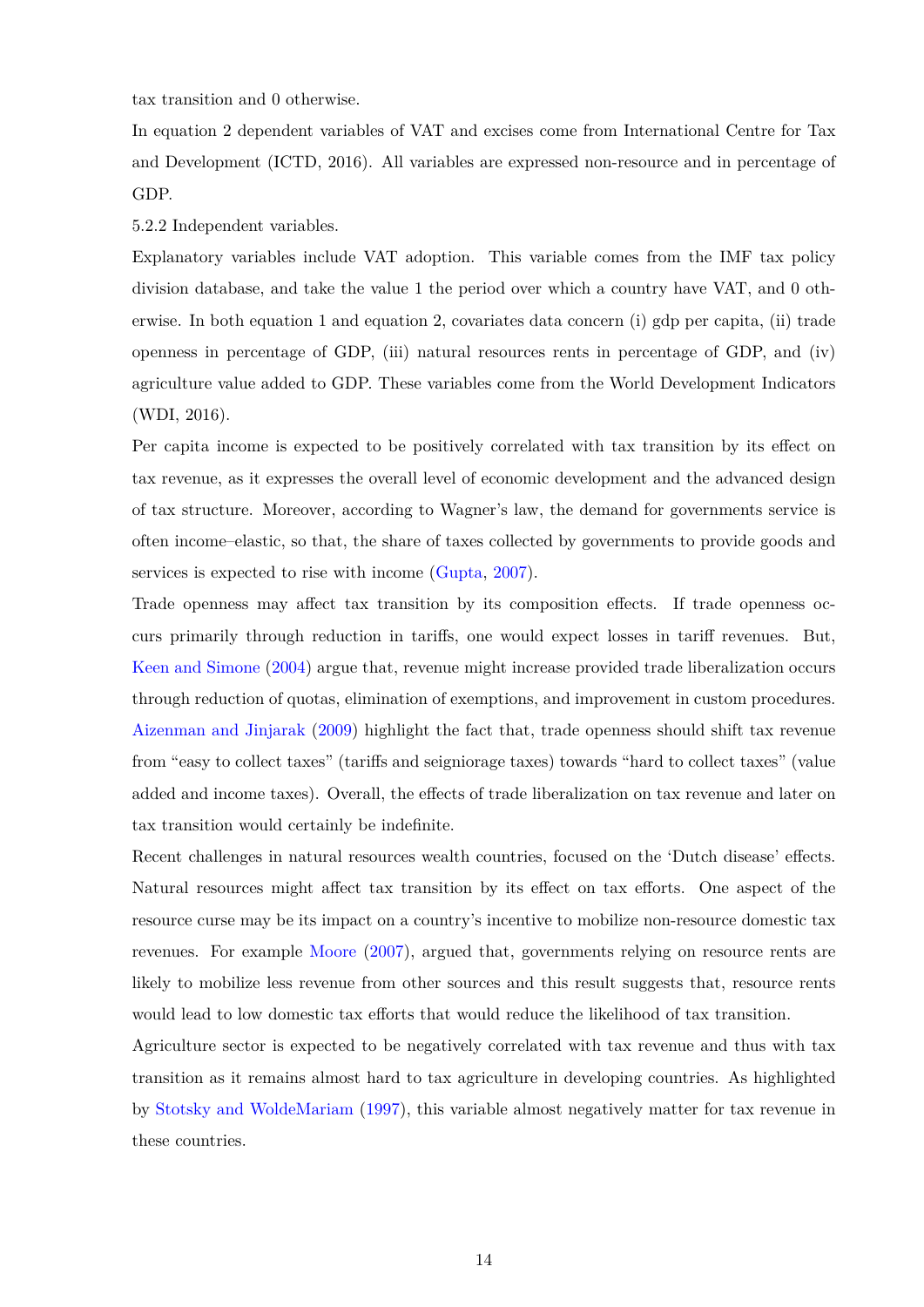5.3 The probit/logit estimator and the instrumental variable probit regression.

As the paper aims to address the effect of having VAT on tax transition, our model is a qualitative response model with a binary dependent variable. The econometric identification problem of this model is to estimate the conditional probability that the dependent variable being one, as a function of the covariates. Ordinary least square estimators are seriously biased because the conditional probability of the dependent variable, is not necessarily bounded between zero and one (Horowitz  $&$  Savin, [2001\)](#page-33-16). This default can be corrected by replacing the linear function by a cumulative distribution function that constrained the conditional probability to lie between zero and one. The commonly used cumulative distribution functions are the distribution functions of a normal distribution or a logistic distribution which use the maximum likelihood estimators, and have very similar properties in large sample.

Nevertheless, estimating the causal effect of having VAT on tax transition in equation 1, is subject to endogeneity bias on the fact that, there is a simultaneity between having VAT and tax transition. In other words, adoption of VAT has an effect on tax transition, but a country undergoing a tax transition reform may want to adopt VAT. We need instrumental variables to solve the endogeneity of VAT adoption. [Ufier](#page-34-3) [\(2014\)](#page-34-3), establish several factors that drive VAT adoption in developing countries. [Ebeke](#page-33-17) [\(2011\)](#page-33-17), uses neighborhood effects to instrument VAT adoption. [Keen and Lockwood](#page-34-7) [\(2010\)](#page-34-7) show that, countries under IMF lending programs are more likely to adopt VAT to pay off their debts both by necessity, but also because of the IMF encouragement to adopt VAT. We instrument VAT adoption with the share of neighbors that adopted VAT before the given country, and with a dummy variable that represents a country involvement in IMF's assistance programs. For trade taxes, this variable was instrumented with trade tax effective rate, and its first lag. The basic underlined idea is that, if trade tax revenues are affected by trade liberalization, effective collected tariff rates may explain the revenue it generated, but not revenue generated by VAT.

### **6. Results**

Table [3](#page-15-0) reports results of probit estimation of equation 1. We report the marginal effect in each column of table 3. We made various estimates and based our result on the instrumental variable probit regression in which we deal with the endogeneity of VAT adoption. Basically, our results in column 4 show that, VAT has tended to positively and significantly affect tax transition in developing countries. In particular, the marginal effect in column 4 indicates that, the probability of succeeding tax transition increases by near 10%, when a country adopts VAT. In column 5, the interactive term of VAT and the variable of income per capita shows that, high income developing countries are more likely to succeed tax transition with VAT as compared to low income developing countries. Furthermore, our results in column 7 suggest a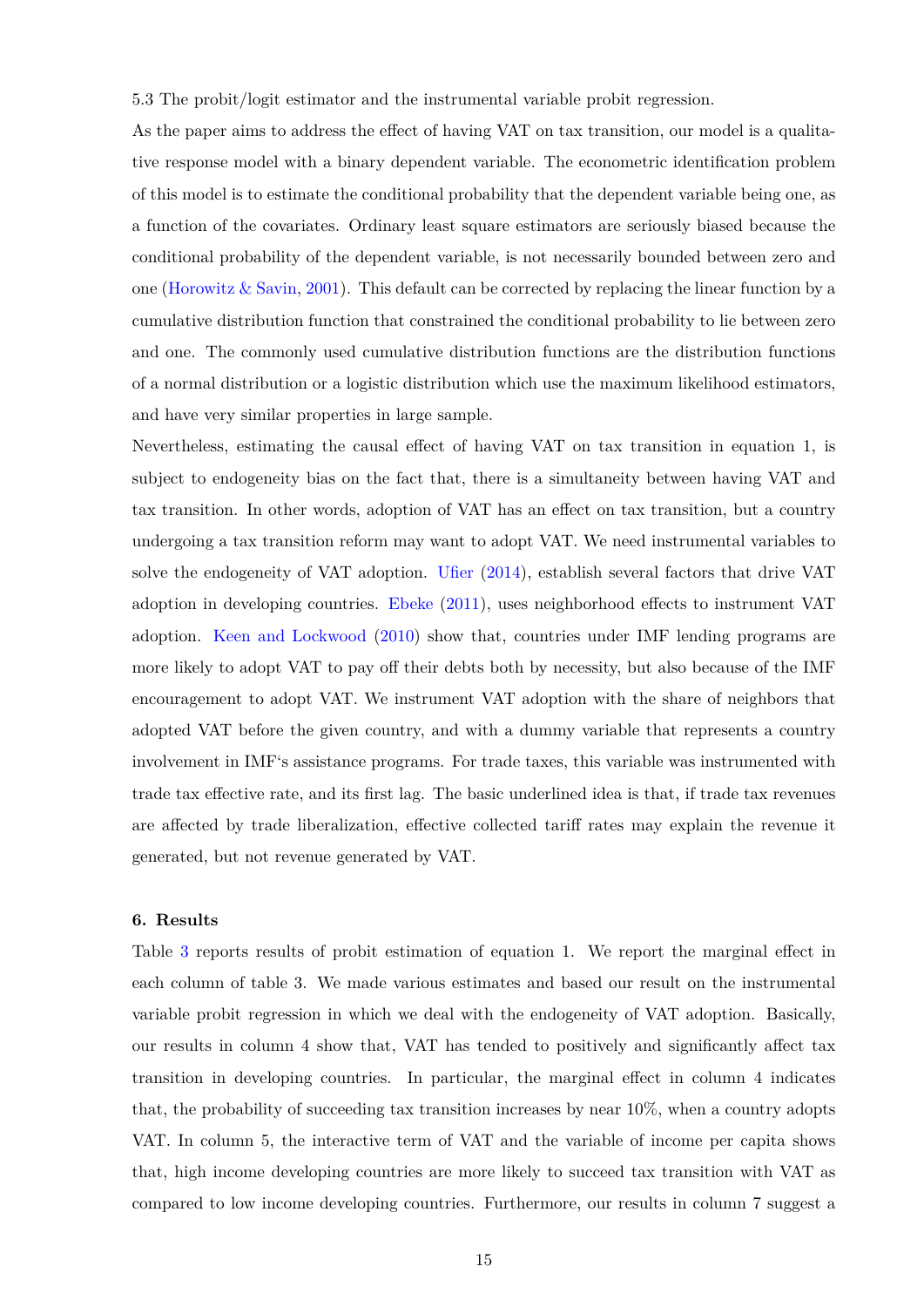threshold effect of VAT considering the negative effect of the interactive term with the variable of agriculture, and the positive effect of the variable of VAT adoption. This means that, VAT still positively affects tax transition in developing countries with a ratio of agriculture to GDP less than 20 percentage points. Due to the self-consumption and exemptions of most agricultural commodities, the beneficial effect of VAT tends to diminish when a country's agriculture to GDP ratio becomes more important [\(Stotsky & WoldeMariam,](#page-34-10) [1997;](#page-34-10) [Chambas & Araujo Bonjean,](#page-32-13) [2001\)](#page-32-13).

<span id="page-15-0"></span>

|                                        | (1)                | (2)            | (3)            | (4)            | (5)            | (6)            | (7)            | (8)            |
|----------------------------------------|--------------------|----------------|----------------|----------------|----------------|----------------|----------------|----------------|
|                                        | Linear probability | Logit          | Probit         | IV probit      | IV probit      | IV probit      | IV probit      | IV probit      |
| VARIABLES                              | tax transition     | tax transition | tax transition | tax transition | tax transition | tax transition | tax transition | tax transition |
|                                        |                    |                |                |                |                |                |                |                |
| Vat adoption                           | $0.0894***$        | $0.0968**$     | $0.0932**$     | $0.0975**$     | $0.114**$      | 0.146          | $0.107**$      | $0.114**$      |
|                                        | (0.0201)           | (0.0378)       | (0.0365)       | (0.0344)       | (0.0529)       | (0.0897)       | (0.0504)       | (0.0501)       |
| $Log(gdp \; capita)$                   | $0.0292**$         | $0.0383*$      | $0.0391*$      | $0.0307**$     | $0.0700*$      | $0.0216*$      | $0.0331***$    | $0.0317***$    |
|                                        | (0.0118)           | (0.0224)       | (0.0221)       | (0.0127)       | (0.0416)       | (0.0114)       | (0.0113)       | (0.0121)       |
| Log(trainde)                           | $-0.0200$          | 0.00968        | 0.0101         | $-0.0206$      | $-0.0302$      | $-0.0228$      | $-0.0294$      | $-0.0293$      |
|                                        | (0.0186)           | (0.0365)       | (0.0358)       | (0.0191)       | (0.0228)       | (0.0204)       | (0.0215)       | (0.0182)       |
| Log(agriculture)                       | $-0.0519***$       | $-0.0683**$    | $-0.0678**$    | $-0.0540***$   | $-0.0516***$   | $-0.0469**$    | $-0.0582***$   | $-0.0523***$   |
|                                        | (0.0150)           | (0.0284)       | (0.0281)       | (0.0163)       | (0.0174)       | (0.0189)       | (0.0174)       | (0.0155)       |
| $Log(resources$ rents)                 | $-0.0253***$       | $-0.0316***$   | $-0.0311***$   | $-0.0260***$   | $-0.0266***$   | $-0.0251***$   | $-0.0215***$   | $-0.0525***$   |
|                                        | (0.00501)          | (0.0102)       | (0.0101)       | (0.00518)      | (0.00533)      | (0.00562)      | (0.00703)      | (0.00867)      |
| $Log(gdp \text{ capita})$ vat adoption |                    |                |                |                | $0.135**$      |                |                |                |
|                                        |                    |                |                |                | (0.0687)       |                |                |                |
| $Log(trainde)*\text{vat adoption}$     |                    |                |                |                |                | $-0.2020$      |                |                |
|                                        |                    |                |                |                |                | (0.195)        |                |                |
| $Log(agriculture)*vat adoption$        |                    |                |                |                |                |                | $-0.0348**$    |                |
|                                        |                    |                |                |                |                |                | (0.0127)       |                |
| $Log(resources$ rents)*vat adoption    |                    |                |                |                |                |                |                | 0.0240         |
|                                        |                    |                |                |                |                |                |                | (0.0175)       |
| Constant                               | 0.0172             |                |                |                |                |                |                |                |
|                                        | (0.146)            |                |                |                |                |                |                |                |
|                                        |                    |                |                |                |                |                |                |                |
| Observations                           | 2,401              | 2,401          | 2,401          | 2,401          | 2,401          | 2,401          | 2,401          | 2,401          |
| R-squared                              | 0.027              |                |                |                |                |                |                |                |
| Number of country code                 | 96                 | 96             | 96             | 96             | 96             | 96             | 96             | 96             |
| Wald test of exogeneity                |                    |                |                | 0.9125         | 0.6001         | 0.4770         | 0.7237         | 0.4605         |

Table 3: Baseline estimate, probability model, marginal effect

Robust standard errors in parentheses

\*\*\*p<0.01, \*\* p<0.05, \* p<0.1

Table [4](#page-16-0) reports results for the compensatory effect between VAT and excises. We also made various estimates and based our results on the instrumental variable estimate in column 4 and 8. Our results in column 4 suggest that, a decrease of one percentage point of trade tax revenue to GDP, leads to an increase of 0.67 percentage points of VAT. More specifically, the loss of one percentage point of trade tax revenues to GDP, is offset by an increase of 0.67 percentage points of VAT. In other words, developing countries are offsetting 67% of their trade tax revenues with VAT. In the same column, our results suggest that, this effect is non-linear. Indeed, the positive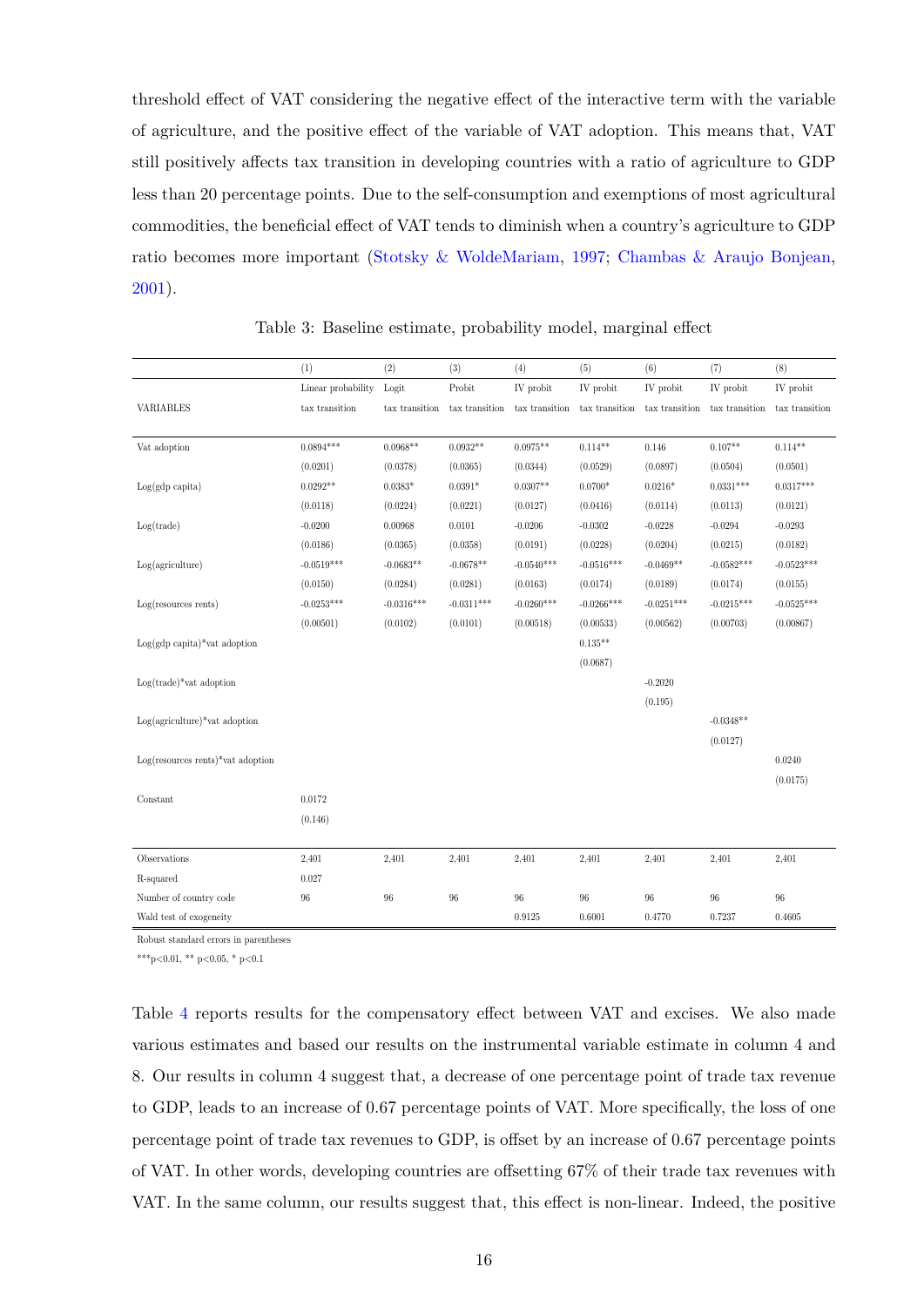sign of the square term and the appropriate threshold effect indicates that, the compensatory effect holds only if the decrease in trade tax revenue does not exceed 6 percentage points of GDP (VAT exhibit an U relationship with trade tax).

The average compensation ratio less than one, might tell us that, VAT tax efforts need to be increased if the primary goal of first wave tax transition by VAT is to make VAT a powerful tax transition tool. In column 8, results suggest that, excises are offsetting for revenue losses, once the decrease in trade tax revenue reached 4 percentage points of GDP (we find an U inverted relationship between trade tax and excises with a turning point at 4percentage points of GDP). Thus, the study points out a complementarity effect between VAT and excises in the interval of trade tax revenue between [4-6] points of GDP. Outside this interval of complementarity, VAT still works for revenue losses below 4percentage points of trade tax to GDP with a two-thirdsto-one ratio.

<span id="page-16-0"></span>

|                        | (1)          | (2)           | (3)          | (4)          | (5)          | (6)           | (7)          | (8)          |
|------------------------|--------------|---------------|--------------|--------------|--------------|---------------|--------------|--------------|
|                        | Fixed effect | Random effect | IV           | IV           | Fixed effect | Random effect | IV           | IV           |
| <b>VARIABLES</b>       | vat          | vat           | vat          | vat          | excises      | excises       | excises      | excises      |
| Trade tax              | $-0.290***$  | $-0.287***$   | $-0.404***$  | $-0.672***$  | 0.0127       | 0.0199        | 0.0204       | $0.382*$     |
|                        | (0.0859)     | (0.0816)      | (0.0446)     | (0.139)      | (0.0288)     | (0.0259)      | (0.0177)     | (0.195)      |
| $Log(gdp \; capita)$   | $1.610***$   | $1.206***$    | $1.512***$   | $1.397***$   | $0.214**$    | 0.0888        | $0.213***$   | $0.193**$    |
|                        | (0.472)      | (0.361)       | (0.179)      | (0.196)      | (0.0889)     | (0.0896)      | (0.0711)     | (0.0767)     |
| Trade                  | 0.00200      | 0.00269       | 0.00270      | 0.00215      | $-0.00114$   | $-0.00101$    | $-0.00749$   | $-0.00652$   |
|                        | (0.00381)    | (0.00378)     | (0.00191)    | (0.00192)    | (0.00154)    | (0.00136)     | (0.00500)    | (0.00591)    |
| Agriculture            | $-0.0479*$   | $-0.0513**$   | $-0.0469***$ | $-0.0476***$ | $-0.00795*$  | $-0.00876**$  | $-0.00761**$ | $-0.00749**$ |
|                        | (0.0244)     | (0.0234)      | (0.00764)    | (0.00771)    | (0.00429)    | (0.00409)     | (0.00348)    | (0.00347)    |
| Resources rents        | 0.00530      | 0.00364       | 0.00210      | 0.00176      | 0.00550      | 0.00237       | 0.00563      | 0.00569      |
|                        | (0.0142)     | (0.0135)      | (0.00579)    | (0.00583)    | (0.00646)    | (0.00619)     | (0.00452)    | (0.00451)    |
| $Trade$ $tax^2$        |              |               |              | $0.0535***$  |              |               |              | $-0.0474**$  |
|                        |              |               |              | (0.0116)     |              |               |              | (0.0218)     |
| Constant               | $-6.050$     | $-2.939$      |              |              | $3.561***$   | $2.635***$    |              |              |
|                        | (4.008)      | (3.178)       |              |              | (1.090)      | (0.750)       |              |              |
|                        |              |               |              |              |              |               |              |              |
| Observations           | 2,784        | 2,784         | 2,688        | 2,688        | 2,784        | 2,784         | 2,688        | 2,688        |
| R-squared              | 0.195        |               | 0.193        | 0.179        | 0.004        |               | 0.004        | 0.004        |
| Number of country code | 96           | 96            | 96           | $96\,$       | 96           | 96            | 96           | 96           |
| Hansen P-value         |              |               | 0.284        | 0.213        |              |               | 0.4428       | 0.5503       |

Table 4: Compensatory and complementarity effect between VAT and excises

Robust standard errors in parentheses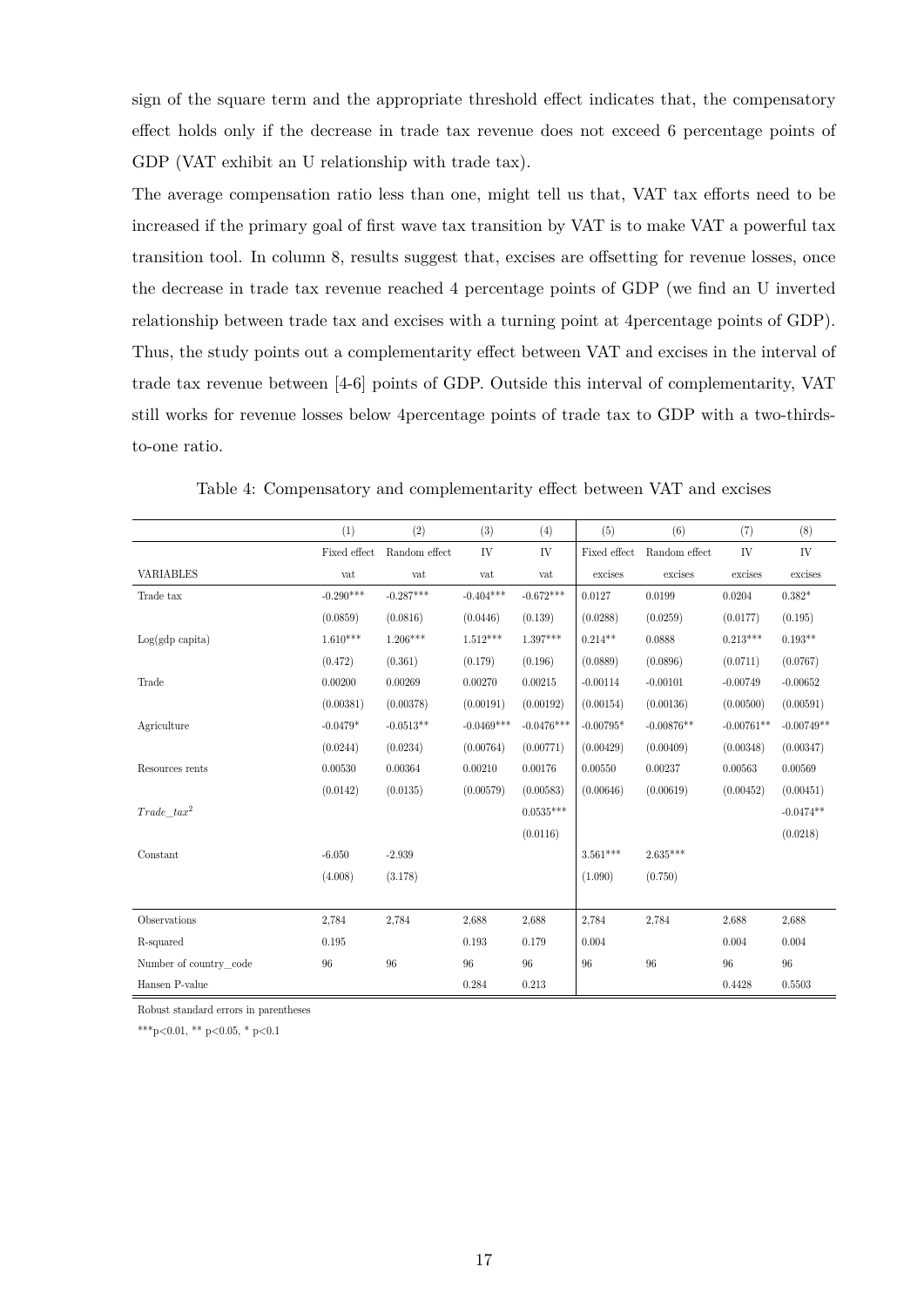#### **7. Sensitivity analysis**

7.1 Is our result robust to sub-sample diversities ?

Our assumption is that tax systems vary across countries and regions of developing world. For example, while African countries have an emerging VAT mostly with single VAT rate but with numerous exemptions, Asian countries adopted low VAT rate, substantial rate dispersion and few exempt goods. These trends differ considering Latin American countries that have VAT almost at high rate, with reduced VAT rate and few VAT exemptions. We make sensitivity analysis to ensure that VAT is performing well wherever it is adopted and that its adoption is effectively driving tax transition over different areas of developing countries. Investigating such heterogeneities is essential to address the effectiveness of VAT in tax transition over developing countries.

Table [5](#page-22-0) reports results on the sub-group of African countries while estimating equation 1. Results obtained on this table indicate that, VAT adoption effect is robust to Sub-Saharan African countries. Sub-Saharan African countries are also taking hold of VAT adoption to increase their probability of succeeding transition. Indeed, for this group of countries, according to results in column 4, the probability of succeeding transition increases by 12% when they have VAT. We do not find any differential effect depending on the level of per capita income, but findings in column 8 suggest that, the presence of natural resources made it unlikely to succeed tax transition. The beneficial effect of VAT tends to diminish as countries become more resource-depending (above 12 percentage points of GDP). To facilitate resource extractive activities, African governments often grant VAT exemptions to investors in the mining code for several years, to imported capital goods used in these activities, that may explain this situation.

Table [6](#page-22-1) replicates estimates of equation 2 on the same group of African countries. It indicates in column 4 that, Sub-Saharan African countries are less able to offset for their trade tax revenue as compared to the rest of developing countries. They can offset only about half of any unit lost on international trade with VAT. Even if VAT adoption made it possible to succeed transition in these countries, they have less compensation ratio with VAT regarding trade tax revenue losses. This can be explained by several exemptions and derogatory regimes in African countries, which for the most time, erodes VAT tax base and reduce VAT revenue performance. We find a turning point at 7 percentage points of trade tax to GDP. Later on, results indicate that, excises are offsetting for about 8% trade tax revenue in these countries and that, VAT and excises are complementary for about a compensation ratio of 59%.

In table [7,](#page-23-0) we replicate estimates of equation 1 on the sub-group of Asian countries. Results indicate that, our findings are consistent with this sub-group of countries. Estimates in column 4 suggest that, Asian countries increase their likelihood of succeeding tax transition by 8.1%, also because of VAT. Then VAT appears as an important tool in developing countries that help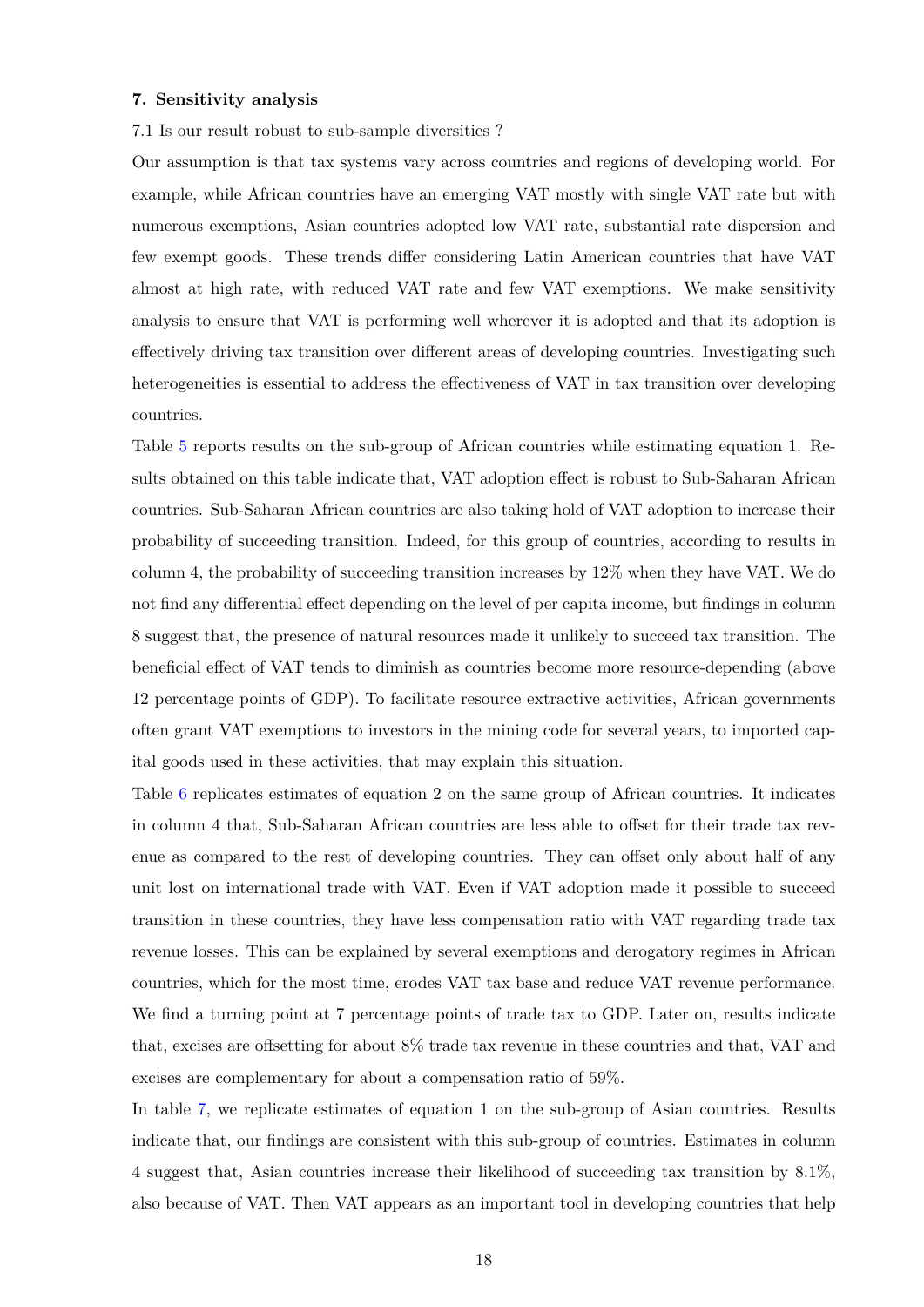succeeding transition. We find that this effect is reinforced with the level of per capita income (column 5), but as agriculture becomes more important in terms of GDP (above 15 percentage points of agriculture to GDP), it reduces the likelihood of succeeding tax transition with VAT (column 7). This is not surprising since agriculture is almost hard to tax in developing countries and that, most of agricultural goods are often self-consumed.

Estimating equation 2 on the same group of countries, results indicate in table [8](#page-23-1) that, Asian countries like African countries are not performing well in offsetting trade tax revenue losses with VAT. As it can be observed in column 4 of table 8, these countries have a similar compensation ratio as African countries about half. The major challenge in Asian countries to manage an efficient VAT has by far consisted in their dual VAT system, where VAT would be levied by the central government and by states. This has created differentiation in VAT rates between states and central government, and within states. These factors exacerbate VAT refunds issues, that deal with their VAT revenue performance. The positive sign of the square term indicates a threshold effect at 4 percentage points of trade tax to GDP. Finally, results suggest that, excises are not offsetting for trade tax revenues in Asian countries, and that, they remain ineffective in their transition process.

The last check was made on the group of LAC  $^7$  $^7$  countries. Estimates of equation 1 is presented in table [9](#page-24-0) and reveal that the results are not robust for this group of countries. VAT is showing a negative effect on tax transition for this sub-group of countries. Even if not significative, this effect could tell us better about the fact that, VAT doesn't necessarily show an increasing return with its duration of use, since stylized facts highlight that, under IMF's assistance programs, most of LAC countries were the first to adopt VAT. Our results may support another concern which is the fact that, VAT is not necessarily exhibiting marginal increasing returns with its duration of use. We later made another additional check about this statement by introducing the number of years a country have VAT in the model.

Replicating estimates of equation 2 on this sub-group of LAC countries, results in table [10](#page-24-1) suggest that, LAC countries are offsetting well their trade tax revenues with VAT as compared to African et Asian countries. Indeed, these countries can offset 73.8% of their trade tax revenue losses with VAT. This result doesn't challenge our findings in table 9, since tax transition is not bounded in offsetting trade tax revenues, but a country needs to perform overall positive tax efforts over the period of interest (stronger hypothesis). This is an explanation to results obtained on this sub-group, since recent studies almost find that, LAC countries are showing constant decrease in their tax efforts over recent years [\(Alm & Martinez-Vazquez,](#page-32-14) [2007;](#page-32-14) [Brun](#page-32-15) [et al.,](#page-32-15) [2014\)](#page-32-15). Further, one additional explanation is that, VAT tax efforts is offset by reduced tax efforts from other taxes that reduce the probability of succeeding tax transition with VAT.

<span id="page-18-0"></span><sup>7</sup>LAC Latin America and Carribean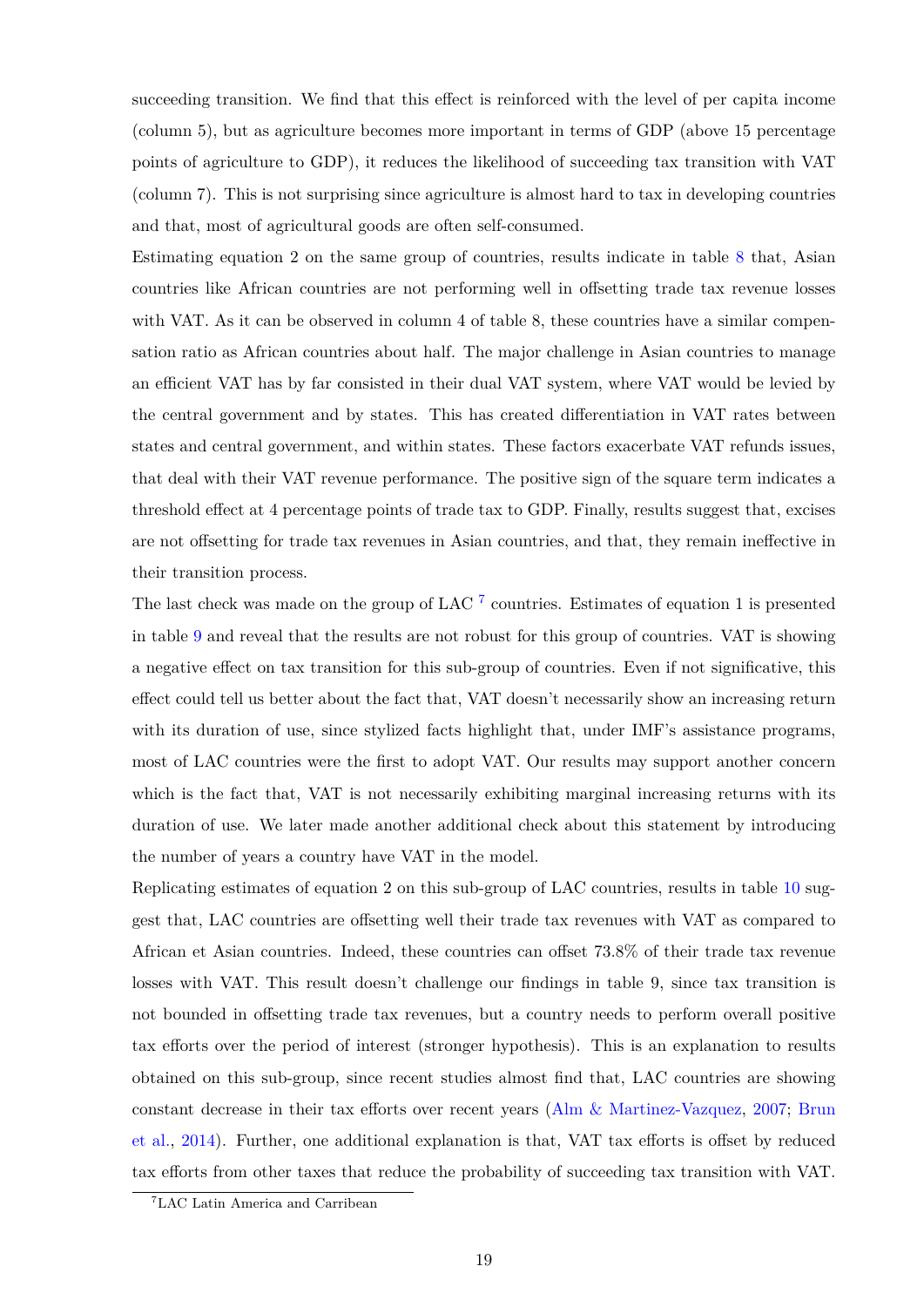The positive sign of the square term indicates a turning point at 6 points of trade tax to GDP. Finally, we find that excises react to trade tax revenue losses in LAC countries, once the decrease in this tax reached 2 percentage points of GDP. Thus, the complementarity effect between VAT and excises holds in this region, if the decrease in trade tax lie between [2-6] points of GDP.

### 7.2 The case of WAEMU countries.

In this section we focus notably on west african economic and monetary union for the following reasons: first during the early 2000s they adopt common external tariff that limit trade diversion in the process of their trade liberalization concerns. Second WAEMU is a regional integration area where tax coordination between countries is almost advanced, especially that targeting indirect taxes like VAT. Measures aimed at converging VAT tax base and rates in order to limit tax competition and enhance the neutrality of this tax [\(Mansour & Rota-Graziosi,](#page-34-11) [2012\)](#page-34-11). Excises were also coordinated accross countries notably excisable goods, and their minimum and maximum rates [\(Mansour & Rota-Graziosi,](#page-34-11) [2012\)](#page-34-11). Finally, countries in this area expressly adopt tax transition reforms during the 2006s that limit the revenue contribution of trade taxes as compared to inside domestic revenue mobilization.

We aim in this section to assess the likelihood of succeding tax transition by VAT in these countries as well quantify the compensation ratio with VAT and excises. Results are given in table [11](#page-25-0) and [12.](#page-25-1)

Overall our results suggest that WAEMU countries are more likely to succeed tax transition than the rest of countries. This result is given in column 4 of table [11.](#page-25-0) The probability of meeting transition (21%) is higher than the one obtained on total sample. We do not find any nonlinear relationship in table [12](#page-25-1) concerning the compensation ratio. This is not surprising since the adoption of common external tariff limit the scope of revenue losses of their trade liberalization process. However we do not find strong evidence suggesting that they do well in offsetting trade tax revenue losses with VAT. Thus, the fact that they have greater probability of succeeding transition can simply be due to coordination measures that help enhance domestic revenue. Finally we find that excises compensate for 18% trade tax revenue losses and are complementary with VAT for about 70%.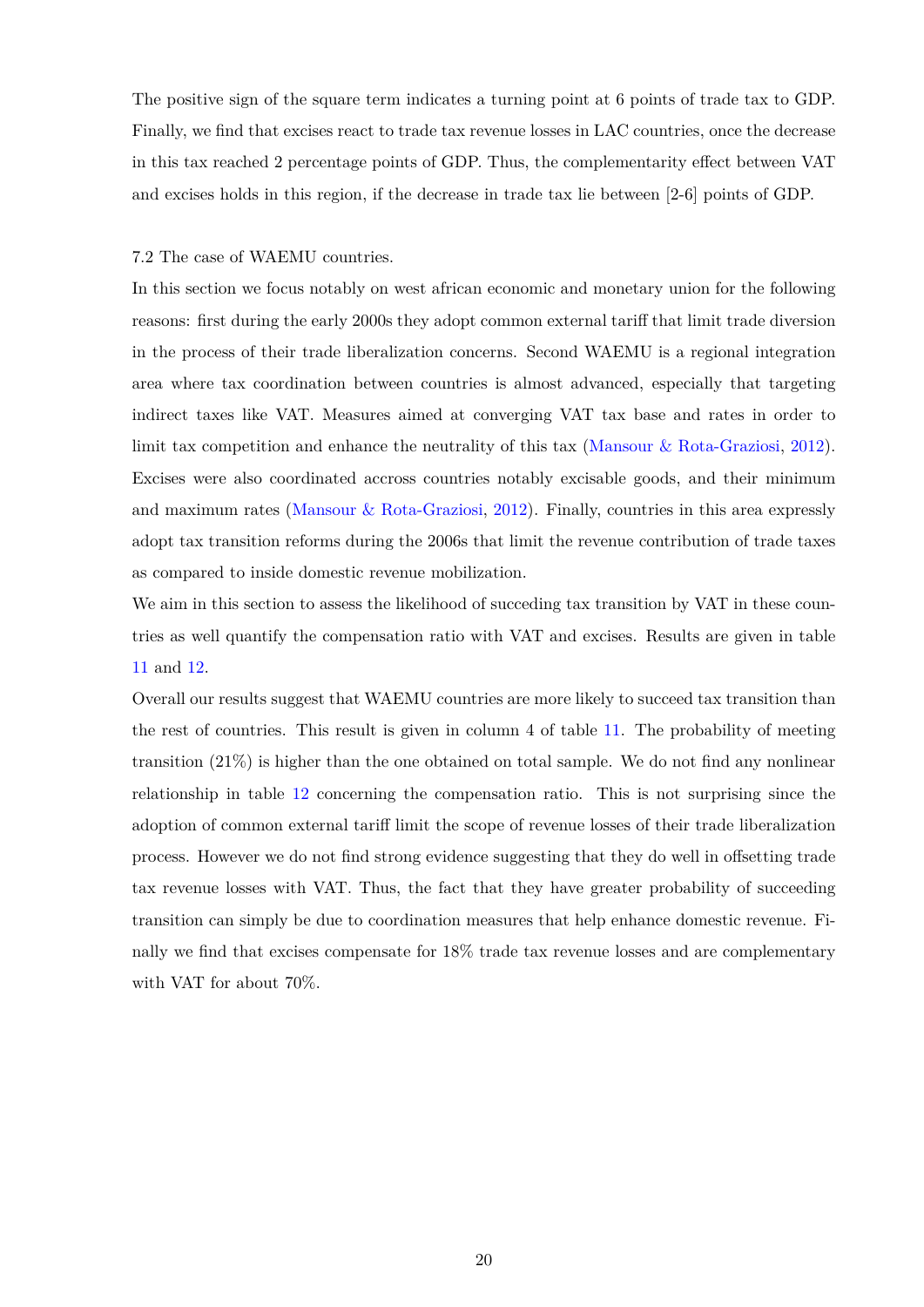7.3 Do the number of years a country have VAT matter ?

This check was made to investigate whether the seniority of VAT increases the return of this tax in the transition process of developing countries by a cumulative effect, or if it still be an art to manage VAT. Omission of such variable may lead to « omitted variable bias » in the model since it can affect VAT productivity. Our main assumption is that countries can gain sufficient experiences with the adopted VAT, its management and it can affect the likelihood of succeeding tax transition with VAT. This issue is not sufficiently addressed in the literature. Results obtained in table [13](#page-26-0) contrary evidence that, VAT management still be an art in the sense that, its seniority doesn't affect the probability of succeeding transition in developing countries. Further, adding this variable doesn't challenge as so far our VAT adoption effect on tax transition.

#### 7.4 Changing the dependent variable.

### 7.4.1 Hardening transition condition 1.

We make a check with the main assumption that a country must unavoidably reach its entire tax potential. We revise and improve [Attila et al.](#page-32-9) [\(2011\)](#page-32-9), first condition, since it must overestimate tax efforts of developing countries. We bring the norm of tax revenue to 100% of tax potential. We make this check to ensure that, countries are still meeting transition challenge with VAT even after hardening tax efforts conditions. Results are given in table [14.](#page-27-0)

We observe in column 4 that, VAT still positively and significantly affects the likelihood of succeeding tax transition in these countries, which can be interpreted as a qualitative effect of VAT. But the likelihood of succeeding transition falls to  $4.1\%$  (quantitative effect). Thus, tax efforts strongly matter, if one wants to address transition performance in developing countries.

#### 7.4.2 Allowing for 3 years interval period (assumption 2 and 3 of condition 2).

We constrained increases and decreases in domestic tax revenues and trade tax revenues over a period of three years as in [Diarra](#page-33-6) [\(2012\)](#page-33-6). Compared to the baseline estimate, this check is performed to assess to what extent, domestic taxes are performing in offsetting trade tax over a reduced period of three years perhaps because of VAT. Results are given in table [15.](#page-28-0)

It can be interpreted as follows : First, VAT still remains an important factor that help countries succeeding tax transition since it still positively and significantly affects tax transition in these countries. Second, confronting this estimate to our baseline estimate, we observe that the likelihood of succeeding transition falls to 7%. This result suggests that domestic revenue is like to cover that of international trade truly in the mid-term.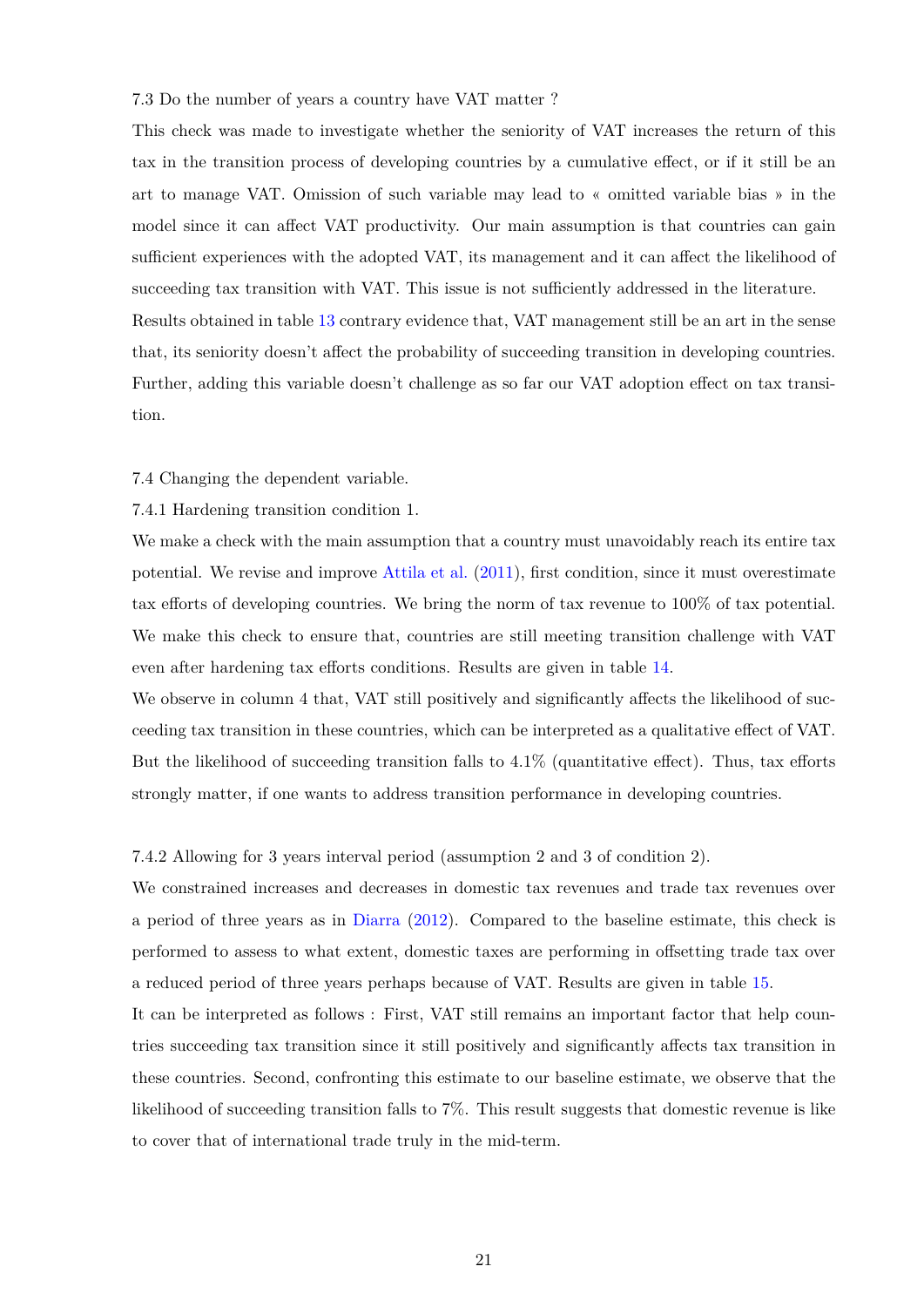7.4.3 Taking into account the duration of tax transition.

We change the binary nature of our dependent variable to take into account the duration of tax transition. Indeed, when a country meet tax transition the first year, this is coded 1. In the following year, instead of coding 1, we introduce the notion of duration considering that he is meeting tax transition the 2nd year (twice) and so forth. Thus, our dependent variable this time represents the number of years the country is meeting tax transition. We have a duration model of tax transition with a left censored observation at 0. We introduce duration to investigate not whether VAT adoption increase the probability of succeeding tax transition but rather if it increases the duration of tax transition. Following innovations to deal with this type of data [\(Amemiya,](#page-32-16) [1984\)](#page-32-16), we use tobit maximum likelihood estimators to estimate the model and to derive marginal effects. Resuts are given in table [16.](#page-29-0)

Our results are still robust and indicate that VAT extends for about 2 years the duration of tax transition in developing countries. This result is given in column 2 of table [16.](#page-29-0)

### 7.5 Investigating for asymmetries.

Another concern of this paper is to investigate for asymmetries. Do VAT and excises revenues increase in developing countries, the period over which trade tax revenue increases? Investigating the quality of the transition process need to address empirically this issue to ensure that, VAT and excises are performing well and that, transition process with these instruments is continuous. Results in table [17](#page-30-0) suggest that, neither VAT nor excises are increasing significantly over the period where trade tax revenues increase. Thus, this study shows that, first wave tax transition in developing countries even strengthened by VAT and excises, doesn't seem irreversible. VAT and excises systems do not react significantly to the rise in tax base. We suspect a compliance gap in mobilizing VAT revenue over this period. Thus, VAT and excises policies merit more close attention, to address empirically the robustness of VAT and excises as powerful effective first wave tax transition tools in developing countries.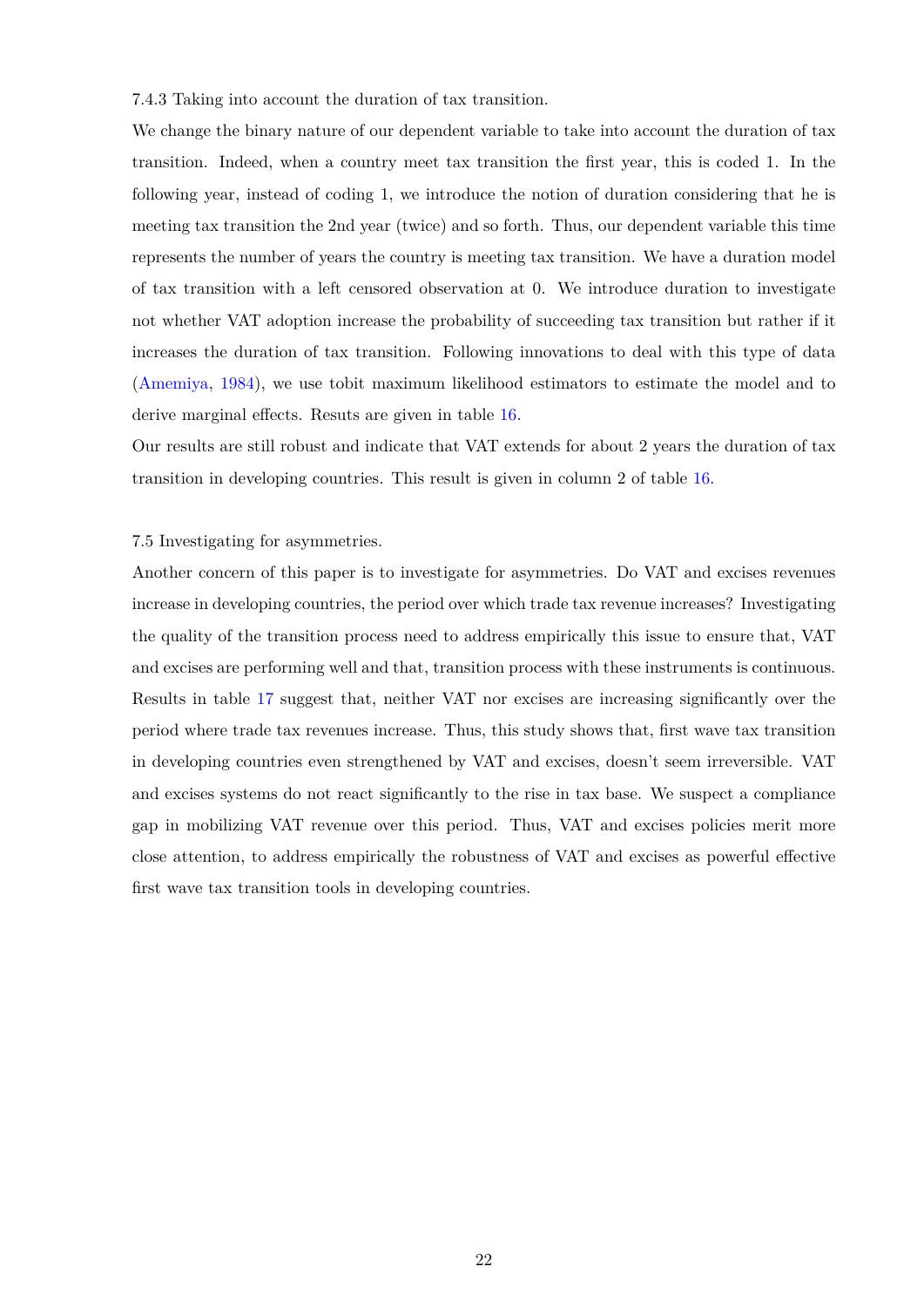|                                         | (1)                | (2)            | (3)            | (4)            | (5)            | (6)            | (7)            | (8)                 |
|-----------------------------------------|--------------------|----------------|----------------|----------------|----------------|----------------|----------------|---------------------|
|                                         | Linear probability | Logit          | Probit         | IV probit      | IV probit      | IV probit      | IV probit      | IV probit           |
| <b>VARIABLES</b>                        | tax transition     | tax transition | tax transition | tax transition | tax transition | tax transition | tax transition | $\tan x$ transition |
|                                         |                    |                |                |                |                |                |                |                     |
| Vat adoption                            | $0.108***$         | $0.122**$      | $0.110**$      | $0.120**$      | 0.138          | 0.104          | 0.116          | $0.120**$           |
|                                         | (0.0277)           | (0.0582)       | (0.0547)       | (0.0592)       | (0.1076)       | (0.0955)       | (0.0967)       | (0.0585)            |
| $Log(gdp \; capita)$                    | 0.0336             | 0.0359         | 0.0386         | $\,0.0378\,$   | 0.0812         | 0.0408         | 0.0397         | 0.0346              |
|                                         | (0.0232)           | (0.0329)       | (0.0311)       | (0.0277)       | (0.0925)       | (0.0303)       | (0.0291)       | (0.0288)            |
| Log(trainde)                            | $-0.0665*$         | $-0.0660$      | $-0.0625$      | $-0.0858*$     | $-0.100*$      | $-0.0392$      | $-0.0818$      | $-0.0824*$          |
|                                         | (0.0360)           | (0.0736)       | (0.0694)       | (0.0448)       | (0.0552)       | (0.0251)       | (0.0528)       | (0.0452)            |
| Log(agriculture)                        | $-0.0471$          | $-0.0447$      | $-0.0453$      | $-0.0486$      | $-0.0475$      | $-0.0493$      | $-0.0204$      | $-0.0444$           |
|                                         | (0.0296)           | (0.0438)       | (0.0421)       | (0.0321)       | (0.0340)       | (0.0332)       | (0.0878)       | (0.0338)            |
| $Log(resources$ rents)                  | $-0.0515***$       | $-0.0581***$   | $-0.0561***$   | $-0.0561***$   | $-0.0566***$   | $-0.0564***$   | $-0.0476$      | $-0.0455**$         |
|                                         | (0.0100)           | (0.0163)       | (0.0155)       | (0.0118)       | (0.0121)       | (0.0122)       | (0.0357)       | (0.0203)            |
| $Log(gdp \text{ capita})*$ vat adoption |                    |                |                |                | 0.0697         |                |                |                     |
|                                         |                    |                |                |                | (0.155)        |                |                |                     |
| $Log(trainde)*\text{vat adoption}$      |                    |                |                |                |                | $-0.0116$      |                |                     |
|                                         |                    |                |                |                |                | (0.0111)       |                |                     |
| $Log(agriculture)*vat adoption$         |                    |                |                |                |                |                | $-0.0461$      |                     |
|                                         |                    |                |                |                |                |                | (0.0131)       |                     |
| $Log(resources$ rents)*vat adoption     |                    |                |                |                |                |                |                | $-0.0474*$          |
|                                         |                    |                |                |                |                |                |                | (0.0266)            |
| Constant                                | 0.212              |                |                |                |                |                |                |                     |
|                                         | (0.257)            |                |                |                |                |                |                |                     |
|                                         |                    |                |                |                |                |                |                |                     |
| Observations                            | 1,073              | 1,073          | 1,073          | 1,073          | 1,073          | 1,073          | 1,073          | 1,073               |
| R-squared                               | 0.045              |                |                |                |                |                |                |                     |
| Number of country code                  | 37                 | 37             | $37\,$         | 37             | 37             | 37             | 37             | 37                  |
| Wald test of exogeneity                 |                    |                |                | 0.8223         | 0.8662         | 0.8318         | 0.9837         | 0.7793              |

# <span id="page-22-0"></span>Table 5: Estimation on the sub-group of African countries : Probability model (equation1)

Robust standard errors in parentheses

<span id="page-22-1"></span>\*\*\*p<0.01, \*\* p<0.05, \* p<0.1

## Table 6: Compensatory and complementarity effect between VAT and excises : African countries

|                           | (1)          | (2)           | (3)          | (4)          | (5)          | (6)           | (7)         | (8)         |
|---------------------------|--------------|---------------|--------------|--------------|--------------|---------------|-------------|-------------|
|                           | Fixed effect | Random effect | IV           | IV           | Fixed effect | Random effect | IV          | IV          |
| <b>VARIABLES</b>          | vat          | vat           | vat          | vat          | excises      | excises       | excises     | excises     |
| Trade tax                 | $-0.166**$   | $-0.175**$    | $-0.261***$  | $-0.517***$  | $-0.0440***$ | $-0.0500***$  | $-0.0510**$ | $-0.0806*$  |
|                           | (0.0752)     | (0.0768)      | (0.0500)     | (0.163)      | (0.0128)     | (0.0124)      | (0.0239)    | (0.0494)    |
| $Log(gdp \text{ capita})$ | $2.659***$   | $2.192***$    | $2.532***$   | $2.386***$   | 0.131        | 0.160         | 0.143       | 0.159       |
|                           | (0.506)      | (0.427)       | (0.252)      | (0.278)      | (0.246)      | (0.209)       | (0.102)     | (0.107)     |
| Trade                     | 0.000149     | 0.000354      | 0.000502     | $-0.000111$  | 0.000412     | 0.000486      | 0.000625    | 0.000559    |
|                           | (0.00311)    | (0.00311)     | (0.00230)    | (0.00236)    | (0.000805)   | (0.000769)    | (0.00107)   | (0.00111)   |
| Agriculture               | $-0.0241$    | $-0.0272**$   | $-0.0228***$ | $-0.0223***$ | $-0.0106*$   | $-0.0111*$    | $-0.0101**$ | $-0.0100**$ |
|                           | (0.0150)     | (0.0139)      | (0.00727)    | (0.00734)    | (0.00607)    | (0.00606)     | (0.00430)   | (0.00432)   |
| Resources rents           | $0.0300**$   | 0.0234        | $0.0252***$  | $0.0245***$  | $-0.000917$  | $-0.00137$    | $-0.000934$ | $-0.00101$  |
|                           | (0.0147)     | (0.0153)      | (0.00652)    | (0.00652)    | (0.00301)    | (0.00286)     | (0.00245)   | (0.00245)   |
| $Trade\ tax^2$            |              |               |              | $0.0369**$   |              |               |             | 0.0031      |
|                           |              |               |              | (0.0152)     |              |               |             | (0.0052)    |
| Constant                  | $-13.15***$  | $-9.814***$   |              |              | 2.622        | $2.857*$      |             |             |
|                           | (3.617)      | (3.088)       |              |              | (1.763)      | (1.529)       |             |             |
|                           |              |               |              |              |              |               |             |             |
| Observations              | 1,073        | 1,073         | 1,036        | 1,036        | 1.073        | 1,073         | 1,036       | 1,036       |
| R-squared                 | 0.224        |               | 0.208        | 0.192        | 0.023        |               | 0.025       | 0.026       |
| Number of country code    | 37           | 37            | 37           | 37           | 37           | 37            | 37          | 37          |
| Hansen P-value            |              |               | 0.4919       | 0.4344       |              |               | 0.8377      | 0.8322      |

Robust standard errors in parentheses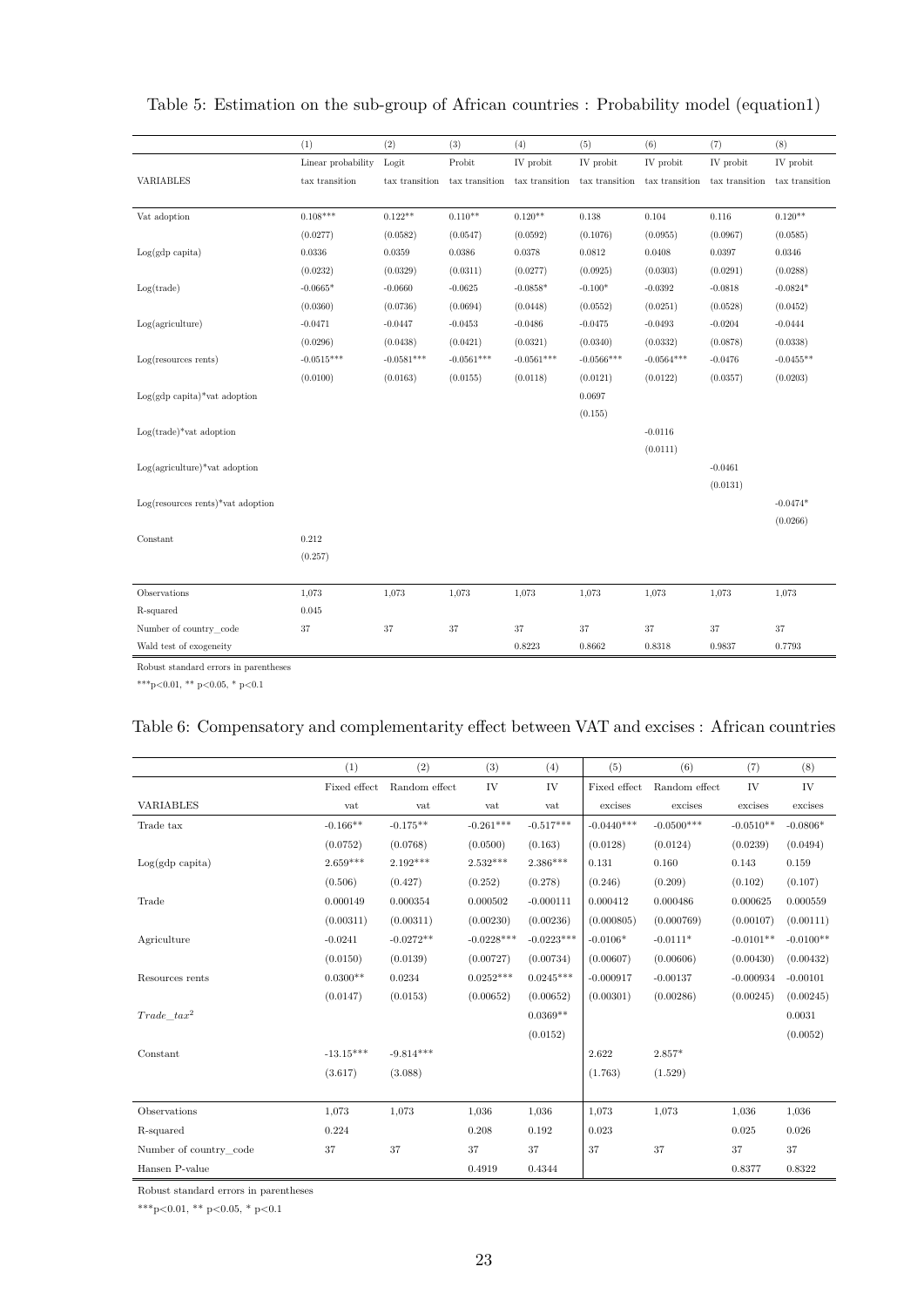<span id="page-23-0"></span>

|                                          | (1)                | (2)            | (3)            | (4)            | (5)            | (6)            | (7)            | (8)            |
|------------------------------------------|--------------------|----------------|----------------|----------------|----------------|----------------|----------------|----------------|
|                                          | Linear probability | Logit          | Probit         | IV probit      | IV probit      | IV probit      | IV probit      | IV probit      |
| <b>VARIABLES</b>                         | tax transition     | tax transition | tax transition | tax transition | tax transition | tax transition | tax transition | tax transition |
|                                          |                    |                |                |                |                |                |                |                |
| Vat adoption                             | $0.0705***$        | $0.0785**$     | $0.0720**$     | $0.0812**$     | $0.1132*$      | 0.1295         | $0.1391*$      | $0.0972**$     |
|                                          | (0.0217)           | (0.0302)       | (0.0297)       | (0.0379)       | (0.0631)       | (0.0800)       | (0.0822)       | (0.0348)       |
| $Log(gdp \; capita)$                     | 0.00360            | 0.0112         | 0.0123         | 0.0146         | $0.112*$       | 0.0333         | 0.00272        | 0.00598        |
|                                          | (0.0210)           | (0.0335)       | (0.0331)       | (0.0223)       | (0.0676)       | (0.0223)       | (0.0174)       | (0.0217)       |
| Log(trainde)                             | 0.0355             | 0.0559         | 0.0559         | 0.0342         | 0.0327         | 0.0738         | 0.0398         | 0.0236         |
|                                          | (0.0304)           | (0.0423)       | (0.0422)       | (0.0313)       | (0.0339)       | (0.0633)       | (0.0262)       | (0.0309)       |
| Log(agriculture)                         | $-0.0719***$       | $-0.0905**$    | $-0.0918**$    | $-0.0746**$    | $-0.0842***$   | $-0.0123$      | $-0.1444**$    | $-0.0788***$   |
|                                          | (0.0272)           | (0.0387)       | (0.0387)       | (0.0297)       | (0.0323)       | (0.0342)       | (0.0511)       | (0.0293)       |
| $Log(resources$ rents)                   | $-0.0275***$       | $-0.0322**$    | $-0.0322**$    | $-0.0295***$   | $-0.0340***$   | $-0.00470$     | $-0.0123$      | $-0.0648***$   |
|                                          | (0.00886)          | (0.0136)       | (0.0134)       | (0.00956)      | (0.0106)       | (0.0124)       | (0.00986)      | (0.0184)       |
| $Log(gdp \text{ capita})^*$ vat adoption |                    |                |                |                | $0.146**$      |                |                |                |
|                                          |                    |                |                |                | (0.0706)       |                |                |                |
| $Log(trainde)*\text{vat adoption}$       |                    |                |                |                |                | $-0.0947$      |                |                |
|                                          |                    |                |                |                |                | (0.0598)       |                |                |
| $Log(agriculture)*vat adoption$          |                    |                |                |                |                |                | $-0.0516**$    |                |
|                                          |                    |                |                |                |                |                | (0.0200)       |                |
| $Log(resources$ rents)*vat adoption      |                    |                |                |                |                |                |                | 0.0310         |
|                                          |                    |                |                |                |                |                |                | (0.0203)       |
| Constant                                 | $-0.00169$         |                |                |                |                |                |                |                |
|                                          | (0.288)            |                |                |                |                |                |                |                |
|                                          |                    |                |                |                |                |                |                |                |
| Observations                             | 754                | 754            | 754            | 754            | 754            | 754            | 754            | 754            |
| R-squared                                | 0.019              |                |                |                |                |                |                |                |
| Number of country code                   | $\sqrt{26}$        | 26             | $\sqrt{26}$    | $26\,$         | $26\,$         | $\sqrt{26}$    | $\sqrt{26}$    | $\sqrt{26}$    |
| Wald test of exogeneity                  |                    |                |                | 0.5159         | 0.7682         | 0.8614         | 0.5890         | 0.9628         |

# Table 7: South East and Pacific Asia : Probability model (equation 1).

Robust standard errors in parentheses

<span id="page-23-1"></span>\*\*\*p<0.01, \*\* p<0.05, \* p<0.1

# Table 8: Compensatory and complementarity effect between VAT and excises : Asian countries

|                        | (1)          | (2)           | (3)         | (4)         | (5)          | (6)           | (7)         | (8)        |
|------------------------|--------------|---------------|-------------|-------------|--------------|---------------|-------------|------------|
|                        | Fixed effect | Random effect | IV          | IV          | Fixed effect | Random effect | IV          | IV         |
| <b>VARIABLES</b>       | vat          | vat           | vat         | vat         | excises      | excises       | excises     | excises    |
| Trade tax              | $-0.241***$  | $-0.227***$   | $-0.295***$ | $-0.497**$  | 0.0254       | 0.0227        | 0.0133      | 0.105      |
|                        | (0.0555)     | (0.0550)      | (0.0728)    | (0.2476)    | (0.0998)     | (0.0928)      | (0.0475)    | (0.109)    |
| $Log(gdp \; capita)$   | $-0.478$     | $-0.194$      | $-0.412$    | $-0.460$    | $-0.202$     | $-0.0101$     | $-0.140$    | $-0.0611$  |
|                        | (1.128)      | (0.986)       | (0.349)     | (0.384)     | (0.215)      | (0.144)       | (0.114)     | (0.134)    |
| Trade                  | $0.0146*$    | 0.0115        | $0.0145***$ | $0.0145***$ | 0.000843     | 0.000446      | 0.00128     | 0.00122    |
|                        | (0.00848)    | (0.00802)     | (0.00348)   | (0.00350)   | (0.00250)    | (0.00189)     | (0.00169)   | (0.00168)  |
| Agriculture            | $-0.101$     | $-0.0948$     | $-0.102***$ | $-0.103***$ | $-0.000832$  | $-0.000975$   | 0.000471    | 0.00239    |
|                        | (0.0766)     | (0.0731)      | (0.0196)    | (0.0200)    | (0.0161)     | (0.0161)      | (0.00648)   | (0.00666)  |
| Resources rents        | 0.00513      | 0.00238       | 0.00469     | 0.00811     | 0.0208       | 0.00950       | $0.0192***$ | $0.0180**$ |
|                        | (0.0309)     | (0.0288)      | (0.0147)    | (0.0169)    | (0.0196)     | (0.0177)      | (0.00712)   | (0.00721)  |
| $Trade\ tax^2$         |              |               |             | $0.0561*$   |              |               |             | 0.0231     |
|                        |              |               |             | (0.0296)    |              |               |             | (0.0147)   |
| Constant               | 9.536        | 7.400         |             |             | $3.431*$     | 1.872         |             |            |
|                        | (10.62)      | (9.494)       |             |             | (1.773)      | (1.460)       |             |            |
|                        |              |               |             |             |              |               |             |            |
| Observations           | 754          | 754           | 728         | 728         | 754          | 754           | 728         | 728        |
| R-squared              | 0.216        |               | 0.232       | 0.230       | 0.007        |               | 0.006       | 0.006      |
| Number of country code | 26           | $\sqrt{26}$   | 26          | 26          | 26           | 26            | $\sqrt{26}$ | $26\,$     |
| Hansen P-value         |              |               | 0.180       | 0.321       |              |               | 0.3433      | 0.6178     |

Robust standard errors in parentheses

 $^{***}\rm{p<}0.01,$   $^{**}\rm{p<}0.05,$   $^{*}$  p<0.1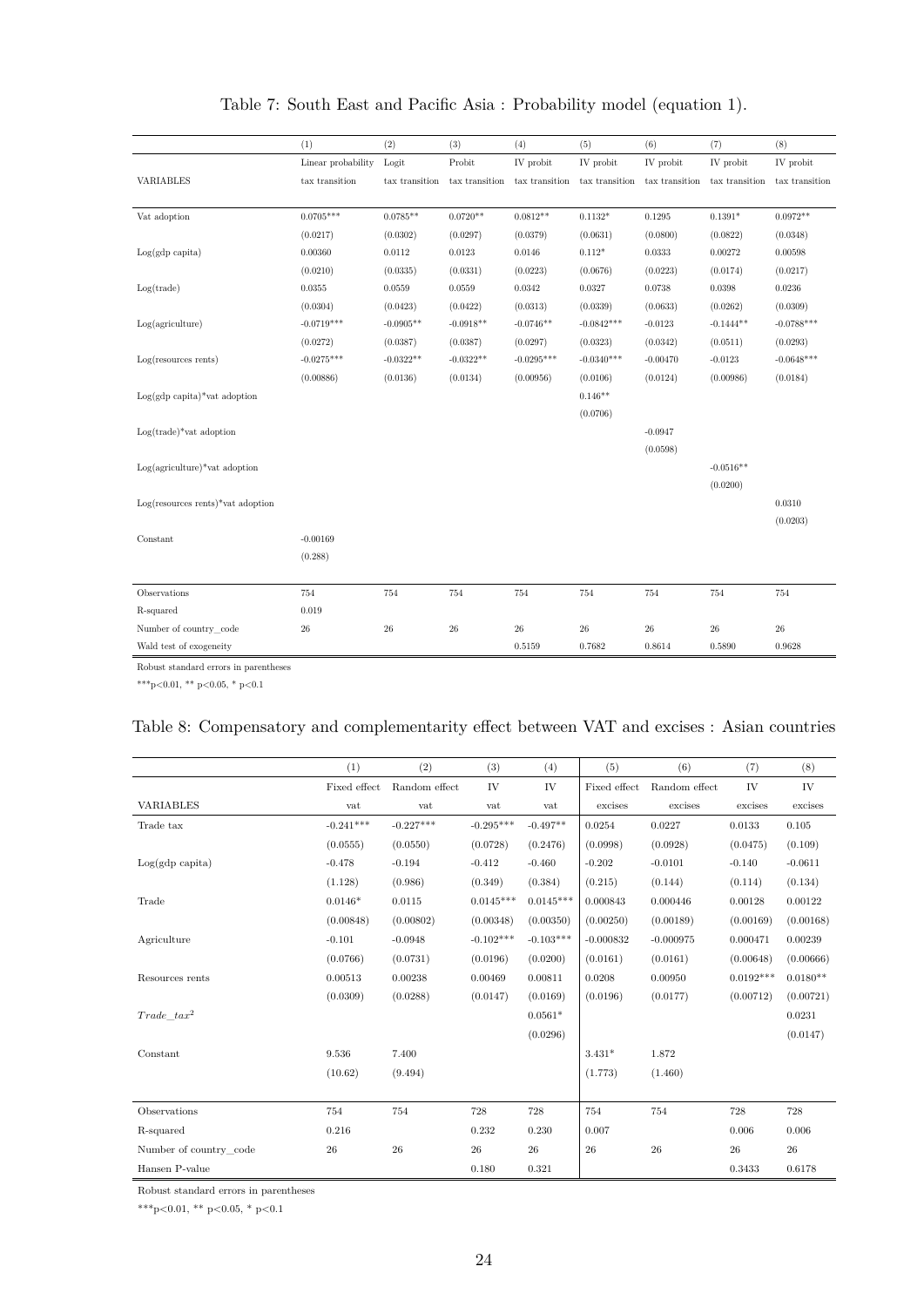<span id="page-24-0"></span>

|                                          | (1)                | (2)            | (3)                 | (4)                 | (5)                 | (6)            | (7)                 | (8)            |
|------------------------------------------|--------------------|----------------|---------------------|---------------------|---------------------|----------------|---------------------|----------------|
|                                          | Linear probability | Logit          | Probit              | IV probit           | IV probit           | IV probit      | IV probit           | IV probit      |
| <b>VARIABLES</b>                         | tax transition     | tax transition | $\tan x$ transition | $\tan x$ transition | $\tan x$ transition | tax transition | $\tan x$ transition | tax transition |
|                                          |                    |                |                     |                     |                     |                |                     |                |
| Vat adoption                             | $-0.110$           | $-0.0713$      | $-0.0688$           | $-0.105$            | $-0.117$            | $-0.120$       | $-0.0553$           | $-0.0577$      |
|                                          | (0.0770)           | (0.102)        | (0.0977)            | (0.129)             | (0.166)             | (0.185)        | (0.0804)            | (0.0834)       |
| $Log(gdp \; capita)$                     | $0.159***$         | $0.206*$       | $0.209*$            | $0.168***$          | 0.239               | $0.167***$     | $0.171***$          | $0.169***$     |
|                                          | (0.0389)           | (0.112)        | (0.111)             | (0.0448)            | (0.310)             | (0.0460)       | (0.0434)            | (0.0443)       |
| Log(trainde)                             | $-0.0838**$        | $-0.0589$      | $-0.0562$           | $-0.0878**$         | $-0.0750$           | $-0.146$       | $-0.0778*$          | $-0.0767*$     |
|                                          | (0.0386)           | (0.0670)       | (0.0660)            | (0.0442)            | (0.0591)            | (0.319)        | (0.0459)            | (0.0412)       |
| Log(agriculture)                         | $-0.106***$        | $-0.107$       | $-0.109$            | $-0.108**$          | $-0.116**$          | $-0.113**$     | $-0.0604***$        | $-0.115***$    |
|                                          | (0.0383)           | (0.0741)       | (0.0743)            | (0.0461)            | (0.0483)            | (0.0446)       | (0.0165)            | (0.0440)       |
| $Log(resources$ rents)                   | 0.00810            | 0.00259        | 0.00226             | 0.00688             | 0.00908             | 0.00858        | 0.00828             | 0.0984         |
|                                          | (0.0151)           | (0.0244)       | (0.0243)            | (0.0176)            | (0.0165)            | (0.0164)       | (0.0161)            | (0.0818)       |
| $Log(gdp \text{ capita})^*$ vat adoption |                    |                |                     |                     | $-0.0712$           |                |                     |                |
|                                          |                    |                |                     |                     | (0.119)             |                |                     |                |
| $Log(trainde)*\text{vat adoption}$       |                    |                |                     |                     |                     | 0.0699         |                     |                |
|                                          |                    |                |                     |                     |                     | (0.0962)       |                     |                |
| $Log(agriculture)*vat adoption$          |                    |                |                     |                     |                     |                | $-0.0583$           |                |
|                                          |                    |                |                     |                     |                     |                | (0.0811)            |                |
| $Log(resources$ rents)*vat adoption      |                    |                |                     |                     |                     |                |                     | 0.0209         |
|                                          |                    |                |                     |                     |                     |                |                     | (0.0249)       |
| Constant                                 | $-0.962**$         |                |                     |                     |                     |                |                     |                |
|                                          | (0.457)            |                |                     |                     |                     |                |                     |                |
|                                          |                    |                |                     |                     |                     |                |                     |                |
| Observations                             | 609                | 609            | 609                 | 609                 | 609                 | 609            | 609                 | 609            |
| R-squared                                | 0.043              |                |                     |                     |                     |                |                     |                |
| Number of country code                   | $21\,$             | $21\,$         | $21\,$              | 21                  | 21                  | $21\,$         | 21                  | $21\,$         |
| Wald test of exogeneity                  |                    |                |                     | 0.8915              | 0.7267              | 0.7593         | 0.9585              | 0.6778         |

# Table 9: Latin America and Caribbean : Probability model (equation 1).

Robust standard errors in parentheses

<span id="page-24-1"></span>\*\*\*p<0.01, \*\* p<0.05, \* p<0.1

# Table 10: Compensatory and complementarity effect between VAT and excises : LAC countries

|                        | (1)          | (2)           | (3)          | (4)          | (5)          | (6)           | (7)           | (8)           |
|------------------------|--------------|---------------|--------------|--------------|--------------|---------------|---------------|---------------|
|                        | Fixed effect | Random effect | IV           | IV           | Fixed effect | Random effect | IV            | IV            |
| <b>VARIABLES</b>       | vat          | vat           | vat          | vat          | excises      | excises       | excises       | excises       |
| Trade tax              | $-0.235$     | $-0.243$      | $-0.393**$   | $-0.738***$  | $0.0594**$   | $0.0707**$    | $0.0621*$     | $0.0814*$     |
|                        | (0.186)      | (0.190)       | (0.153)      | (0.316)      | (0.0254)     | (0.0242)      | (0.0329)      | (0.0454)      |
| $Log(gdp \; capita)$   | $2.258*$     | $1.907*$      | $2.024***$   | $1.509***$   | 0.395        | 0.283         | $0.367**$     | 0.293         |
|                        | (1.161)      | (0.979)       | (0.483)      | (0.562)      | (0.297)      | (0.247)       | (0.154)       | (0.179)       |
| Trade                  | $0.0167*$    | $0.0179**$    | $0.0193***$  | $0.0218***$  | $-0.00400$   | $-0.00412*$   | $-0.00416***$ | $-0.00452***$ |
|                        | (0.00868)    | (0.00808)     | (0.00389)    | (0.00402)    | (0.00242)    | (0.00212)     | (0.00117)     | (0.00123)     |
| Agriculture            | $-0.101$     | $-0.0928$     | $-0.0970***$ | $-0.106***$  | $-0.00149$   | $-0.00644$    | $-0.00224$    | $-0.000907$   |
|                        | (0.0637)     | (0.0618)      | (0.0233)     | (0.0240)     | (0.0138)     | (0.0133)      | (0.00711)     | (0.00714)     |
| Resources rents        | $-0.0604$    | $-0.0541$     | $-0.0592***$ | $-0.0636***$ | $-0.000667$  | $-0.00333$    | $-0.000719$   | $-0.000872$   |
|                        | (0.0465)     | (0.0454)      | (0.0199)     | (0.0199)     | (0.0126)     | (0.0123)      | (0.00740)     | (0.00783)     |
| $Trade$ $tax^2$        |              |               |              | $0.0602**$   |              |               |               | $-0.0201**$   |
|                        |              |               |              | (0.0259)     |              |               |               | (0.0100)      |
| Constant               | $-12.76$     | $-10.03$      |              |              | $5.148*$     | $4.274*$      |               |               |
|                        | (9.891)      | (8.327)       |              |              | (2.531)      | (2.235)       |               |               |
|                        |              |               |              |              |              |               |               |               |
| Observations           | 609          | 609           | 588          | 588          | 609          | 609           | 588           | 588           |
| R-squared              | 0.225        |               | 0.213        | 0.212        | 0.067        |               | 0.063         | 0.066         |
| Number of country code | 21           | 21            | 21           | 21           | 21           | 21            | 21            | 21            |
| Hansen P-value         |              |               | 0.1269       | 0.1830       |              |               | 0.1849        | 0.1486        |

Robust standard errors in parentheses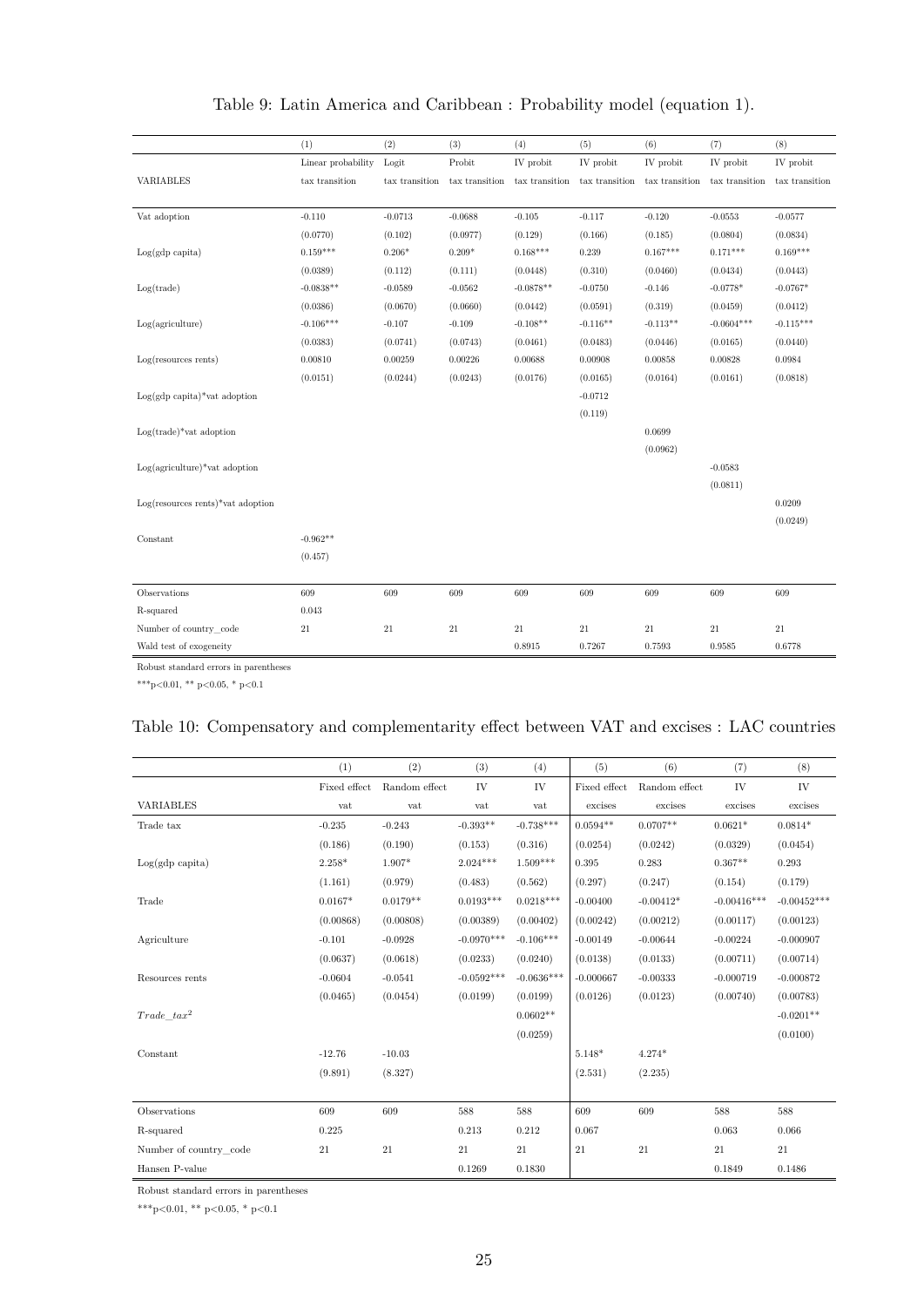<span id="page-25-0"></span>

|                                          | (1)                | (2)            | (3)            | (4)            | (5)            | (6)         | (7)                           | (8)            |
|------------------------------------------|--------------------|----------------|----------------|----------------|----------------|-------------|-------------------------------|----------------|
|                                          | Linear probability | Logit          | Probit         | IV_probit      | IV_probit      | IV_probit   | IV_probit                     | IV_probit      |
| VARIABLES                                | tax_transition     | tax_transition | tax_transition | tax_transition | tax_transition |             | tax_transition tax_transition | tax_transition |
|                                          |                    |                |                |                |                |             |                               |                |
| Vat adoption                             | $0.174**$          | $0.290**$      | $0.275***$     | $0.213*$       | $\,0.681\,$    | 0.597       | $-0.554$                      | 0.159          |
|                                          | (0.0709)           | (0.119)        | (0.103)        | (0.128)        | (1.523)        | (1.123)     | (1.914)                       | (0.842)        |
| $Log(gdp \; capita)$                     | $-0.0864$          | $-0.212$       | $-0.195$       | $-0.116$       | $-0.0667$      | $-0.115$    | $-0.1000$                     | $-0.101$       |
|                                          | (0.111)            | (0.205)        | (0.184)        | (0.121)        | (0.635)        | (0.125)     | (0.209)                       | (0.199)        |
| Log(trainde)                             | 0.0292             | $0.300\,$      | 0.289          | 0.0377         | 0.0479         | $0.108\,$   | 0.0370                        | 0.0300         |
|                                          | (0.134)            | (0.488)        | (0.468)        | (0.141)        | (0.143)        | (0.575)     | (0.136)                       | (0.162)        |
| Log(agriculture)                         | $-0.379**$         | $-0.200$       | $-0.198$       | $-0.418**$     | $-0.421*$      | $-0.432*$   | $-0.587$                      | $-0.407**$     |
|                                          | (0.180)            | (0.323)        | (0.318)        | (0.184)        | (0.230)        | (0.227)     | (0.516)                       | (0.197)        |
| $Log(resources$ rents)                   | 0.0565             | $-0.0380$      | $-0.0290$      | 0.0551         | 0.0457         | 0.0627      | 0.0497                        | 0.0383         |
|                                          | (0.0729)           | (0.0885)       | (0.0875)       | (0.0795)       | (0.0802)       | (0.0971)    | (0.0775)                      | (0.276)        |
| $Log(gdp \text{ capita})^*$ vat adoption |                    |                |                |                | $-0.0712$      |             |                               |                |
|                                          |                    |                |                |                | (0.726)        |             |                               |                |
| $Log(trainde)*\text{vat adoption}$       |                    |                |                |                |                | $-0.0933$   |                               |                |
|                                          |                    |                |                |                |                | (0.784)     |                               |                |
| $Log(agriculture)*vat adoption$          |                    |                |                |                |                |             | 0.217                         |                |
|                                          |                    |                |                |                |                |             | (0.779)                       |                |
| $Log(resources$ rents)*vat adoption      |                    |                |                |                |                |             |                               | 0.0261         |
|                                          |                    |                |                |                |                |             |                               | (0.353)        |
| Constant                                 | 1.845              |                |                |                |                |             |                               |                |
|                                          | (1.141)            |                |                |                |                |             |                               |                |
|                                          |                    |                |                |                |                |             |                               |                |
| Observations                             | 232                | 232            | 232            | 232            | 232            | 232         | 232                           | 232            |
| R-squared                                | $\,0.068\,$        |                |                |                |                |             |                               |                |
| Number country code                      | 8                  | 8              | $\,$ 8 $\,$    | $\,$ 8 $\,$    | $\,$ 8 $\,$    | $\,$ 8 $\,$ | $\,$ 8 $\,$                   | $\,$ 8 $\,$    |
| Wald test of exogeneity                  |                    |                |                | 0.8884         | 0.5057         | 0.9131      | 0.6444                        | 0.8669         |

# Table 11: Case WAEMU countries: Probability model

Robust standard errors in parentheses

<span id="page-25-1"></span>\*\*\* p<0.01, \*\* p<0.05, \* p<0.1

# Table 12: Compensatory and complementarity effect: WAEMU countries

|                           | (1)          | (2)           | (3)         | (4)         | (5)                           | (6)           | (7)          | (8)        |
|---------------------------|--------------|---------------|-------------|-------------|-------------------------------|---------------|--------------|------------|
|                           | Fixed effect | Random effect | IV          | IV          | $\operatorname{Fixed}$ effect | Random effect | IV           | IV         |
| <b>VARIABLES</b>          | vat          | vat           | vat         | vat         | excises                       | excises       | excises      | excises    |
| Trade tax                 | $-0.211**$   | $-0.196***$   | $-0.229***$ | $-0.520*$   | $-0.0797**$                   | $-0.0813***$  | $-0.0881***$ | $-0.187*$  |
|                           | (0.0737)     | (0.0681)      | (0.0712)    | (0.311)     | (0.0245)                      | (0.0260)      | (0.0221)     | (0.105)    |
| $Log(gdp \text{ capita})$ | $5.488***$   | $2.837***$    | $5.231***$  | $5.110***$  | $1.235**$                     | $0.958***$    | $1.255***$   | $1.231***$ |
|                           | (1.038)      | (0.652)       | (0.640)     | (0.641)     | (0.409)                       | (0.352)       | (0.198)      | (0.197)    |
| Trade                     | $-0.00163$   | $-0.0376**$   | 0.00214     | 0.00161     | 0.00406                       | 0.00347       | 0.00400      | 0.00390    |
|                           | (0.0213)     | (0.0164)      | (0.0103)    | (0.0107)    | (0.00293)                     | (0.00306)     | (0.00338)    | (0.00340)  |
| Agriculture               | $-0.140*$    | $-0.140***$   | $-0.130***$ | $-0.129***$ | $-0.00326$                    | $-0.00507$    | $-0.00162$   | $-0.00145$ |
|                           | (0.0650)     | (0.0199)      | (0.0248)    | (0.0257)    | (0.00494)                     | (0.00545)     | (0.00595)    | (0.00609)  |
| Resources rents           | $0.0750*$    | 0.0670        | $0.0659***$ | $0.0619***$ | 0.00608                       | 0.00816       | 0.00520      | 0.00442    |
|                           | (0.0365)     | (0.0421)      | (0.0239)    | (0.0227)    | (0.00723)                     | (0.00682)     | (0.00694)    | (0.00713)  |
| $Trade\ tax^2$            |              |               |             | 0.0590      |                               |               |              | 0.0120     |
|                           |              |               |             | (0.0622)    |                               |               |              | (0.0117)   |
| Constant                  | $-26.84***$  | $-7.654**$    |             |             | $-7.062**$                    | $-5.197**$    |              |            |
|                           | (5.378)      | (3.428)       |             |             | (2.700)                       | (2.268)       |              |            |
|                           |              |               |             |             |                               |               |              |            |
| Observations              | 232          | 232           | 224         | 224         | 232                           | 232           | 224          | 224        |
| R-squared                 | 0.357        |               | 0.341       | 0.329       | 0.258                         |               | 0.261        | 0.257      |
| Number of country code    | 8            | 8             | 8           | 8           | 8                             | 8             | 8            | 8          |
| Hansen P-value            |              |               | 0.3359      | 0.3597      |                               |               | 0.5418       | 0.6734     |

Robust standard errors in parentheses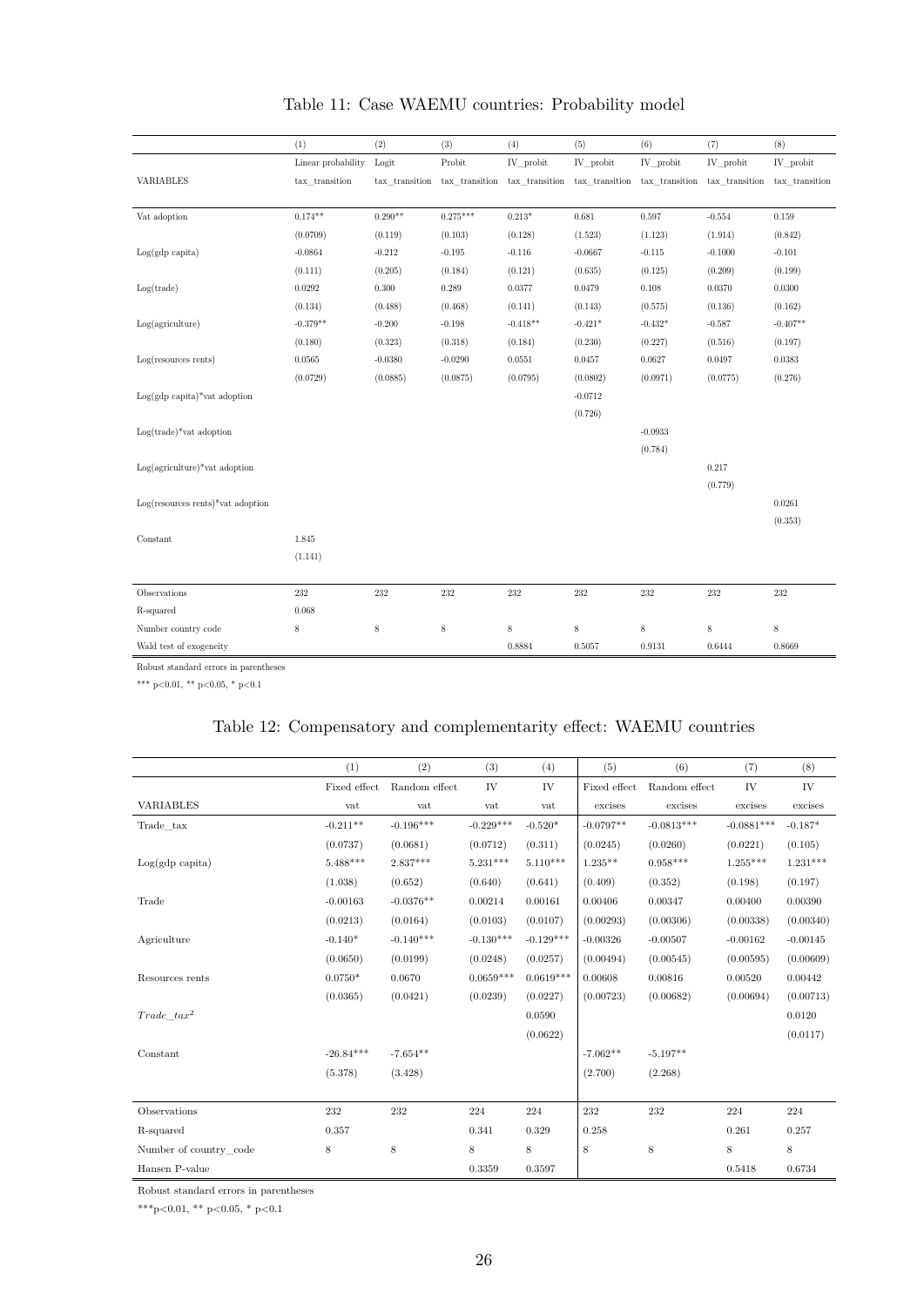<span id="page-26-0"></span>

|                                         | (1)                | (2)            | (3)            | (4)            | (5)            | (6)            | (7)            | (8)            |
|-----------------------------------------|--------------------|----------------|----------------|----------------|----------------|----------------|----------------|----------------|
|                                         | Linear probability | Logit          | Probit         | IV probit      | IV probit      | IV probit      | IV probit      | IV probit      |
| <b>VARIABLES</b>                        | tax transition     | tax transition | tax transition | tax transition | tax transition | tax transition | tax transition | tax transition |
|                                         |                    |                |                |                |                |                |                |                |
| Vat adoption                            | $0.0801***$        | $0.0932**$     | $0.0899**$     | $0.0698*$      | $0.1028*$      | 0.1387         | $0.1087*$      | 0.0144         |
|                                         | (0.0259)           | (0.0448)       | (0.0435)       | (0.0398)       | (0.0612)       | (0.1040)       | (0.0636)       | (0.0180)       |
| $Log(gdp \; capita)$                    | $0.0280**$         | $0.0375*$      | $0.0383*$      | $0.0292**$     | 0.0549         | 0.0215         | 0.0250         | $0.0287**$     |
|                                         | (0.0120)           | (0.0227)       | (0.0224)       | (0.0126)       | (0.0392)       | (0.0163)       | (0.0340)       | (0.0117)       |
| Log(trainde)                            | $-0.0199$          | 0.00901        | 0.00949        | $-0.0203$      | $-0.0265$      | $-0.0121$      | $-0.0289$      | $-0.0289$      |
|                                         | (0.0186)           | (0.0364)       | (0.0358)       | (0.0190)       | (0.0222)       | (0.0165)       | (0.0178)       | (0.0176)       |
| Log(agriculture)                        | $-0.0521***$       | $-0.0686**$    | $-0.0682**$    | $-0.0540***$   | $-0.0531***$   | $-0.0479**$    | $-0.0697***$   | $-0.0517***$   |
|                                         | (0.0150)           | (0.0280)       | (0.0278)       | (0.0162)       | (0.0171)       | (0.0190)       | (0.0131)       | (0.0151)       |
| Log(resources rents)                    | $-0.0256***$       | $-0.0319***$   | $-0.0313***$   | $-0.0263***$   | $-0.0270***$   | $-0.0255***$   | $-0.0168***$   | $-0.0544***$   |
|                                         | (0.00501)          | (0.00994)      | (0.00988)      | (0.00512)      | (0.00528)      | (0.00562)      | (0.00399)      | (0.00861)      |
| $Log(gdp \text{ capita})*$ vat adoption |                    |                |                |                | 0.1354         |                |                |                |
|                                         |                    |                |                |                | (0.0855)       |                |                |                |
| $Log(trainde)*\text{vat adoption}$      |                    |                |                |                |                | $-0.212$       |                |                |
|                                         |                    |                |                |                |                | (0.149)        |                |                |
| $Log(agriculture)*vat adoption$         |                    |                |                |                |                |                | 0.214          |                |
|                                         |                    |                |                |                |                |                | (0.151)        |                |
| $Log(resources$ rents)*vat adoption     |                    |                |                |                |                |                |                | 0.0405         |
|                                         |                    |                |                |                |                |                |                | (0.0306)       |
| Constant                                | 0.0247             |                |                |                |                |                |                |                |
|                                         | (0.147)            |                |                |                |                |                |                |                |
| Number year vat                         | 0.000755           | 0.000360       | 0.000332       | 0.00133        | 0.00172        | 0.000674       | 0.00416        | 0.00245        |
|                                         | (0.00135)          | (0.00212)      | (0.00210)      | (0.00204)      | (0.00136)      | (0.00147)      | (0.00945)      | (0.00199)      |
|                                         |                    |                |                |                |                |                |                |                |
| Observations                            | 2,755              | 2,755          | 2,755          | 2,755          | 2,755          | 2,755          | 2,755          | 2,755          |
| R-squared                               | 0.021              |                |                |                |                |                |                |                |
| Number of country_code                  | $96\,$             | 96             | $96\,$         | 96             | 96             | 96             | 96             | 96             |
| Wald test of exogeneity                 |                    |                |                | 0.7442         | 0.3365         | 0.5668         | 0.8618         | 0.3228         |

# Table 13: Robustness check adding the number of year a country have VAT.

Robust standard errors in parentheses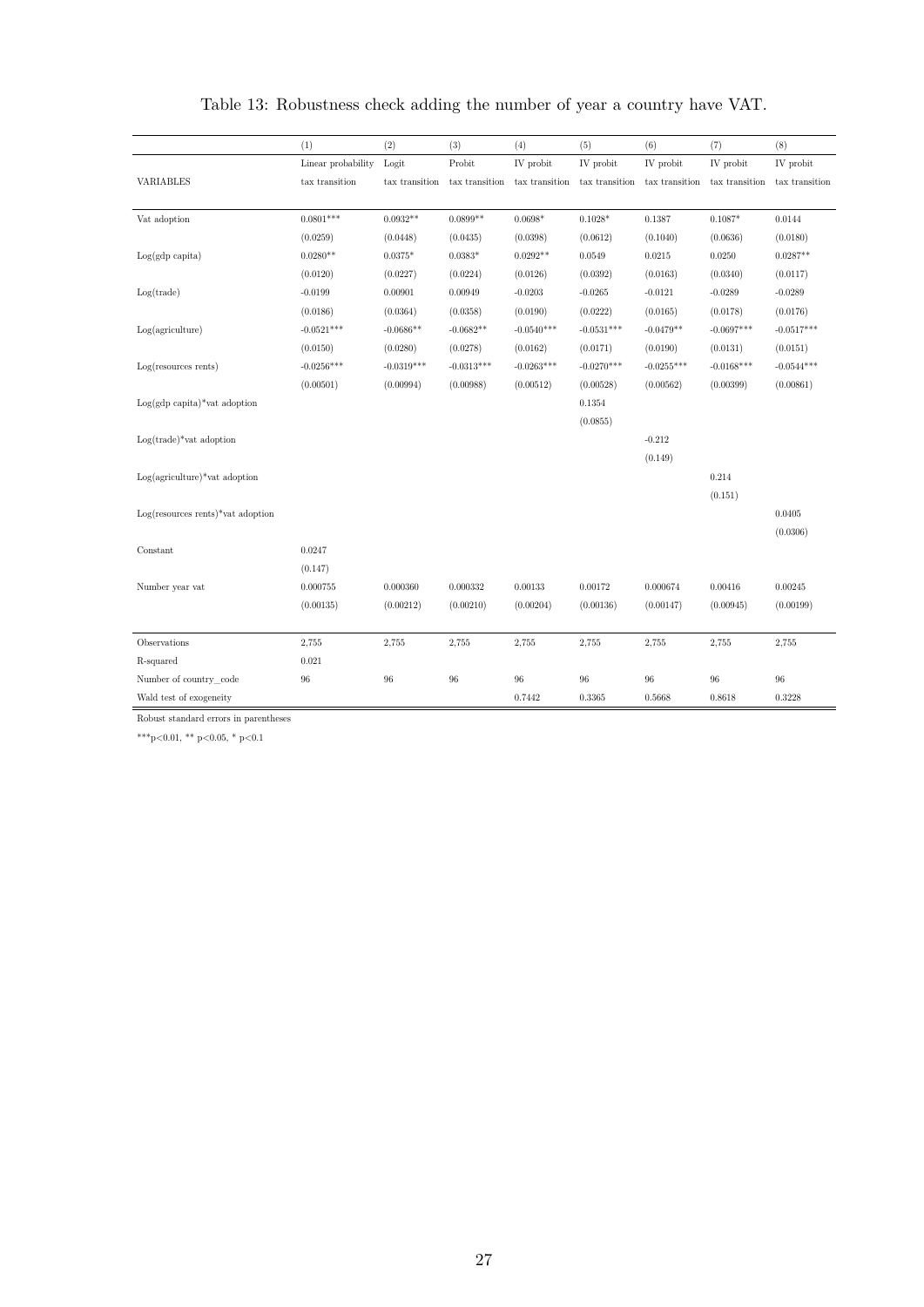<span id="page-27-0"></span>

|                                        | (1)                 | (2)                    | (3)                 | (4)                 | (5)                 | (6)                 | (7)                 | (8)                 |
|----------------------------------------|---------------------|------------------------|---------------------|---------------------|---------------------|---------------------|---------------------|---------------------|
|                                        | Linear probability  | Logit                  | Probit              | IV probit           | IV probit           | IV probit           | IV probit           | IV probit           |
| VARIABLES                              | $tax_transition(2)$ | $tax$ transition $(2)$ | $tax_transition(2)$ | $tax_transition(2)$ | $tax$ transition(2) | $tax$ transition(2) | $tax$ transition(2) | $tax$ transition(2) |
|                                        |                     |                        |                     |                     |                     |                     |                     |                     |
| Vat adoption                           | $0.0450***$         | $0.0508**$             | $0.0496**$          | $0.0411*$           | $0.0974**$          | 0.1087              | $0.1079*$           | $\,0.0341\,$        |
|                                        | (0.0169)            | (0.0252)               | (0.0245)            | (0.0217)            | (0.0357)            | (0.0811)            | (0.0636)            | (0.0333)            |
| $Log(gdp \; capita)$                   | $0.0266***$         | $0.0285**$             | $0.0296**$          | $0.0294***$         | 0.0351              | $0.0263**$          | $0.0277***$         | $0.0289***$         |
|                                        | (0.00967)           | (0.0138)               | (0.0140)            | (0.0103)            | (0.0349)            | (0.0121)            | (0.00889)           | (0.00977)           |
| Log(trainde)                           | 0.0107              | 0.0194                 | 0.0202              | 0.0104              | 0.0102              | 0.0625              | 0.00431             | 0.00611             |
|                                        | (0.0155)            | (0.0203)               | (0.0205)            | (0.0158)            | (0.0176)            | (0.135)             | (0.0158)            | (0.0151)            |
| Log(agriculture)                       | $-0.0453***$        | $-0.0473***$           | $-0.0481***$        | $-0.0473***$        | $-0.0483***$        | $-0.0471***$        | $-0.00903$          | $-0.0453***$        |
|                                        | (0.0121)            | (0.0172)               | (0.0175)            | (0.0133)            | (0.0136)            | (0.0142)            | (0.0705)            | (0.0127)            |
| $Log(resources$ rents)                 | $-0.0178***$        | $-0.0179***$           | $-0.0179***$        | $-0.0172***$        | $-0.0176***$        | $-0.0179***$        | $-0.0142**$         | $-0.0275***$        |
|                                        | (0.00446)           | (0.00544)              | (0.00548)           | (0.00435)           | (0.00461)           | (0.00466)           | (0.00632)           | (0.00691)           |
| $Log(gdp \text{ capita})$ vat adoption |                     |                        |                     |                     | $-0.0692$           |                     |                     |                     |
|                                        |                     |                        |                     |                     | (0.0467)            |                     |                     |                     |
| $Log(train$ e)*vat adoption            |                     |                        |                     |                     |                     | $-0.0769$           |                     |                     |
|                                        |                     |                        |                     |                     |                     | (0.100)             |                     |                     |
| $Log(agriculture)*vat adoption$        |                     |                        |                     |                     |                     |                     | 0.0695              |                     |
|                                        |                     |                        |                     |                     |                     |                     | (0.0522)            |                     |
| $Log(resources$ rents)*vat adoption    |                     |                        |                     |                     |                     |                     |                     | $0.0153\,$          |
|                                        |                     |                        |                     |                     |                     |                     |                     | (0.0264)            |
| Constant                               | $-0.188$            |                        |                     |                     |                     |                     |                     |                     |
|                                        | (0.120)             |                        |                     |                     |                     |                     |                     |                     |
|                                        |                     |                        |                     |                     |                     |                     |                     |                     |
| Observations                           | 2,755               | 2,755                  | 2,755               | 2,755               | 2,755               | 2,755               | 2,755               | 2,755               |
| R-squared                              | 0.013               |                        |                     |                     |                     |                     |                     |                     |
| Number of country_code                 | $96\,$              | 96                     | $96\,$              | $96\,$              | $96\,$              | 96                  | $96\,$              | $96\,$              |
| Wald test of exogeneity                |                     |                        |                     | 0.5442              | 0.4365              | 0.5668              | 0.6618              | 0.5228              |

# Table 14: Hardening transition condition 1.

Robust standard errors in parentheses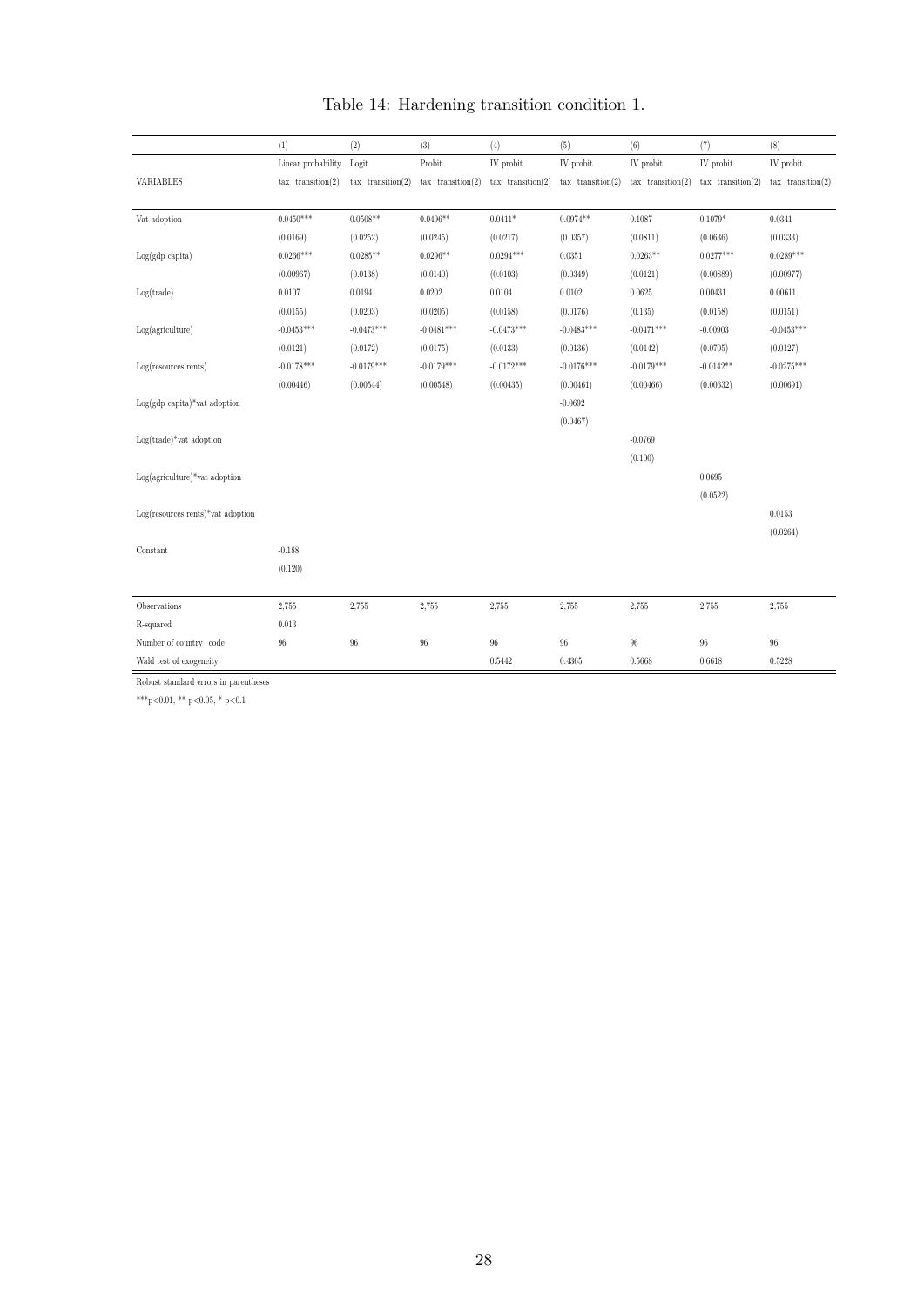|                                          | (1)                 | (2)                 | (3)                 | (4)                 | (5)                 | (6)                 | (7)                 | (8)                 |
|------------------------------------------|---------------------|---------------------|---------------------|---------------------|---------------------|---------------------|---------------------|---------------------|
|                                          | Linear probability  | Logit               | Probit              | IV probit           | IV probit           | IV probit           | IV probit           | IV probit           |
| VARIABLES                                | $tax$ transition(3) | $tax$ transition(3) | $tax_transition(3)$ | $tax_transition(3)$ | $tax$ transition(3) | $tax_transition(3)$ | $tax$ transition(3) | $tax$ transition(3) |
|                                          |                     |                     |                     |                     |                     |                     |                     |                     |
| Vat adoption                             | $0.0548***$         | $0.0599**$          | $0.0593**$          | $0.0702**$          | $0.103*$            | $0.130^{\ast}$      | 0.120               | $0.1054^{\ast}$     |
|                                          | (0.0195)            | (0.0282)            | (0.0276)            | (0.0326)            | (0.0613)            | (0.0750)            | (0.0735)            | (0.0586)            |
| $Log(gdp \text{ capita})$                | $0.0192*$           | 0.0223              | 0.0228              | 0.0186              | 0.0500              | 0.0182              | $0.0210*$           | $0.0195*$           |
|                                          | (0.0113)            | (0.0158)            | (0.0156)            | (0.0122)            | (0.0391)            | (0.0145)            | (0.0118)            | (0.0117)            |
| Log(trainde)                             | $-0.00887$          | 0.00142             | 0.00108             | $-0.00966$          | $-0.0169$           | $-0.0183$           | $-0.0145$           | $-0.0159$           |
|                                          | (0.0178)            | (0.0239)            | (0.0239)            | (0.0182)            | (0.0215)            | (0.0213)            | (0.0179)            | (0.0175)            |
| Log(agriculture)                         | $-0.0454***$        | $-0.0514**$         | $-0.0514**$         | $-0.0476***$        | $-0.0460***$        | $-0.0465***$        | $-0.00644$          | $-0.0461***$        |
|                                          | (0.0141)            | (0.0208)            | (0.0205)            | (0.0155)            | (0.0164)            | (0.0165)            | (0.0809)            | (0.0149)            |
| $Log(resources$ rents)                   | $-0.0208***$        | $-0.0217***$        | $-0.0217***$        | $-0.0217***$        | $-0.0219***$        | $-0.0214***$        | $-0.0193***$        | $-0.0399***$        |
|                                          | (0.00483)           | (0.00748)           | (0.00748)           | (0.00496)           | (0.00516)           | (0.00500)           | (0.00634)           | (0.00818)           |
| $Log(gdp \text{ capita})^*$ vat adoption |                     |                     |                     |                     | $-0.0422$           |                     |                     |                     |
|                                          |                     |                     |                     |                     | (0.0557)            |                     |                     |                     |
| $Log(train$ e)*vat adoption              |                     |                     |                     |                     |                     | 0.0325              |                     |                     |
|                                          |                     |                     |                     |                     |                     | (0.0209)            |                     |                     |
| $Log(agriculture)*vat adoption$          |                     |                     |                     |                     |                     |                     | 0.0714              |                     |
|                                          |                     |                     |                     |                     |                     |                     | (0.102)             |                     |
| $Log(resources$ rents)*vat adoption      |                     |                     |                     |                     |                     |                     |                     | $0.0265**$          |
|                                          |                     |                     |                     |                     |                     |                     |                     | (0.0120)            |
| Constant                                 | 0.0404              |                     |                     |                     |                     |                     |                     |                     |
|                                          | (0.142)             |                     |                     |                     |                     |                     |                     |                     |
|                                          |                     |                     |                     |                     |                     |                     |                     |                     |
| Observations                             | 2,755               | 2,755               | 2,755               | 2,755               | 2,755               | 2,755               | 2,755               | 2,755               |
| R-squared                                | 0.011               |                     |                     |                     |                     |                     |                     |                     |
| Number of country code                   | $96\,$              | $96\,$              | $96\,$              | 96                  | $96\,$              | $96\,$              | $96\,$              | $96\,$              |
| Wald test of exogeneity                  |                     |                     |                     | 0.6047              | 0.4065              | 0.5668              | 0.6618              | 0.5820              |

# <span id="page-28-0"></span>Table 15: Allowing for 3 years interval bounds (assumption 2 and 3 of condition 2).

Robust standard errors in parentheses

 $^{***}\rm{p<}0.01,$   $^{**}\rm{p<}0.05,$   $^{*}$   $\rm{p<}0.1$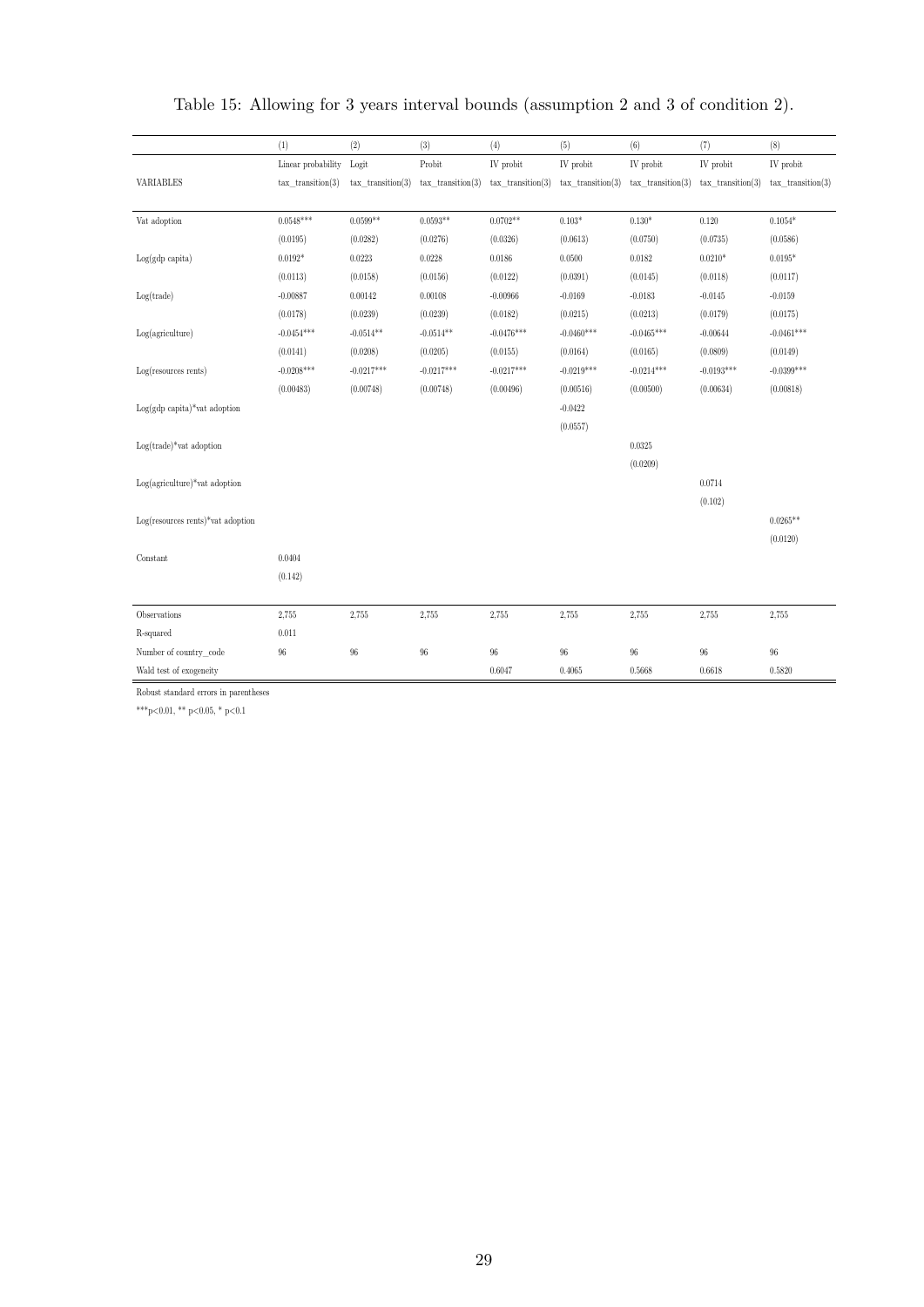<span id="page-29-0"></span>

|                                         | (1)                 | (2)                 | (3)                 | (4)                 | (5)                 | (6)                 |
|-----------------------------------------|---------------------|---------------------|---------------------|---------------------|---------------------|---------------------|
|                                         | Tobit               | $IV\_Tobit$         | IV_Tobit            | IV_Tobit            | IV_Tobit            | IV_Tobit            |
| <b>VARIABLES</b>                        | $tax$ transition(4) | $tax$ transition(4) | $tax$ transition(4) | $tax$ transition(4) | $tax$ transition(4) | $tax$ transition(4) |
|                                         |                     |                     |                     |                     |                     |                     |
| $\operatorname{Vat}$ adoption           | $1.401***$          | $1.964^{***}\,$     | $2.00*$             | $5.17*$             | $5.398\,$           | $1.712***$          |
|                                         | (0.228)             | (0.329)             | (1.122)             | (2.72)              | (4.115)             | (0.398)             |
| $Log(gdp \text{ capita})$               | $0.416**$           | $0.230**$           | $1.231***$          | 0.108               | $0.228*$            | $0.231**$           |
|                                         | (0.199)             | (0.108)             | (0.476)             | (0.167)             | (0.135)             | (0.103)             |
| Log(trainde)                            | $0.602**$           | $-0.156$            | $-0.407*$           | $3.439*$            | $-0.109$            | $-0.185$            |
|                                         | (0.267)             | (0.162)             | (0.240)             | (1.933)             | (0.200)             | (0.155)             |
| Log(agriculture)                        | 0.298               | $0.375***$          | $0.330**$           | 0.266               | 1.168               | $0.364***$          |
|                                         | (0.236)             | (0.138)             | (0.164)             | (0.190)             | (1.153)             | (0.131)             |
| $Log(resources$ rents)                  | $-0.177**$          | $-0.224***$         | $-0.255***$         | $-0.235***$         | $-0.272***$         | $-0.318***$         |
|                                         | (0.0741)            | (0.0448)            | (0.0553)            | (0.0605)            | (0.0836)            | (0.0611)            |
| $Log(gdp \text{ capita})*$ vat adoption |                     |                     | $-1.350$            |                     |                     |                     |
|                                         |                     |                     | (0.870)             |                     |                     |                     |
| $Log(train$ e $)*$ vat adoption         |                     |                     |                     | $-2.452$            |                     |                     |
|                                         |                     |                     |                     | (1.946)             |                     |                     |
| $Log(agriculture)*vat adoption$         |                     |                     |                     |                     | $-1.014$            |                     |
|                                         |                     |                     |                     |                     | (1.489)             |                     |
| $Log(resources$ rents)*vat adoption     |                     |                     |                     |                     |                     | 0.137               |
|                                         |                     |                     |                     |                     |                     | (0.0851)            |
|                                         |                     |                     |                     |                     |                     |                     |
| Observations                            | 2,755               | 2,755               | 2,755               | 2,755               | 2,755               | 2,755               |
| Number of country code                  | 96                  | 96                  | 96                  | 96                  | $96\,$              | $96\,$              |
| Wald test of exogeneity                 |                     | 0.1747              | 0.1451              | 0.1325              | 0.1473              | 0.1758              |

# Table 16: Duration model of tax transition

Robust standard errors in parentheses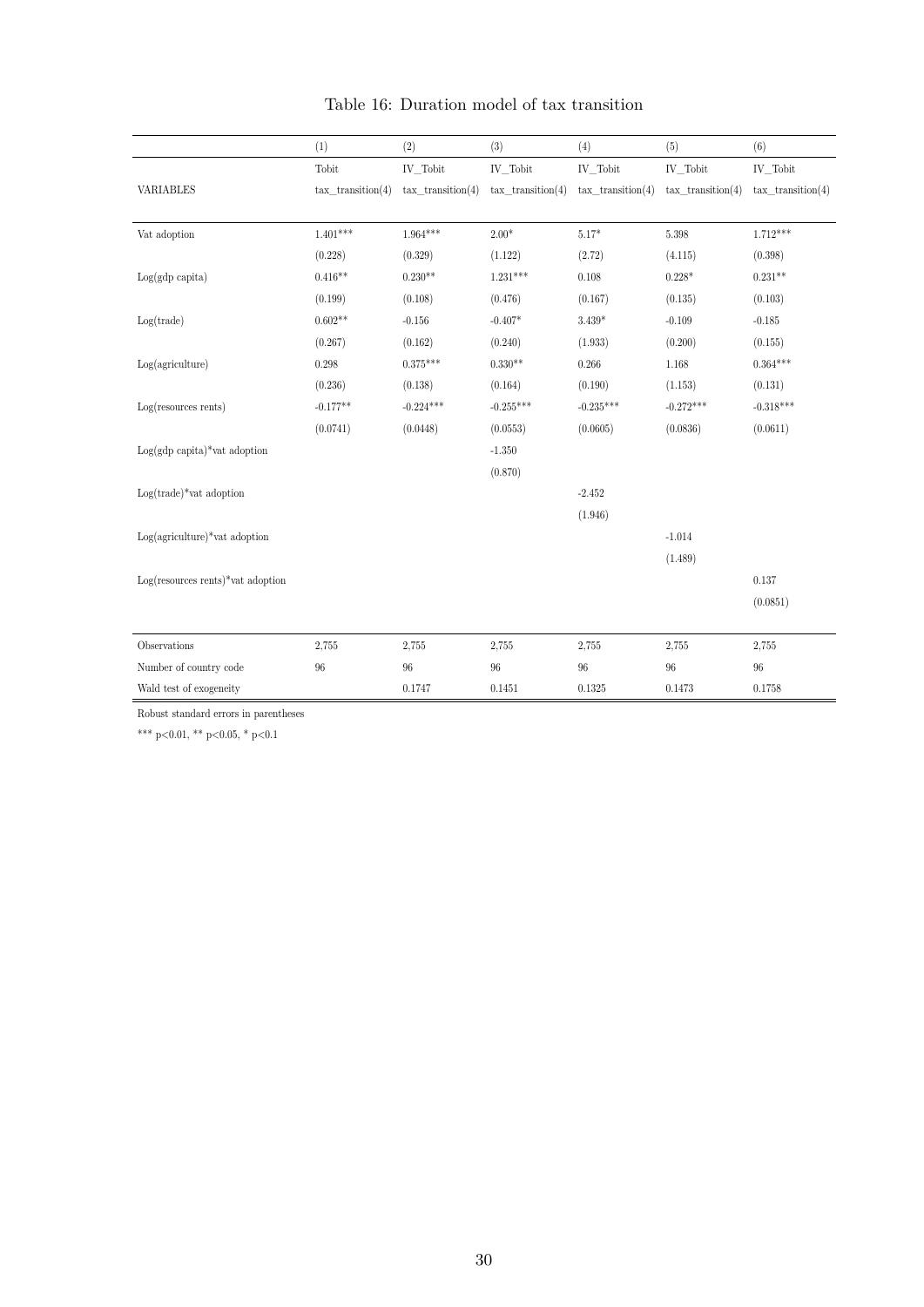|  | Table 17: Investigating for asymmetries |  |  |
|--|-----------------------------------------|--|--|
|  |                                         |  |  |

<span id="page-30-0"></span>

| Negative                    |                       |                     |                     | Positive            |                     |                     |
|-----------------------------|-----------------------|---------------------|---------------------|---------------------|---------------------|---------------------|
|                             | (1)                   | (2)                 | (3)                 | (4)                 | (5)                 | (6)                 |
|                             | Fixed effect          | Random effect       | IV                  | Fixed effect        | Random effect       | IV                  |
| <b>VARIABLES</b>            | $\Delta \mathrm{vat}$ | $\Delta \text{vat}$ | $\Delta \text{vat}$ | $\Delta \text{vat}$ | $\Delta \text{vat}$ | $\Delta \text{vat}$ |
| $\Delta$ trade tax $(-)$    | $-0.0360*$            | $-0.0426**$         | $-0.0820*$          |                     |                     |                     |
|                             | (0.0209)              | (0.0211)            | (0.0470)            |                     |                     |                     |
| $\Delta$ log(gdp capita)    | $0.915**$             | $0.776**$           | $0.361**$           | 0.0733              | 0.0761              | 0.0330              |
|                             | (0.391)               | (0.360)             | (0.136)             | (0.506)             | (0.524)             | (0.206)             |
| $\triangle$ trade           | $0.00480*$            | $0.00470*$          | 0.00180             | 0.000115            | 0.00110             | $-0.00403$          |
|                             | (0.00256)             | (0.00249)           | (0.0104)            | (0.00297)           | (0.00298)           | (0.00798)           |
| $\Delta$ agriculture        | $-0.00957$            | $-0.00887$          | $-0.00681$          | $-0.00848$          | $-0.0126$           | $-0.0190$           |
|                             | (0.0100)              | (0.00984)           | (0.0267)            | (0.0111)            | (0.0112)            | (0.0197)            |
| $\triangle$ resources rents | $-0.0124**$           | $-0.0136**$         | $-0.0160$           | $-0.00491$          | $-0.00829$          | $-0.00698$          |
|                             | (0.00620)             | (0.00614)           | (0.0596)            | (0.00779)           | (0.00742)           | (0.0151)            |
| $\Delta$ trade tax $(+)$    |                       |                     |                     | 0.0918              | 0.0577              | 0.0641              |
|                             |                       |                     |                     | (0.0766)            | (0.0643)            | (0.0646)            |
| Constant                    | $-0.0204$             | $-0.0204$           |                     | $0.125***$          | $0.137***$          |                     |
|                             | (0.0340)              | (0.0295)            |                     | (0.0317)            | (0.0300)            |                     |
|                             |                       |                     |                     |                     |                     |                     |
| Observations                | 1,505                 | 1,505               | 810                 | 1,279               | 1,279               | 583                 |
| R-squared                   | 0.014                 |                     | 0.375               | 0.005               |                     | 0.253               |
| Number of country code      | 96                    | 96                  | 94                  | 96                  | 96                  | 89                  |
| Hansen P-value              |                       |                     | 0.5793              |                     |                     | 0.6766              |

Robust standard errors in parentheses

 $^{***}\rm{p<}0.01,$   $^{**}\rm{p<}0.05,$   $^{*}$  p<0.1

| Negative                    |                     |                     |                     | Positive            |                     |                     |
|-----------------------------|---------------------|---------------------|---------------------|---------------------|---------------------|---------------------|
|                             | (1)                 | (2)                 | (3)                 | (4)                 | (5)                 | (6)                 |
|                             | Fixed effect        | Random effect       | IV                  | Fixed effect        | Random effect       | IV                  |
| <b>VARIABLES</b>            | $\triangle$ excises | $\triangle$ excises | $\triangle$ excises | $\triangle$ excises | $\triangle$ excises | $\triangle$ excises |
| $\Delta$ trade tax $(-)$    | 0.0328              | 0.0169              | 0.0725              |                     |                     |                     |
|                             | (0.0350)            | (0.0294)            | (0.0478)            |                     |                     |                     |
| $\Delta$ log(gdp capita)    | 0.232               | 0.120               | 0.770               | 0.214               | 0.230               | 0.907               |
|                             | (0.333)             | (0.329)             | (0.469)             | (0.478)             | (0.448)             | (0.760)             |
| $\Delta$ trade              | 5.67e-05            | 9.41e-05            | $-1.72e-06$         | $-0.00266$          | $-0.00231$          | $-0.00840**$        |
|                             | (0.00101)           | (0.00102)           | (0.00368)           | (0.00201)           | (0.00184)           | (0.00380)           |
| $\Delta$ agriculture        | 0.000819            | 0.000872            | 0.0119              | 0.00736             | 0.00450             | 0.0135              |
|                             | (0.00585)           | (0.00554)           | (0.0133)            | (0.00647)           | (0.00585)           | (0.0131)            |
| $\triangle$ resources rents | $-0.00232$          | $-0.000786$         | 0.000629            | 0.00226             | 0.00293             | 0.00900             |
|                             | (0.00400)           | (0.00364)           | (0.0244)            | (0.00696)           | (0.00631)           | (0.0148)            |
| $\Delta$ trade tax $(+)$    |                     |                     |                     | 0.00653             | 0.0141              | 0.0190              |
|                             |                     |                     |                     | (0.0426)            | (0.0359)            | (0.0441)            |
| Constant                    | $-0.00484$          | $-0.00920$          |                     | 0.00492             | 0.00649             |                     |
|                             | (0.0149)            | (0.0224)            |                     | (0.0186)            | (0.0188)            |                     |
|                             |                     |                     |                     |                     |                     |                     |
| Observations                | 1,505               | 1,505               | 810                 | 1,279               | 1,279               | 583                 |
| R-squared                   | 0.002               |                     | 0.498               | 0.002               |                     | 0.207               |
| Number of country code      | 96                  | 96                  | 94                  | 96                  | 96                  | 89                  |
| Hansen P-value              |                     |                     | 0.6464              |                     |                     | 0.8924              |

Robust standard errors in parentheses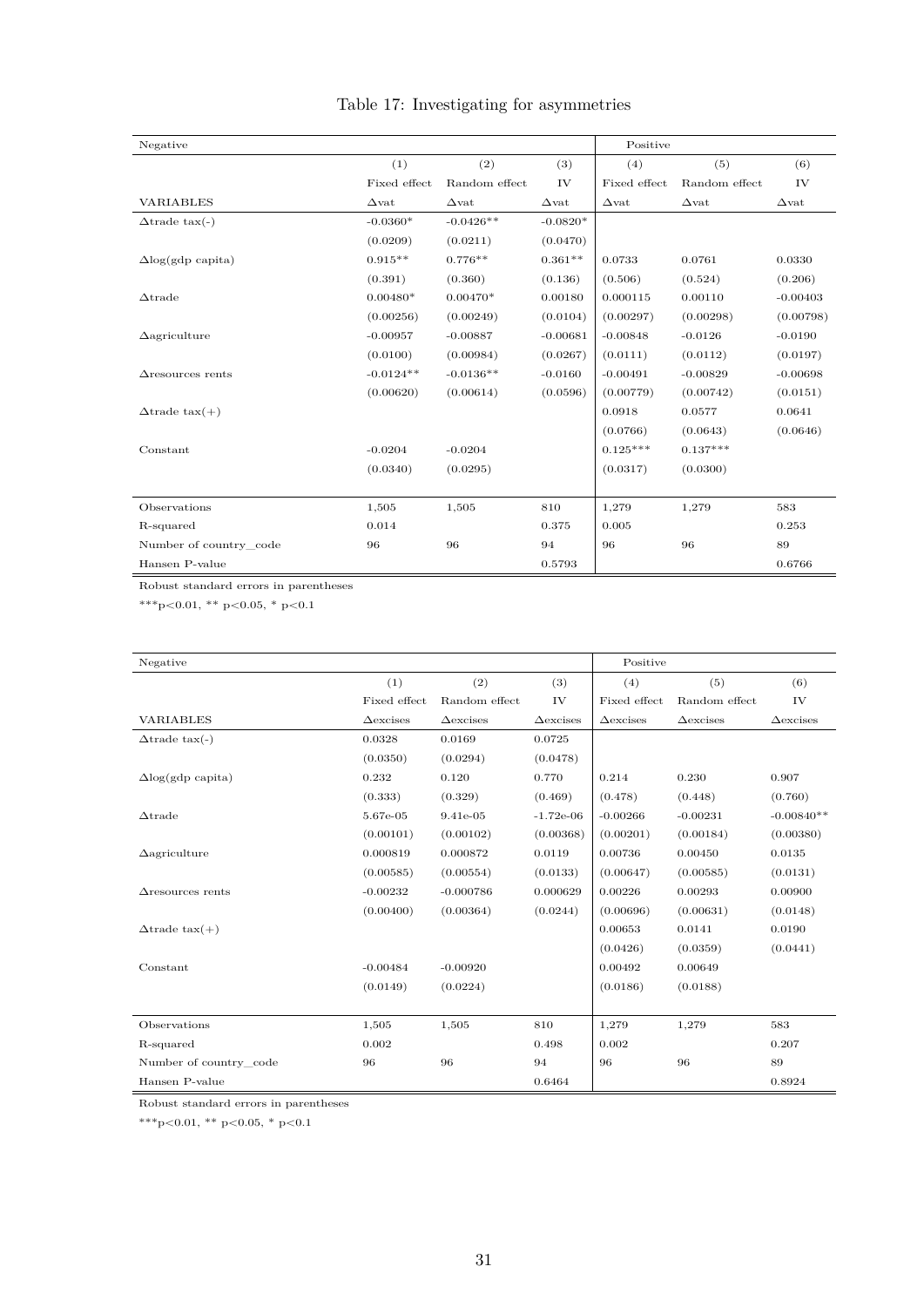#### Conclusion

This paper investigates first wave tax transition in developing countries. Our empirical investigation reveals that, the adoption of VAT was by far an important factor that help developing countries succeeding tax transition. We find that, this effect is robust for African and Asian countries, but not for LAC countries, even if in terms of compensation ratio, LAC countries are by far the ones, that have the greatest compensation ratio of their trade tax revenue losses with VAT. We explain this finding, by the fact that, VAT positive revenue efforts in LAC countries is offset by reduced revenue efforts from other taxes that leads VAT ineffective in their transition process. African and Asian countries even if they succeed tax transition with VAT, have the lowest compensation ratio of their trade tax revenue, only about half. For African countries the major concern of their VAT systems, is the multiplicity of derogatory regimes, that weakens the return of their VAT. In such context, they must carry out an assessment of their VAT gap, and find alternative instrument such as subsidies, to deal with poverty, if they want to offset more their trade tax revenues with VAT. Asian countries on their side, must reduce inter and intrastates rate dispersion and move to a single VAT rate that can enable them to undermine VAT management costs related to goods and services categorizations and raise more VAT revenue. Finally addressing the transition process by asymmetries, we find that transition is not of a high quality, in the sense that, VAT and excises revenue collections are not increasing the period over which they face an increase in trade tax. We suspect a compliance gap in mobilizing VAT and excises over these periods. Overall, our results suggest to take with closer attention VAT and excises as powerful performant first wave tax transition tools in developing countries.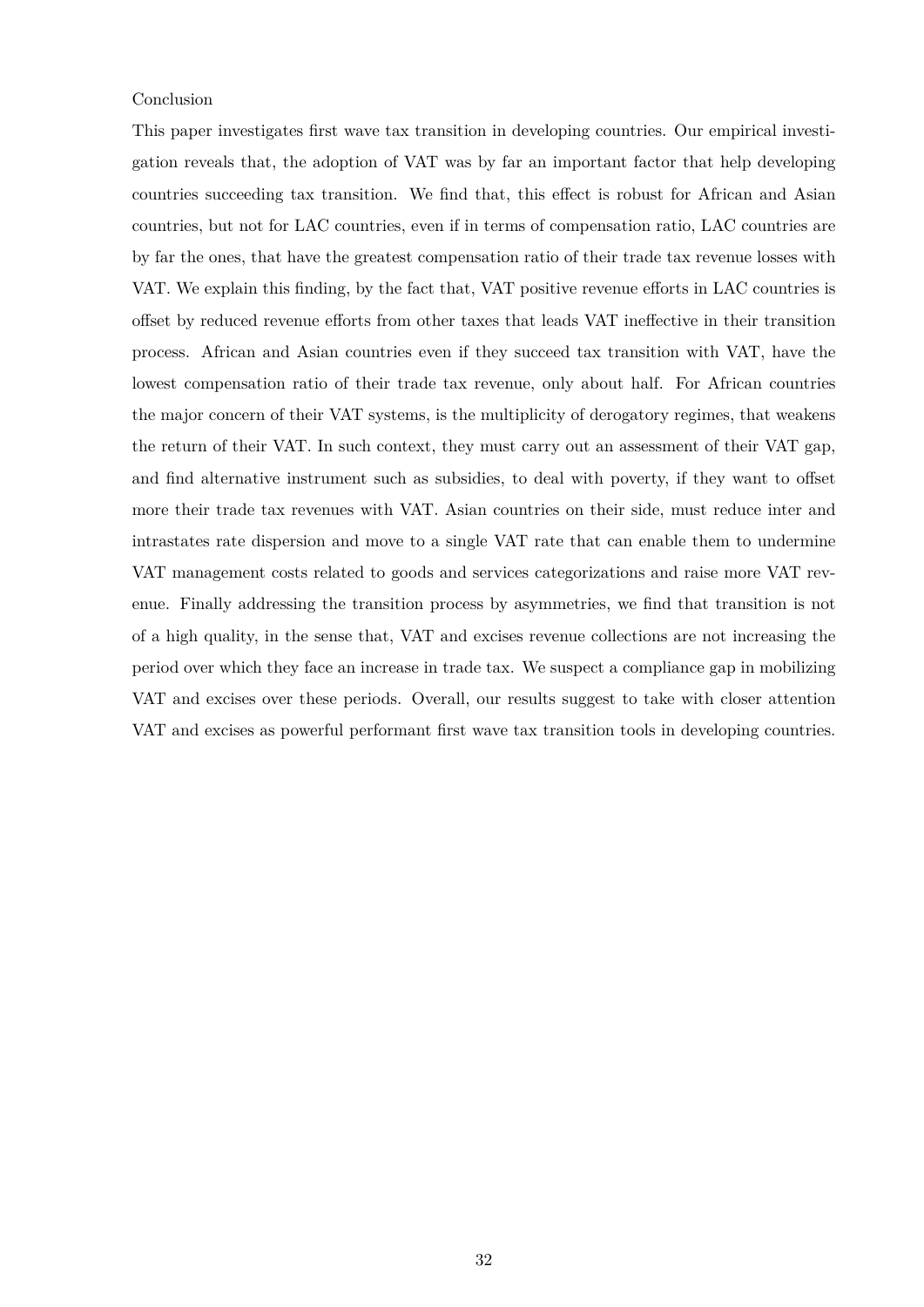# **References**

- <span id="page-32-10"></span>Agha, A., & Haughton, J. (1996). Designing VAT systems: Some efficiency considerations. *The Review of Economics and Statistics*, 303–308.
- <span id="page-32-12"></span>Aizenman, J., & Jinjarak, Y. (2009). Globalisation and developing countries–a shrinking tax base? *The Journal of Development Studies*, *45* (5), 653–671.
- <span id="page-32-14"></span>Alm, J., & Martinez-Vazquez, J. (2007). Tax morale and tax evasion in Latin America. *Andrew Young School of Policy Studies, Georgia University, International Studies Program, WP*, 07–32.
- <span id="page-32-16"></span><span id="page-32-9"></span>Amemiya, T. (1984). Tobit models: A survey. *Journal of econometrics*, *24* (1-2), 3–61.
- Attila, G., Chambas, G., & Combes, J.-L. (2011). Aide publique au développement et transition fiscale. Retrieved from <https://hal.inria.fr/halshs-00554343/>
- <span id="page-32-11"></span>Baunsgaard, T., & Keen, M. (2010). Tax revenue and (or?) trade liberalization. *Journal of Public Economics*, *94* (9), 563 - 577.
- <span id="page-32-0"></span>Besley, T., & Persson, T. (2014). Why Do Developing Countries Tax So Little? *The Journal of Economic Perspectives*, *28* (4), 99–120.
- <span id="page-32-6"></span><span id="page-32-2"></span>Bevan, D. (1995). Fiscal implications of trade liberalization. *IMF Working Paper*(95/50).
- Bird, R. (1989). The administrative dimension of tax reform in developing countries. *Tax reform in developing countries*, 315–346.
- <span id="page-32-5"></span>Bird, R., & Gendron, P.-P. (2007). *The VAT in developing and transitional countries*. Cambridge University Press.
- <span id="page-32-8"></span>Bodin, J.-P. (2012). Modernizing the Tax Administration in Developing Countries: Impact of the VAT. *Revue d'économie du développement*, *20* (3), 83–103.
- <span id="page-32-7"></span>Bolnick, B. R., & Haughton, J. (1998). *Tax policy in Sub-Saharan Africa: examining the role of excise taxation*. United States Agency for International Development, Bureau for Africa, Office of Sustainable Development.
- <span id="page-32-1"></span>Brautigam, D., Fjeldstad, O.-H., & Moore, M. (2008). *Taxation and State-Building in Developing Countries: Capacity and Consent*. Cambridge University Press.
- <span id="page-32-15"></span>Brun, J. F., Chambas, G., & Mansour, M. (2014). Tax effort of developing countries: An alternative measure. *Financing sustainable development by addressing vulnerabilities Economica*.
- <span id="page-32-3"></span>Chambas, G. (2005a). Afrique au sud du sahara:quelle stratégie de transition fiscale? *Afrique contemporaine*(1), 133–163.
- <span id="page-32-4"></span>Chambas, G. (2005b). TVA et transition fiscale en Afrique: les nouveaux enjeux. *Afrique contemporaine*(3), 181–194.
- <span id="page-32-13"></span>Chambas, G., & Araujo Bonjean, C. (2001). Le paradoxe de la fiscalité agricole en afrique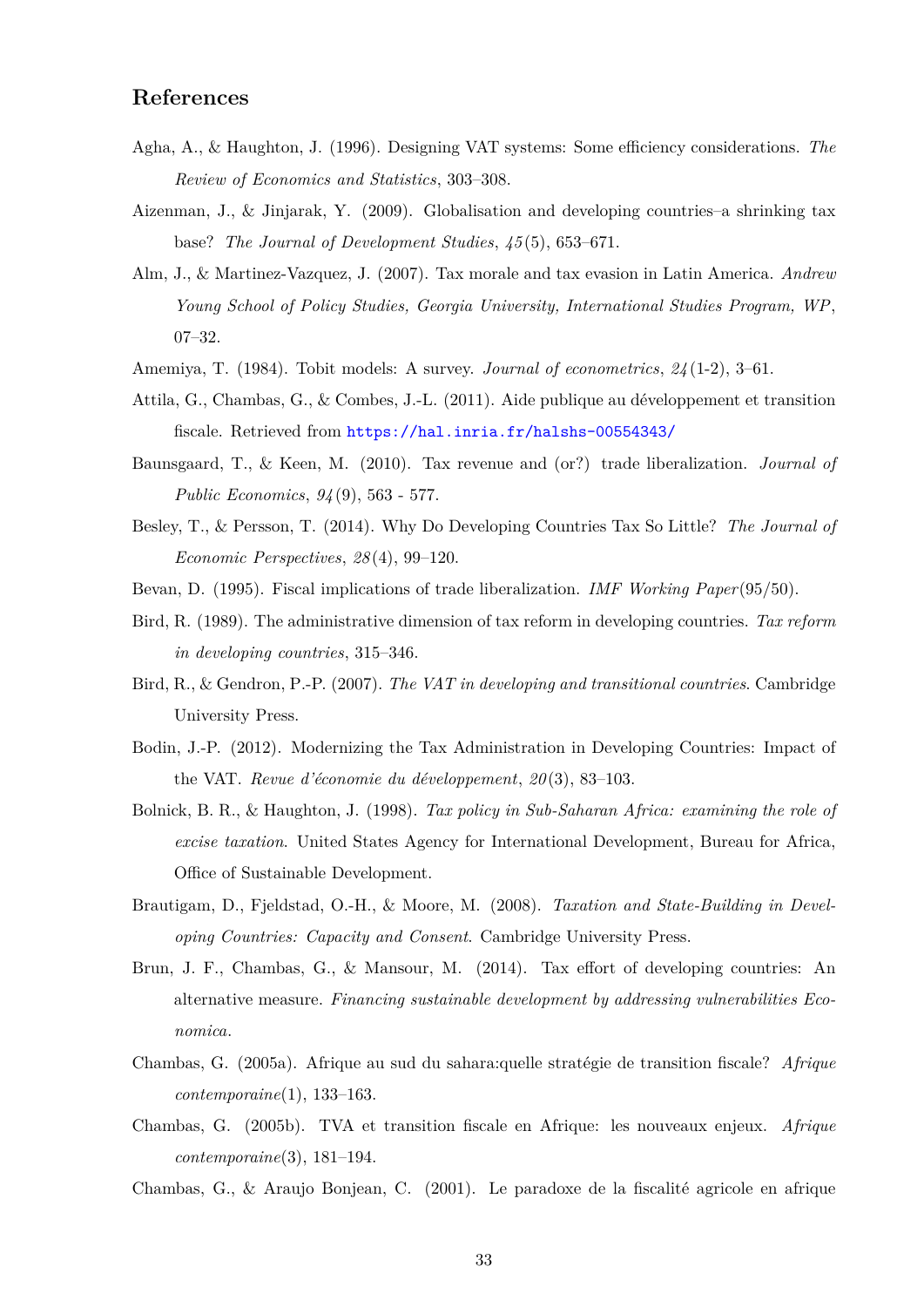subsaharienne. *Revue Tiers Monde*, *42* (168), 773–788.

- <span id="page-33-14"></span>Cnossen, S. (2005). *Theory and practice of excise taxation: smoking, drinking, gambling, polluting, and driving*. Oxford University Press.
- <span id="page-33-2"></span>Cnossen, S. (2011). The economics of excise taxation. *E. ALBI, AND MARTINEZ-VAZQUEZ, J.(EDS)*, *2011* , 278–299.
- <span id="page-33-9"></span>de La Feria, R. (2013). *VAT exemptions: consequences and design alternatives*. Kluwer Law International.
- <span id="page-33-12"></span>De Mello, L. (2009). Avoiding the Value Added Tax: Theory and cross-country evidence. *Public Finance Review*, *37* (1), 27–46.
- <span id="page-33-6"></span>Diarra, S. (2012). *Chocs et mobilisation des recettes publiques dans les pays en développement* (Doctoral dissertation, Université d'Auvergne-Clermont-Ferrand I). Retrieved from <https://hal.archives-ouvertes.fr/tel-00777227/>
- <span id="page-33-17"></span>Ebeke, C. (2011). Remittances, value added tax and tax revenue in developing countries. Retrieved from <https://halshs.archives-ouvertes.fr/halshs-00552222/>
- <span id="page-33-5"></span><span id="page-33-4"></span>Ebeke, C., & Ehrhart, H. (2010). Is VAT Stabilizing. *International Monetary Fund*, *20* .
- Ebeke, C., & Ehrhart, H. (2011). Tax revenue instability in Sub-Saharan Africa: Consequences and remedies. *Journal of African Economies*, *21* (1), 1–27.
- <span id="page-33-13"></span>Ebeke, C., Mansour, M., & Rota-Graziosi, G. (2016). *The Power to Tax in Sub-Saharan Africa: LTUs, VATs, and SARAs.* Retrieved from [https://halshs.archives-ouvertes](https://halshs.archives-ouvertes.fr/halshs-01332049/document) [.fr/halshs-01332049/document](https://halshs.archives-ouvertes.fr/halshs-01332049/document)
- <span id="page-33-10"></span><span id="page-33-3"></span>Ebrill, L. P. (2001). *The modern VAT*. International Monetary Fund.
- Emran, M. S., & Stiglitz, J. E. (2005). On selective indirect tax reform in developing countries. *Journal of Public Economics*, *89* (4), 599 - 623.
- <span id="page-33-15"></span>Gupta, A. S. (2007). *Determinants of tax revenue efforts in developing countries*. International Monetary Fund, 7/184.
- <span id="page-33-8"></span>Harrison, M. G., & Krelove, R. (2005). *VAT Refunds: A Review of Country Experience (EPub)* (No. 5-218). International Monetary Fund.
- <span id="page-33-16"></span>Horowitz, J. L., & Savin, N. E. (2001). Binary response models: Logits, probits and semiparametrics. *Journal of Economic Perspectives*, *15* (4), 43–56.
- <span id="page-33-1"></span>Jones, C., Morrissey, O., & Nelson, D. (2011). Did the world bank drive tariff reforms in eastern africa? *World Development*, *39* (3), 324 - 335.
- <span id="page-33-7"></span>Kanbur, R., & Keen, M. (2014). Thresholds, informality, and partitions of compliance. *International Tax and Public Finance*, *21* (4), 536–559.
- <span id="page-33-11"></span><span id="page-33-0"></span>Keen, M. (2013). *The Anatomy of the VAT*. International Monetary Fund, 13/111.
- Keen, M., & Ligthart, J. (2002). Coordinating tariff reduction and domestic tax reform. *Journal of International Economics*, *56* (2), 489–507.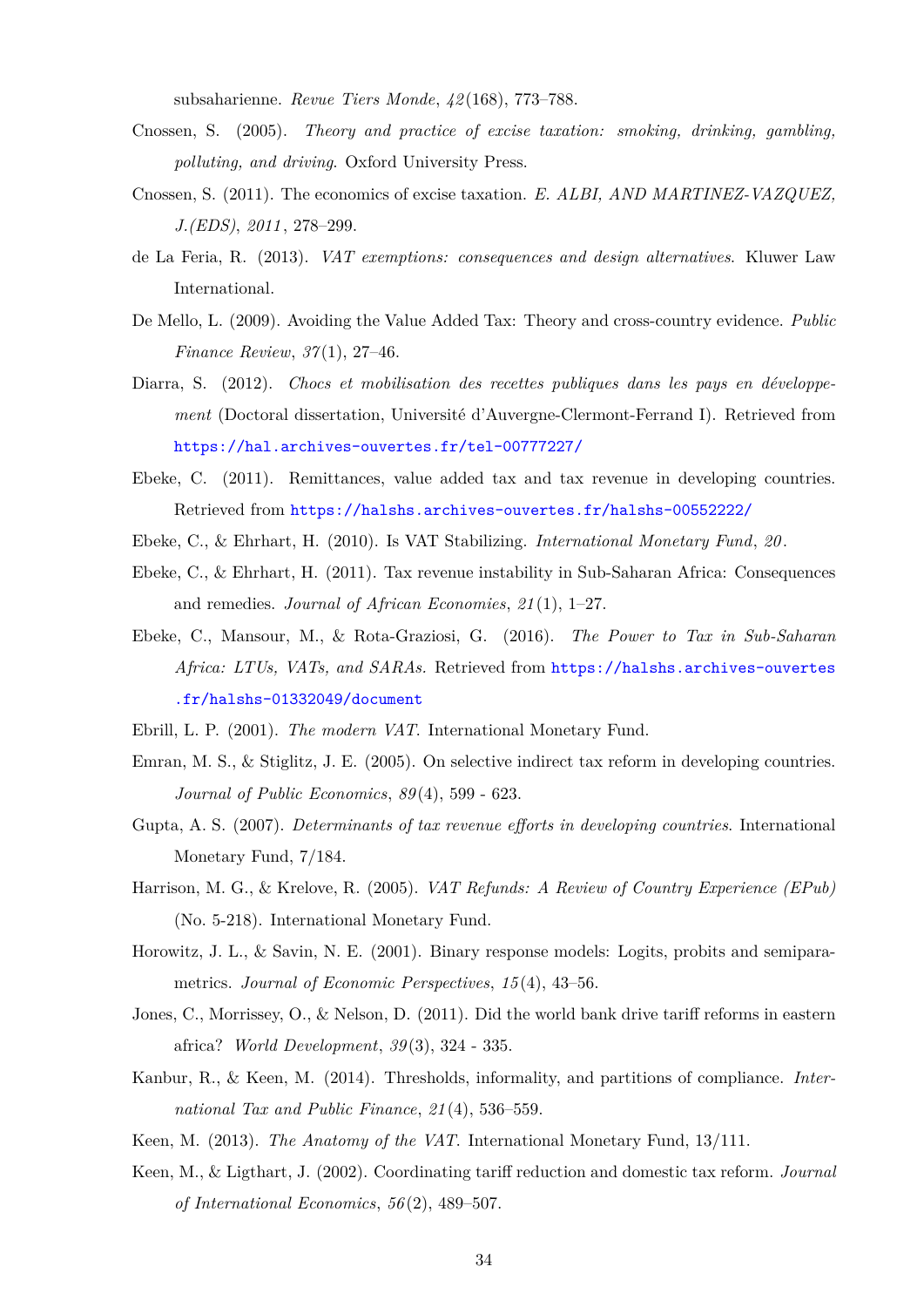- <span id="page-34-6"></span>Keen, M., & Lockwood, B. (2006). Is the VAT a money machine? *National Tax Journal*, 905–928.
- <span id="page-34-7"></span>Keen, M., & Lockwood, B. (2010). The value added tax: Its causes and consequences. *Journal of Development Economics*, *92* (2), 138–151.
- <span id="page-34-4"></span>Keen, M., & Mintz, J. (2004). The optimal threshold for a value-added tax. *Journal of Public Economics*, *88* (3-4), 559–576.
- <span id="page-34-2"></span>Keen, M., & Simone, A. (2004). Tax policy in developing countries: some lessons from the 1990s and some challenges ahead. *Helping countries develop: The role of fiscal policy*, 302–52.
- <span id="page-34-1"></span>Khattry, B., & Rao, J. M. (2002). Fiscal faux pas?: an analysis of the revenue implications of trade liberalization. *World Development*, *30* (8), 1431–1444.
- <span id="page-34-11"></span>Mansour, M., & Rota-Graziosi, G. (2012). Coordination fiscale dans l'Union Économique et Monétaire Ouest Africaine. *Revue d'économie du développement*, *20* (3), 9–34. Retrieved from [http://www.cairn.info/resume.php?ID\\_ARTICLE=EDD\\_263\\_0009](http://www.cairn.info/resume.php?ID_ARTICLE=EDD_263_0009)
- <span id="page-34-9"></span>Moore, M. (2007). How does taxation affect the quality of governance? *Working paper series, 280. Brighton: IDS*.
- <span id="page-34-8"></span>Ramsey, F. P. (1927). A Contribution to the Theory of Taxation. *The Economic Journal*, *37* (145), 47–61.
- <span id="page-34-10"></span>Stotsky, M. J. G., & WoldeMariam, M. A. (1997). *Tax effort in sub-Saharan Africa*. International Monetary Fund, 97/107.
- <span id="page-34-5"></span>Tait, A. A. (1991). *Value-Added Tax; Administrative and Policy Issues* (Tech. Rep.). International Monetary Fund.
- <span id="page-34-0"></span>Tanzi, V., & Zee, H. H. (2000). Tax policy for emerging markets: developing countries. *National tax journal*, 299–322.
- <span id="page-34-3"></span>Ufier, A. (2014). Quasi-Experimental Analysis on the Effects of Adoption of a Value Added Tax. *Economic Inquiry*, *52* (4), 1364–1379.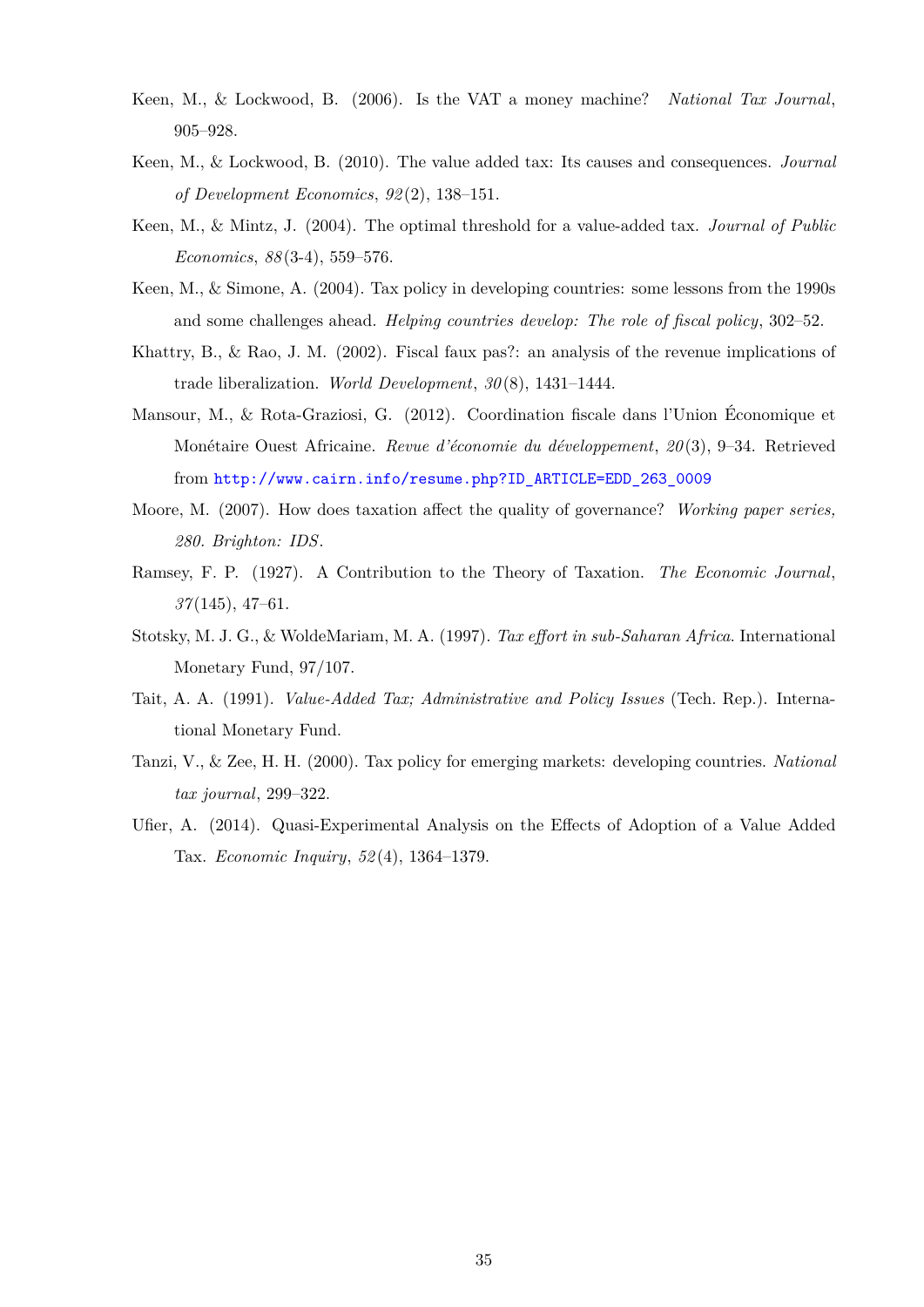

Source : Author with IMF data

| Appendix 2 : List of countries and VAT adoption date |  |  |  |  |
|------------------------------------------------------|--|--|--|--|
|------------------------------------------------------|--|--|--|--|

| Country       | VAT adoption | Country    | VAT adoption | Country      | VAT adoption | Country             | VAT adoption |
|---------------|--------------|------------|--------------|--------------|--------------|---------------------|--------------|
| Albania       | 1996         | Ghana      | 1998         | Niger        | 1986         | El Salvador         | 1992         |
| Argentina     | 1975         | Guinea     | 1996         | Nigeria      | 1994         | Guyana              | 2007         |
| Arménia       | 1992         | Guatemala  | 1983         | Nepal        | 1997         | Colombia            | 1975         |
| Azerbaijan    | 1993         | Honduras   | 1976         | Pakistan     | 1990         | Ecuador             | 1970         |
| Burundi       | 2009         | Haiti      | 1982         | Panama       | 1977         | Nicaragua           | 1975         |
| Benin         | 1991         | Iran. Rep. | 1980         | Peru         | 1973         | Algeria             | 1992         |
| Burkina Faso  | 1993         | Jamaica    | 1991         | Philippines  | 1988         | Botswana            | 2002         |
| Bangladesh    | 1991         | Jordan     | 2001         | Rwanda       | 2001         | Gabon               | 1995         |
| Belarus       | 1992         | Kenya      | 1990         | Senegal      | 1980         | Dominica            | 2006         |
| Belize        | 1996         | Cambodia   | 1999         | Sierra Leone | 2010         | Trinidad and Tobago | 1990         |
| Bolivia       | 1973         | Lao PDR    | 1994         | Chad         | 2000         | Indonesia           | 1985         |
| Bhutan        | 1982         | Liberia    | 2009         | Togo         | 1995         | Inde                | 2005         |
| RCA           | 2001         | Sri Lanka  | 1998         | Thailand     | 1992         | Korea. Rep.         | 1977         |
| Chile         | 1975         | Lesotho    | 2003         | Tunisia      | 1988         | Singapore           | 1994         |
| Cote d'Ivoire | 1960         | Morocco    | 1986         | Turkey       | 1985         | Mongolia            | 1998         |
| Cameroon      | 1999         | Madagascar | 1994         | Tanzania     | 1998         | Tonga               | 2005         |
| Congo. Rep.   | 1997         | Macedonia. | 2000         | Uganda       | 1996         | Comoros             | 2011         |
| Costa Rica    | 1975         | Mali       | 1991         | Uruguay      | 1968         | Cape Verde          | 2004         |
| Cyprus        | 1992         | Mozambique | 1999         | Venezuela.   | 1993         | Djibouti            | 2009         |
| Dominican R.  | 1983         | Mauritania | 1995         | Vietnam      | 1999         | Guinea-Bissau       | 2001         |
| Egypt. Rep.   | 1991         | Mauritius  | 1998         | South Africa | 1991         | Grenada             | 2010         |
| Ethiopia      | 2003         | Malawi     | 1989         | Zimbabwe     | 2004         | Israel              | 1976         |
| Fiji          | 1992         | Malaysia   | 1980         | Mexique      | 1980         | Kazakhstan          | 1992         |
| Georgia       | 1992         | Namibia    | 2000         | Paraguay     | 1993         | Suriname            | 1999         |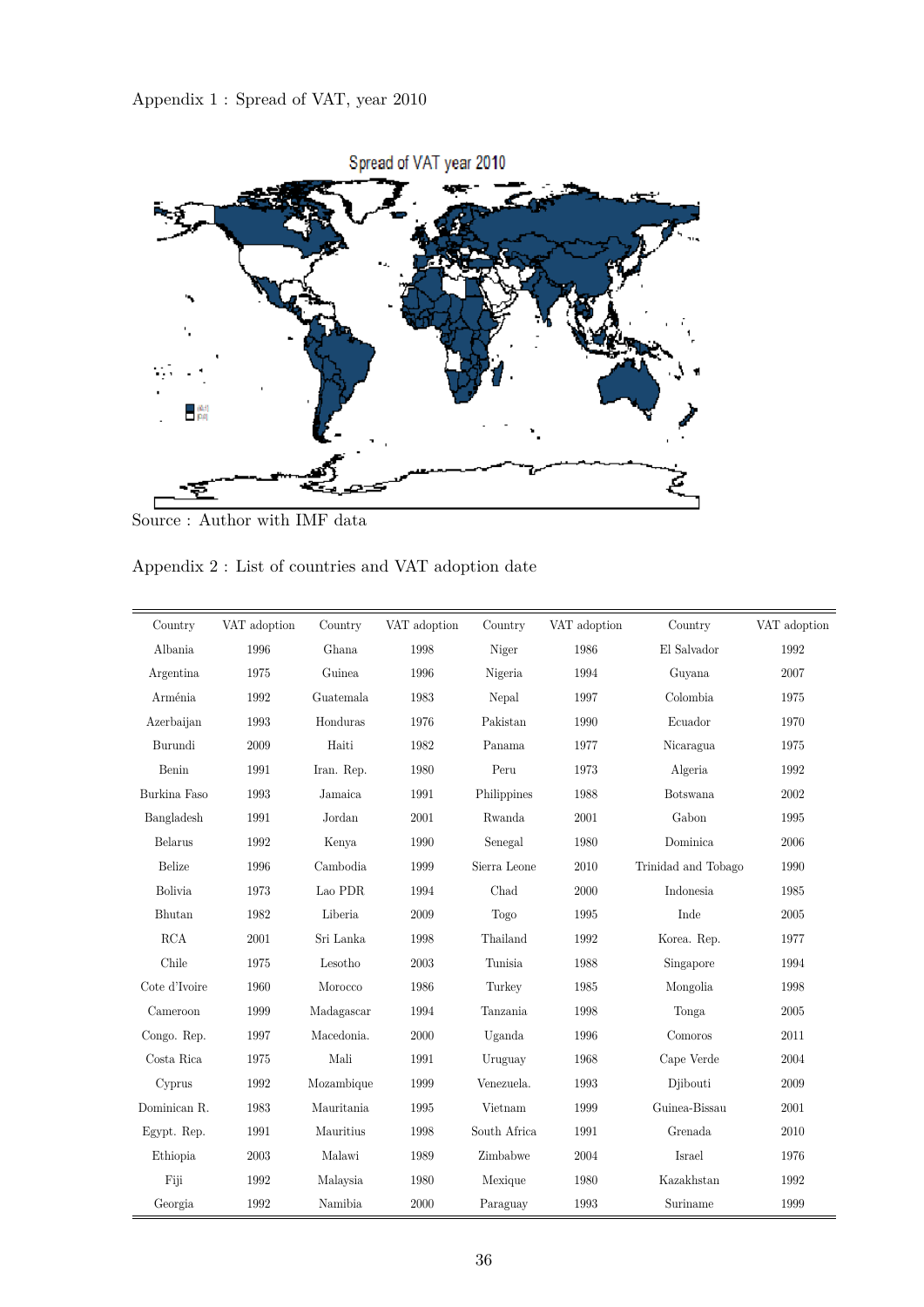Appendix 3 : Descriptives statistics

| Variables       | Obs  | Mean     | Std.dev  | Min              | Max      | 1st Quartile | Median   | 3rd Quartile |
|-----------------|------|----------|----------|------------------|----------|--------------|----------|--------------|
|                 |      |          |          |                  |          |              |          |              |
| Tax transition  | 2880 | .3347222 | .4719752 | $\overline{0}$   | 1        | $\theta$     | $\theta$ | 1            |
| Vat adoption    | 2880 | .6878472 | .4634523 | $\theta$         | 1        | $\theta$     | 1        | 1            |
| Gdp_capita      | 2880 | 4854.449 | 8087.36  | 115.4357         | 53798.36 | 749.687      | 2152.502 | 4924.274     |
| Trade           | 2880 | 74.66151 | 45.50588 | 9.105691         | 441.6038 | 46.61747     | 64.63966 | 91.39772     |
| Agriculture     | 2880 | 20.10595 | 14.94634 | .0354089         | 93.97742 | 8.531352     | 15.81261 | 30.21487     |
| Resources rents | 2880 | 7.614617 | 9.873775 | $\left( \right)$ | 82.58936 | 1.021049     | 4.037945 | 10.24256     |
| Trade tax       | 2880 | 2.837582 | 2.563569 | $\theta$         | 14.98103 | 1.096328     | 2.098347 | 3.662323     |
| Vat             | 2880 | 4.651655 | 3.010118 | $\left($         | 18.46122 | 2.246144     | 4.456959 | 6.605958     |
| Excises         | 2880 | 1.720421 | 1.443984 | 0.1594086        | 21.9     | .7311496     | 1.491249 | 2.409255     |

Appendix 4 : Scatter plot